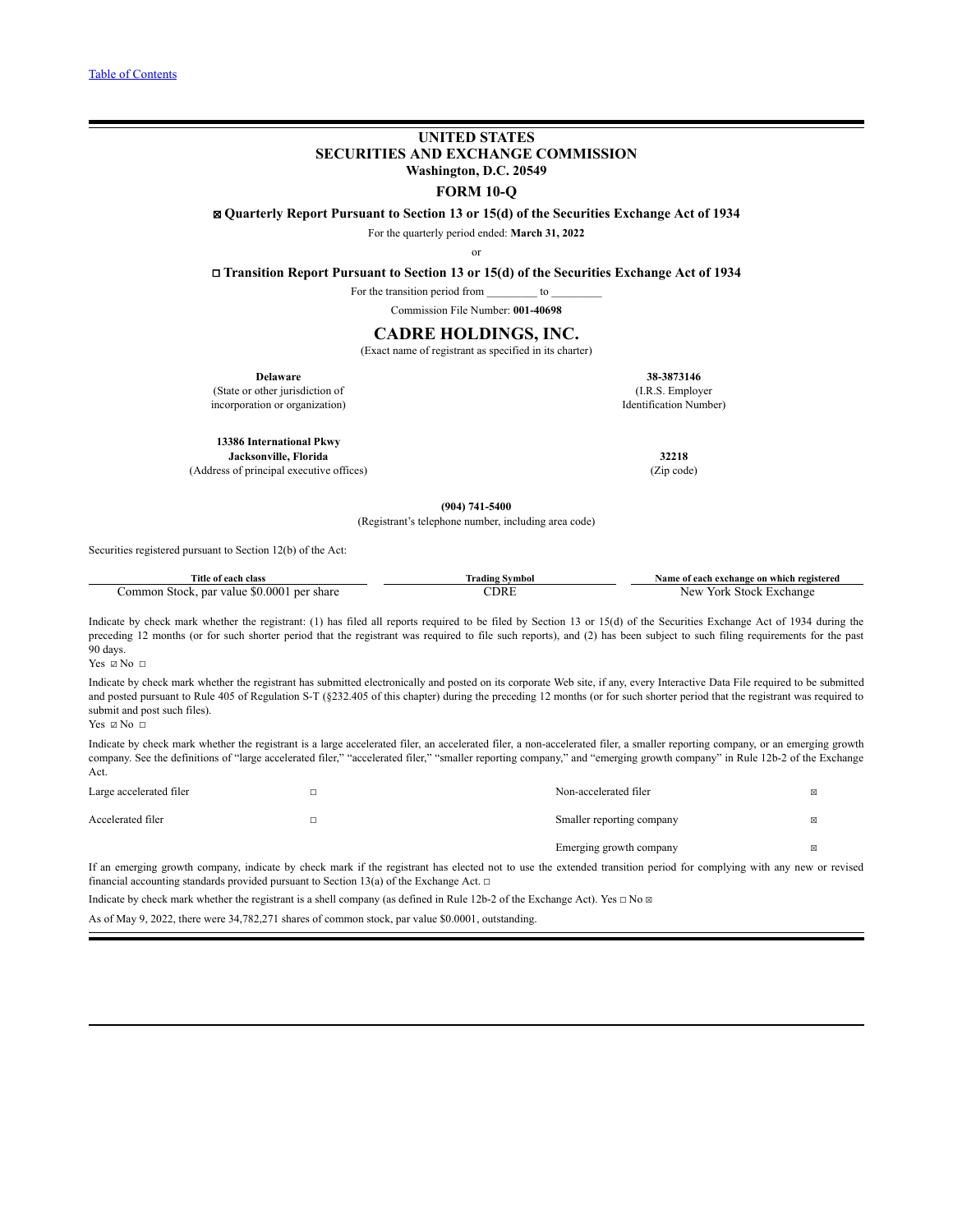# <span id="page-1-0"></span>**INDEX**

# **CADRE HOLDINGS, INC.**

| <b>PART I</b><br>Item 1.                                | <b>FINANCIAL INFORMATION</b><br><b>Financial Statements (Unaudited)</b>                                                                                                                                                                                                                                                                                                                                                                                                                                                                                                                                                      | Page                               |
|---------------------------------------------------------|------------------------------------------------------------------------------------------------------------------------------------------------------------------------------------------------------------------------------------------------------------------------------------------------------------------------------------------------------------------------------------------------------------------------------------------------------------------------------------------------------------------------------------------------------------------------------------------------------------------------------|------------------------------------|
| Item 2.<br>Item 3.<br>Item 4.                           | Consolidated Balance Sheets – March 31, 2022 and December 31, 2021<br>Consolidated Statements of Operations and Comprehensive (Loss) Income – Three months ended March 31, 2022 and 2021<br>Consolidated Statements of Cash Flows – Three months ended March 31, 2022 and 2021<br>Consolidated Statements of Shareholders' Equity – Three months ended March 31, 2022 and 2021<br><b>Notes to Consolidated Financial Statements</b><br>Management's Discussion and Analysis of Financial Condition and Results of Operations<br>Quantitative and Qualitative Disclosures About Market Risk<br><b>Controls and Procedures</b> | 5<br>6<br>8<br>9<br>25<br>36<br>36 |
| <b>PART II</b>                                          | <b>OTHER INFORMATION</b>                                                                                                                                                                                                                                                                                                                                                                                                                                                                                                                                                                                                     |                                    |
| Item 1.<br>Item 1A.<br>Item 6.<br><b>Signature Page</b> | <b>Legal Proceedings</b><br><b>Risk Factors</b><br><b>Exhibits</b>                                                                                                                                                                                                                                                                                                                                                                                                                                                                                                                                                           | 37<br>37<br>38<br>39               |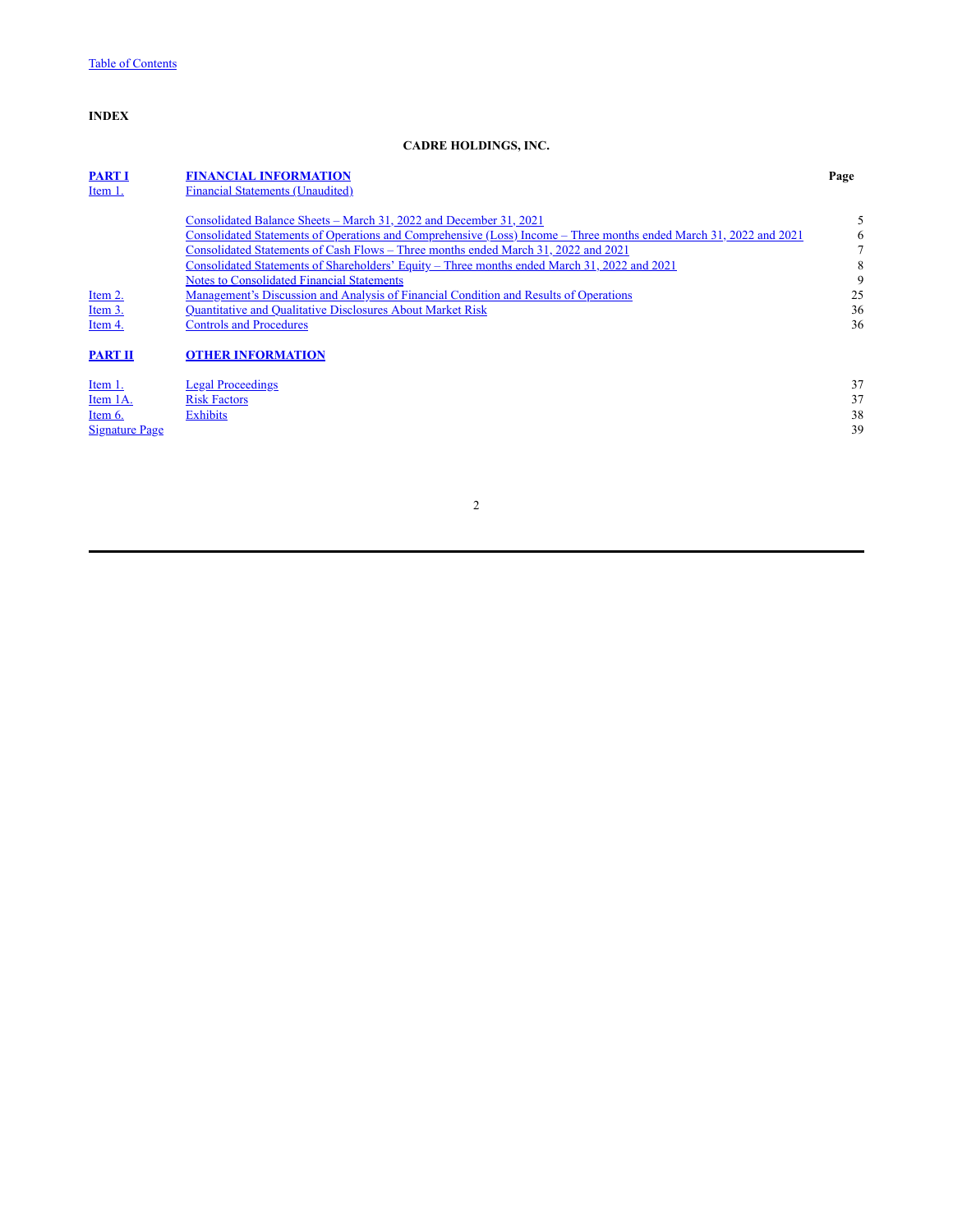#### Table of [Contents](#page-1-0)

This Quarterly Report on Form 10-Q (this "Report") contains "forward-looking statements" within the meaning of the safe harbor provisions of the U.S. Private Securities Litigation Reform Act of 1995. Except where the context otherwise requires or where otherwise indicated, the terms the "Company", "Cadre", "we," "us," and "our," refer to the consolidated business of Cadre Holdings, Inc. and its consolidated subsidiaries. All statements in this Report, other than statements of historical fact, are forward-looking statements. These forward-looking statements are based on management's current expectations, assumptions, hopes, beliefs, intentions, and strategies regarding future events and are based on currently available information as to the outcome and timing of future events. In some cases, you can identify forward-looking statements because they contain words such as "believe," "may," "will," "estimate," "continue," "anticipate," "intend," "expect," "should," "would," "pould," "predict," "potential," "seem," "seek," "future," "outlook," or the negative of these words or other similar terms or expressions that concern our expectations, strategy, plans, or intentions. The Company cautions you that these forward-looking statements are subject to all of the risks and uncertainties, most of which are difficult to predict and many of which are beyond the control of the Company, incident to its business.

Because forward-looking statements relate to the future, they are subject to inherent uncertainties, risks and changes in circumstances that are difficult to predict and many of which are outside of our control. These forward-looking statements are based on information available as of the date of this Report (or, in the case of forward-looking statements incorporated herein by reference, if any, as of the date of the applicable filed document), and any accompanying supplement, and current expectations, forecasts and assumptions, and involve a number of risks and uncertainties. Accordingly, forward-looking statements should not be relied upon as representing the Company's views as of any subsequent date, and the Company does not undertake any obligation to update forward-looking statements to reflect events or circumstances after the date they were made, whether as a result of new information, future events or otherwise, except as may be required under applicable securities laws. New risks and uncertainties emerge from time to time and it is not possible for us to predict all risks and uncertainties that could have an impact on the forward-looking statements contained in this Report. We cannot assure you that the results, events, and circumstances reflected in the forward-looking statements will be achieved or occur, and actual results, events, or circumstances could differ materially from those described in the forward-looking statements. We may not actually achieve the plans, intentions, or expectations disclosed in our forward-looking statements and you should not place undue reliance on our forward-looking statements. In addition, statements that "we believe" and similar statements reflect our beliefs and opinions on the relevant subject. Our forward-looking statements do not reflect the potential impact of any future acquisitions, partnerships, mergers, dispositions, joint ventures, or investments we may make.

As a result of a number of known and unknown risks and uncertainties, our actual results or performance may be materially different from those expressed or implied by these forward-looking statements. Some factors that could cause actual results to differ include:

- the availability of capital to satisfy our working capital requirements;
- anticipated trends and challenges in our business and the markets in which we operate;
- our ability to anticipate market needs or develop new or enhanced products to meet those needs;
- our expectations regarding market acceptance of our products;
- the success of competing products by others that are or become available in the markets in which we sell our products;
- the impact of adverse publicity about the Company and/or its brands, including without limitation, through social media or in connection with brand damaging events and/or public perception;
- changes in political, economic or regulatory conditions generally and in the markets in which we operate;
- the impact of political unrest, natural disasters or other crises, terrorist acts, acts of war and/or military operations;
- our ability to maintain or broaden our business relationships and develop new relationships with strategic alliances, suppliers, customers, distributors, or otherwise;
- our ability to retain and attract senior management and other key employees;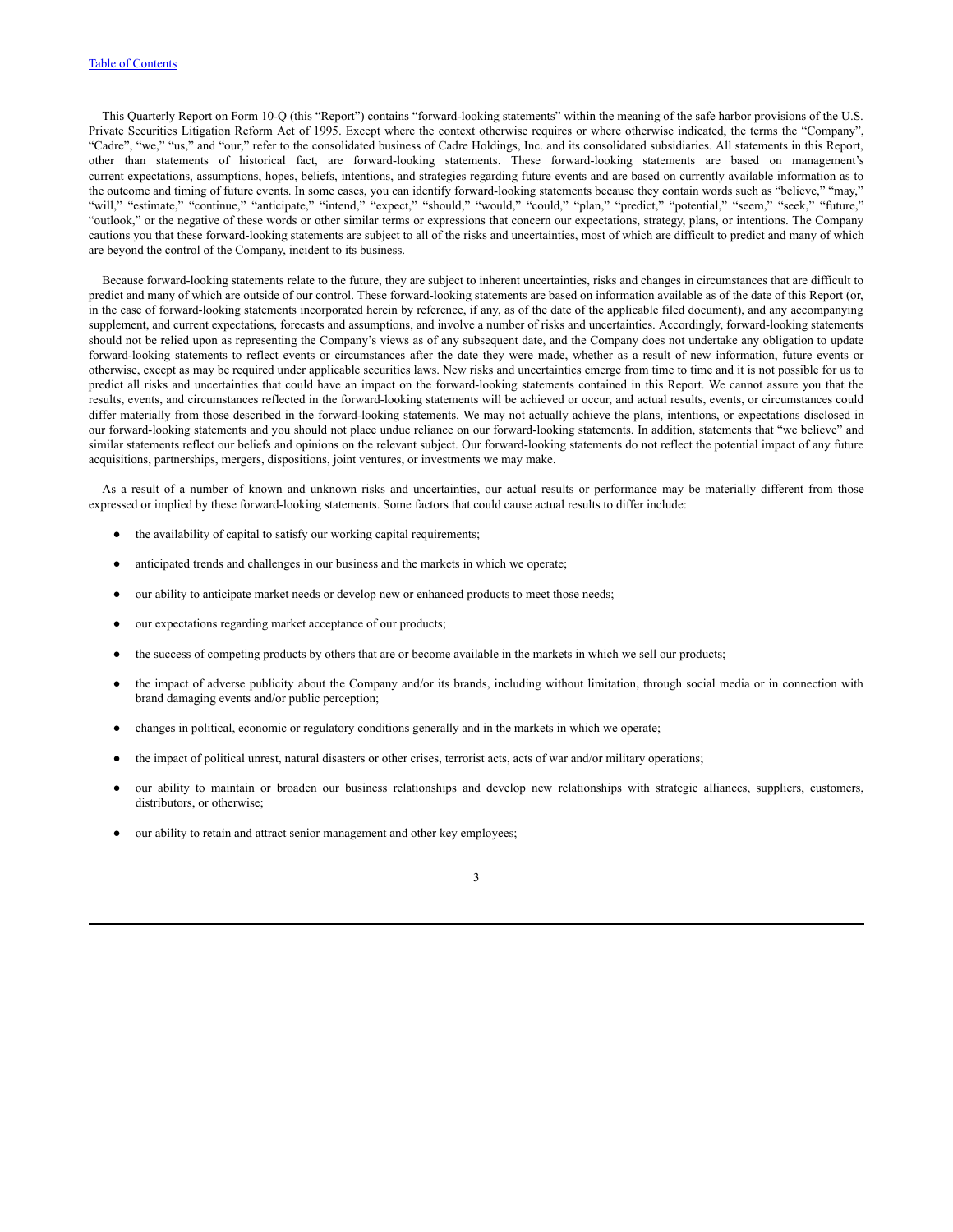- our ability to quickly and effectively respond to new technological developments;
- the effect of the COVID-19 pandemic on the Company's business;
- the possibility that the Company may be adversely affected by other political, economic, business, and/or competitive factors;
- the ability of our information technology systems or information security systems to operate effectively, including as a result of security breaches, viruses, hackers, malware, natural disasters, vendor business interruptions or other causes;
- our ability to properly maintain, protect, repair or upgrade our information technology systems or information security systems, or problems with our transitioning to upgraded or replacement systems;
- our ability to protect our trade secrets or other proprietary rights and operate without infringing upon the proprietary rights of others and prevent others from infringing on the proprietary rights of the Company;
- our ability to maintain a quarterly dividend; and
- the increased expenses associated with being a public company.

We caution you that the foregoing list may not contain all of the forward-looking statements made in this Quarterly Report on Form 10-Q. Other risks and uncertainties are and will be disclosed in our prior and future filings with the Securities and Exchange Commission ("SEC"). The following information should be read in conjunction with the Consolidated Financial Statements included in this Report.

Neither we nor any other person assumes responsibility for the accuracy and completeness of any of these forward-looking statements.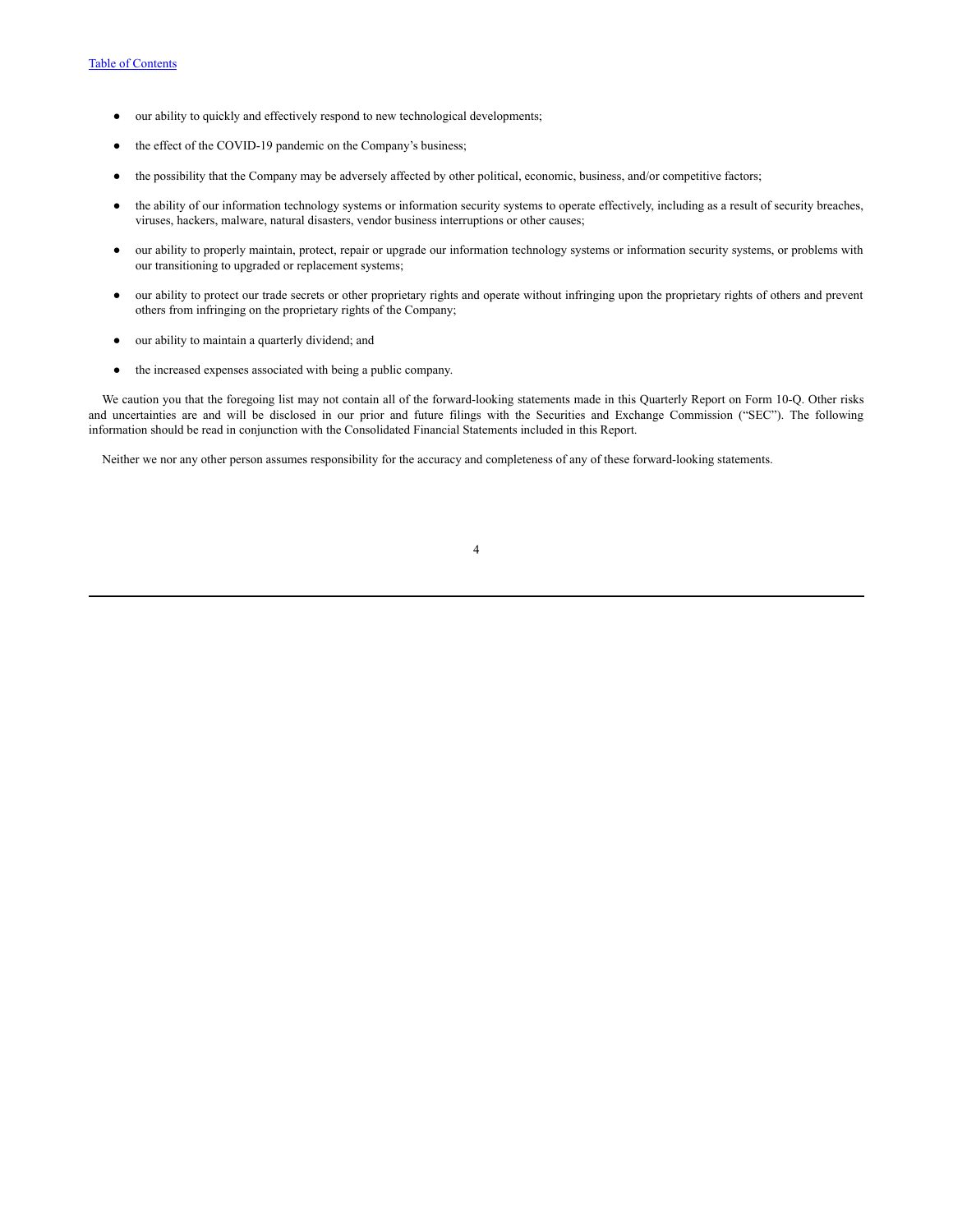# **PART I. FINANCIAL INFORMATION**

# <span id="page-4-2"></span><span id="page-4-1"></span><span id="page-4-0"></span>**ITEM 1. FINANCIAL STATEMENTS**

# **CADRE HOLDINGS, INC. CONSOLIDATED BALANCE SHEETS (Unaudited) (In thousands, except share and per share amounts)**

|                                                                                                                                                    | March 31, 2022 |               | December 31, 2021 |
|----------------------------------------------------------------------------------------------------------------------------------------------------|----------------|---------------|-------------------|
| <b>Assets</b>                                                                                                                                      |                |               |                   |
| Current assets                                                                                                                                     |                |               |                   |
| Cash and cash equivalents                                                                                                                          | \$<br>9.877    | S             | 33.857            |
| Accounts receivable, net of allowance for doubtful accounts of \$749 and \$645, respectively                                                       | 52,001         |               | 48,344            |
| Inventories                                                                                                                                        | 69.401         |               | 63.978            |
| Prepaid expenses                                                                                                                                   | 7.747          |               | 10,353            |
| Other current assets                                                                                                                               | 4.360          |               | 3,171             |
| Assets held for sale                                                                                                                               | 271            |               | 278               |
| <b>Total current assets</b>                                                                                                                        | 143.657        |               | 159.981           |
| Property and equipment, net of accumulated depreciation and amortization of \$38,631 and \$37,171, respectively                                    | 35.729         |               | 33.053            |
| Deferred tax assets, net                                                                                                                           | 12,979         |               | 7,059             |
| Intangible assets, net                                                                                                                             | 50,158         |               | 42.415            |
| Goodwill                                                                                                                                           | 72,510         |               | 66,262            |
| Other assets                                                                                                                                       | 5,965          |               | 3,026             |
| <b>Total assets</b>                                                                                                                                | 320,998        |               | 311,796           |
|                                                                                                                                                    |                |               |                   |
| <b>Liabilities, Mezzanine Equity and Shareholders' Equity</b>                                                                                      |                |               |                   |
| <b>Current liabilities</b>                                                                                                                         |                |               |                   |
| Accounts payable                                                                                                                                   | \$<br>27.477   | <sup>\$</sup> | 19,328            |
| <b>Accrued</b> liabilities                                                                                                                         | 34,363         |               | 40,736            |
| Income tax payable                                                                                                                                 | 2.239          |               | 1.255             |
| Liabilities held for sale                                                                                                                          | 120            |               | 128               |
| Current portion of long-term debt                                                                                                                  | 11.700         |               | 13.174            |
| <b>Total current liabilities</b>                                                                                                                   | 75.899         |               | 74.621            |
| Long-term debt                                                                                                                                     | 144.661        |               | 146,516           |
| Deferred tax liabilities                                                                                                                           | 3,799          |               | 1,297             |
| Other liabilities                                                                                                                                  | 694            |               | 722               |
| <b>Total liabilities</b>                                                                                                                           | 225.053        |               | 223.156           |
|                                                                                                                                                    |                |               |                   |
| Commitments and contingencies (Note 7)                                                                                                             |                |               |                   |
|                                                                                                                                                    |                |               |                   |
| Mezzanine equity                                                                                                                                   |                |               |                   |
| Preferred stock (\$0.0001 par value, 10,000,000 shares authorized, no shares issued and outstanding as of March 31, 2022 and<br>December 31, 2021) |                |               |                   |
|                                                                                                                                                    |                |               |                   |
| Shareholders' equity                                                                                                                               |                |               |                   |
| Common stock (\$0.0001 par value, 190,000,000 shares authorized, 34,782,271 shares and 34,383,350 shares issued and outstanding as of              |                |               |                   |
| March 31, 2022 and December 31, 2021, respectively)                                                                                                | 3              |               | 3                 |
| Additional paid-in capital                                                                                                                         | 144.978        |               | 127.606           |
| Accumulated other comprehensive income (loss)                                                                                                      | 931            |               | (1,917)           |
| Accumulated deficit                                                                                                                                | (49, 967)      |               | (37, 052)         |
| Total shareholders' equity                                                                                                                         | 95.945         |               | 88.640            |
| Total liabilities, mezzanine equity and shareholders' equity                                                                                       | 320,998        |               | 311.796           |
|                                                                                                                                                    |                |               |                   |

The accompanying notes are an integral part of these consolidated financial statements.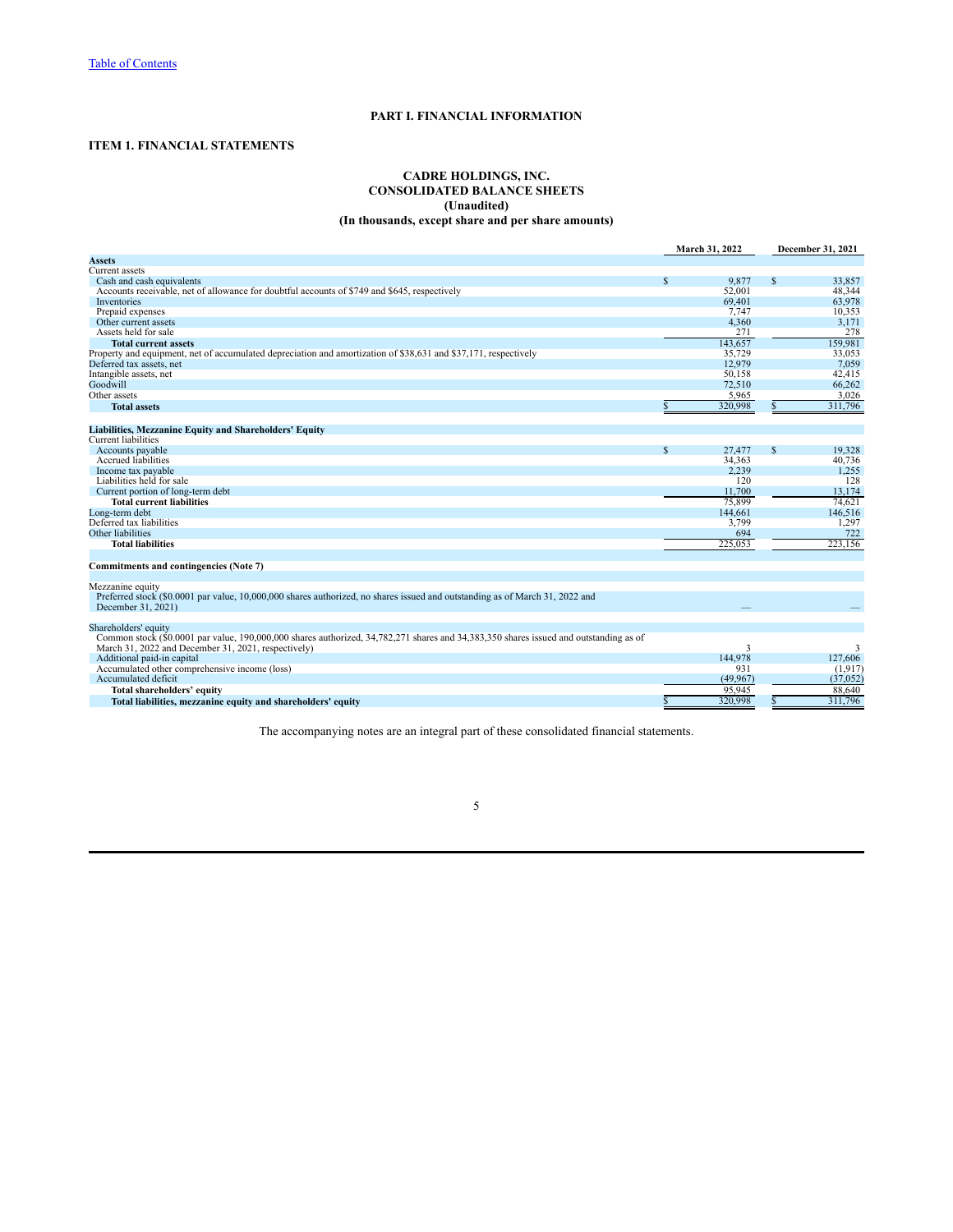# **CADRE HOLDINGS, INC. CONSOLIDATED STATEMENTS OF OPERATIONS AND COMPREHENSIVE (LOSS) INCOME (Unaudited)**

#### **(In thousands, except share and per share amounts)**

<span id="page-5-0"></span>

|                                                                                        |              | <b>Three Months Ended</b><br>March 31, |             |            |
|----------------------------------------------------------------------------------------|--------------|----------------------------------------|-------------|------------|
|                                                                                        |              | 2022                                   |             | 2021       |
| Net sales                                                                              | $\mathbf{s}$ | 104,406                                | $\mathbf S$ | 110,536    |
| Cost of goods sold                                                                     |              | 64,217                                 |             | 66,577     |
| <b>Gross profit</b>                                                                    |              | 40,189                                 |             | 43,959     |
| Operating expenses                                                                     |              |                                        |             |            |
| Selling, general and administrative                                                    |              | 53,950                                 |             | 28,051     |
| Restructuring and transaction costs                                                    |              | 599                                    |             | 321        |
| Related party expense                                                                  |              | 122                                    |             | 153        |
| <b>Total operating expenses</b>                                                        |              | 54,671                                 |             | 28,525     |
| <b>Operating (loss) income</b>                                                         |              | (14, 482)                              |             | 15,434     |
| Other expense                                                                          |              |                                        |             |            |
| Interest expense                                                                       |              | (1,490)                                |             | (5,044)    |
| Other expense, net                                                                     |              | (205)                                  |             | (44)       |
| Total other expense, net                                                               |              | (1,695)                                |             | (5,088)    |
| (Loss) income before provision for income taxes                                        |              | (16, 177)                              |             | 10,346     |
| Benefit (provision) for income taxes                                                   |              | 6,012                                  |             | (3,482)    |
| Net (loss) income                                                                      | \$           | (10, 165)                              | \$          | 6,864      |
|                                                                                        |              |                                        |             |            |
| Net (loss) income per share:                                                           |              |                                        |             |            |
| <b>Basic</b>                                                                           | \$           | (0.30)                                 | \$          | 0.25       |
| Diluted                                                                                | \$           | (0.30)                                 | S           | 0.25       |
| Weighted average shares outstanding:                                                   |              |                                        |             |            |
| <b>Basic</b>                                                                           |              | 34,446,318                             |             | 27,483,350 |
| <b>Diluted</b>                                                                         |              | 34,446,318                             |             | 27,483,350 |
|                                                                                        |              |                                        |             |            |
| Net (loss) income                                                                      | $\mathbb{S}$ | (10, 165)                              | \$          | 6,864      |
| Other comprehensive income:                                                            |              |                                        |             |            |
| Unrealized holding gains, net of $tax^{(1)}$                                           |              | 3,077                                  |             |            |
| Reclassification adjustments for gains included in net loss, net of $\text{tax}^{(2)}$ |              | 131                                    |             |            |
| Total unrealized gains on interest rate swaps, net of tax                              |              | 3,208                                  |             |            |
| Foreign currency translation adjustments, net of $tax^{(3)}$                           |              | (360)                                  |             | 284        |
| Other comprehensive income                                                             |              | 2,848                                  |             | 284        |
| Comprehensive (loss) income, net of tax                                                | \$           | (7, 317)                               | \$          | 7,148      |

(1) Net of income tax expense of \$1,026 for the three months ended March 31, 2022.

(2) Amount reclassified to net income relates to gains on interest rate swaps and is included in Interest expense above. Amount is net of income tax expense of \$44 for the three months ended March 31, 2022.

(3) Net of income tax expense of \$18 and \$93 for the three months ended March 31, 2022 and 2021, respectively.

The accompanying notes are an integral part of these consolidated financial statements.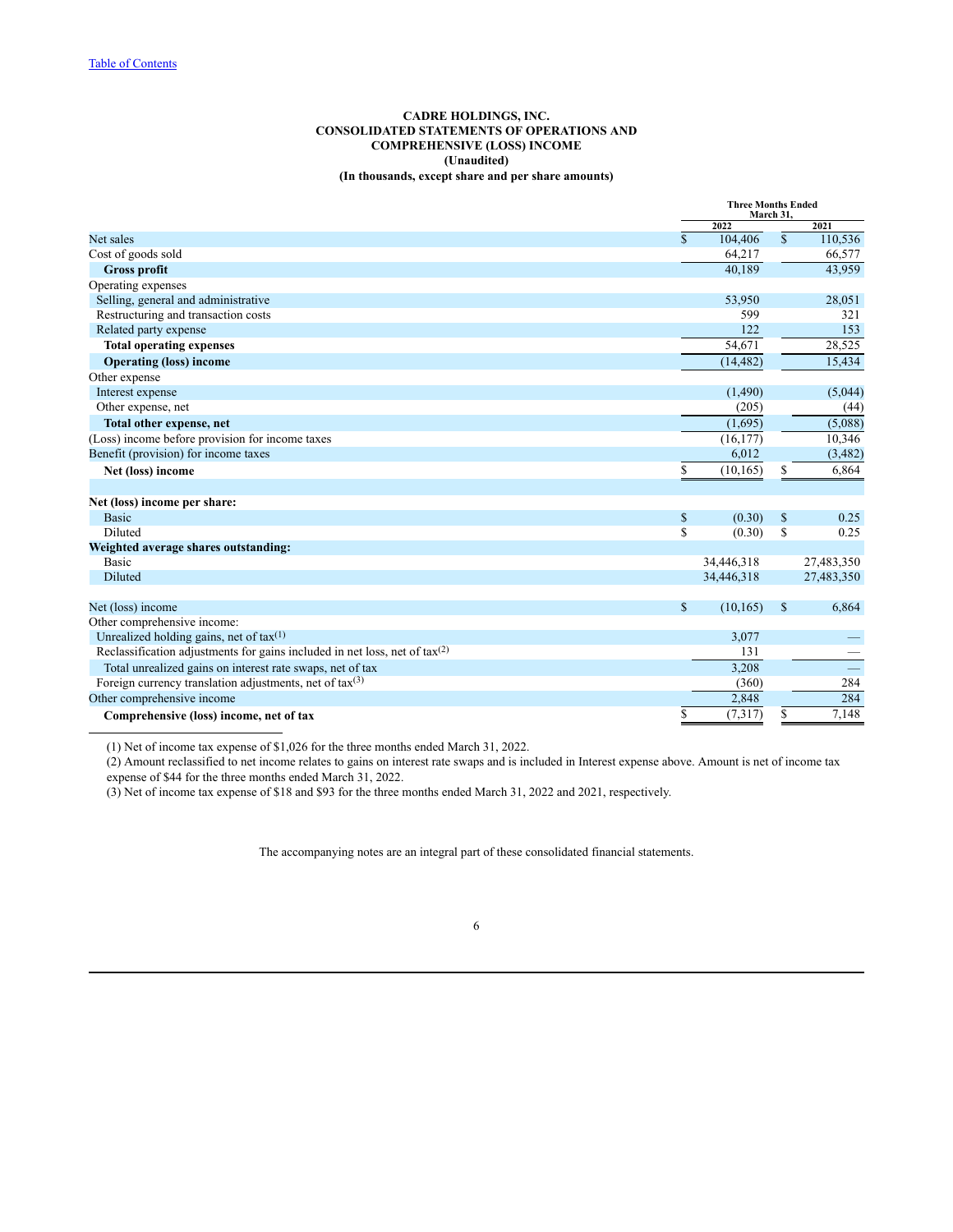#### **CADRE HOLDINGS, INC. CONSOLIDATED STATEMENTS OF CASH FLOWS (Unaudited) (In thousands)**

<span id="page-6-0"></span>

|                                                                                                   |              | Three Months Ended March 31, |    |                   |
|---------------------------------------------------------------------------------------------------|--------------|------------------------------|----|-------------------|
|                                                                                                   |              | 2022                         |    | 2021              |
| <b>Cash Flows From Operating Activities:</b>                                                      |              |                              |    |                   |
| Net (loss) income                                                                                 | \$           | (10, 165)                    | S  | 6,864             |
| Adjustments to reconcile net income to net cash provided by operating activities:                 |              |                              |    |                   |
| Depreciation and amortization                                                                     |              | 3,544                        |    | 3,539             |
| Amortization of original issue discount and debt issue costs                                      |              | 111                          |    | 677               |
| Deferred income taxes                                                                             |              | (6,951)                      |    | 3,319             |
| Stock-based compensation                                                                          |              | 23,588                       |    | $\qquad \qquad -$ |
| (Recoveries from) provision for losses on accounts receivable                                     |              | 45                           |    | (91)              |
| Foreign exchange loss                                                                             |              | 253                          |    | 109               |
| Changes in operating assets and liabilities, net of impact of acquisition:<br>Accounts receivable |              |                              |    |                   |
| Inventories                                                                                       |              | (1,693)                      |    | (5,626)           |
|                                                                                                   |              | (2,956)<br>3,158             |    | (2, 496)<br>(141) |
| Prepaid expenses and other assets<br>Accounts payable and other liabilities                       |              | (18)                         |    | 10,678            |
|                                                                                                   |              | 8,916                        |    |                   |
| Net cash provided by operating activities                                                         |              |                              |    | 16,832            |
| <b>Cash Flows From Investing Activities:</b>                                                      |              |                              |    |                   |
| Purchase of property and equipment                                                                |              | (950)                        |    | (788)             |
| Business acquisition, net of cash acquired                                                        |              | (19, 787)                    |    |                   |
| Net cash used in investing activities                                                             |              | (20, 737)                    |    | (788)             |
| <b>Cash Flows From Financing Activities:</b>                                                      |              |                              |    |                   |
| Proceeds from revolving credit facilities                                                         |              |                              |    | 88,593            |
| Principal payments on revolving credit facilities                                                 |              |                              |    | (88, 593)         |
| Principal payments on term loans                                                                  |              | (2,506)                      |    | (566)             |
| Principal payments on insurance premium financing                                                 |              | (1, 474)                     |    | (917)             |
| Payment of capital leases                                                                         |              | (11)                         |    | (7)               |
| Taxes paid in connection with employee stock transactions                                         |              | (6,216)                      |    |                   |
| Dividends distributed                                                                             |              | (2,750)                      |    |                   |
| Net cash used in financing activities                                                             |              | (12, 957)                    |    | (1, 490)          |
| Effect of foreign exchange rates on cash and cash equivalents                                     |              | 798                          |    | 13                |
| Change in cash and cash equivalents                                                               |              | (23,980)                     |    | 14,567            |
| Cash and cash equivalents, beginning of period                                                    |              | 33,857                       |    | 2,873             |
| Cash and cash equivalents, end of period                                                          | S            | 9,877                        | \$ | 17,440            |
| <b>Supplemental Disclosure of Cash Flows Information:</b>                                         |              |                              |    |                   |
| Cash (received) paid for income taxes, net                                                        | \$           | (100)                        | \$ | 15                |
| Cash paid for interest                                                                            | $\mathbb{S}$ | 1,282                        | \$ | 4,292             |
| Supplemental Disclosure of Non-Cash Investing and Financing Activities:                           |              |                              |    |                   |
| Accruals and accounts payable for capital expenditures                                            | \$           | 119                          | \$ |                   |

The accompanying notes are an integral part of these consolidated financial statements.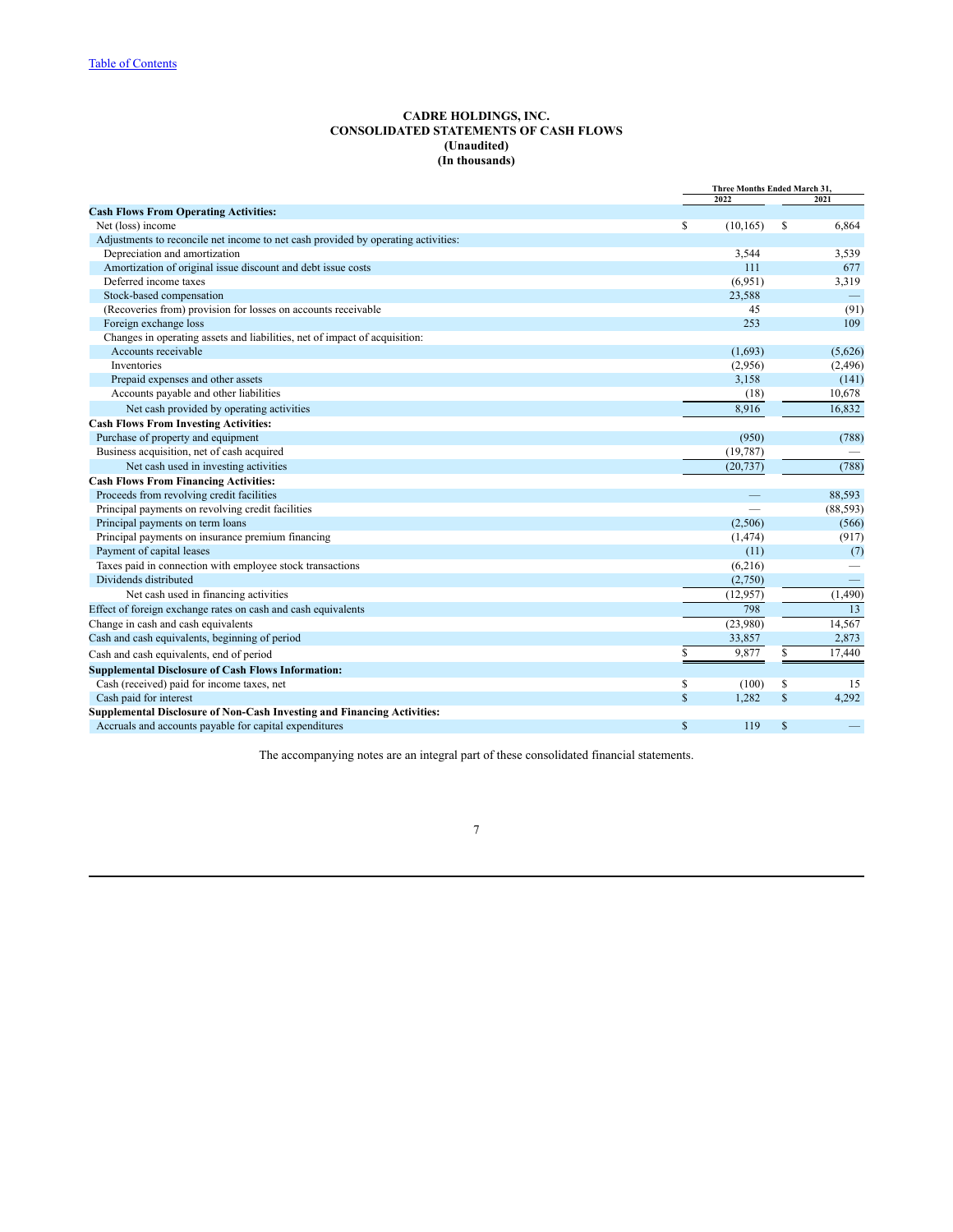#### **CADRE HOLDINGS, INC. CONSOLIDATED STATEMENTS OF SHAREHOLDERS' EQUITY (Unaudited) (In thousands, except per share amounts)**

<span id="page-7-0"></span>

|                                                 | <b>Common Stock</b><br><b>Shares</b> | Amount |    | <b>Additional</b><br>Paid-In<br>Capital | Accumulated Other<br><b>Comprehensive Income</b> |          | Accumulated<br>Deficit | Shareholders'<br>Equity |
|-------------------------------------------------|--------------------------------------|--------|----|-----------------------------------------|--------------------------------------------------|----------|------------------------|-------------------------|
| Balance, December 31, 2021                      | 34, 383, 350                         |        |    | 127,606                                 |                                                  | (1, 917) | (37,052)               | 88,640                  |
| Net loss                                        |                                      |        |    |                                         |                                                  |          | (10, 165)              | (10, 165)               |
| Dividends declared                              |                                      |        |    |                                         |                                                  |          | (2,750)                | (2,750)                 |
| Stock-based compensation                        |                                      |        |    | 22,436                                  |                                                  |          |                        | 22,436                  |
| Common stock issued under employee compensation |                                      |        |    |                                         |                                                  |          |                        |                         |
| plans                                           | 580,990                              |        |    | 1,152                                   |                                                  |          |                        | 1,152                   |
| Common stock withheld related to net share      |                                      |        |    |                                         |                                                  |          |                        |                         |
| settlement of stock-based compensation          | (182,069)                            |        |    | (6,216)                                 |                                                  |          |                        | (6,216)                 |
| Foreign currency translation adjustments        |                                      |        |    |                                         |                                                  | (360)    |                        | (360)                   |
| Change in fair value of derivative instruments  |                                      |        |    |                                         |                                                  | 3,208    |                        | 3,208                   |
| Balance, March 31, 2022                         | 34.782.271                           |        | S. | 144.978                                 |                                                  | 931      | (49, 967)              | 95,945                  |

|                                          |               |              |        |  | <b>Additional</b> |                          |                    |  |             |               |
|------------------------------------------|---------------|--------------|--------|--|-------------------|--------------------------|--------------------|--|-------------|---------------|
|                                          |               | Common Stock |        |  | Paid-In           | <b>Accumulated Other</b> |                    |  | Accumulated | Shareholders' |
|                                          | <b>Shares</b> |              | Amount |  | Capital           |                          | Comprehensive Loss |  | Deficit     | Equity        |
| Balance, December 31, 2020               | 27.483.350    |              |        |  | 48.670            |                          | (2.860)            |  | (36.962)    | 8,851         |
| Net income                               |               |              |        |  |                   |                          |                    |  | 6.864       | 6.864         |
| Foreign currency translation adjustments |               |              |        |  |                   |                          | 284                |  |             | 284           |
| Balance, March 31, 2021                  | 27.483.350    |              |        |  | 48.670            |                          | (2.576)            |  | (30.098)    | 15.999        |
|                                          |               |              |        |  |                   |                          |                    |  |             |               |

The accompanying notes are an integral part of these consolidated financial statements.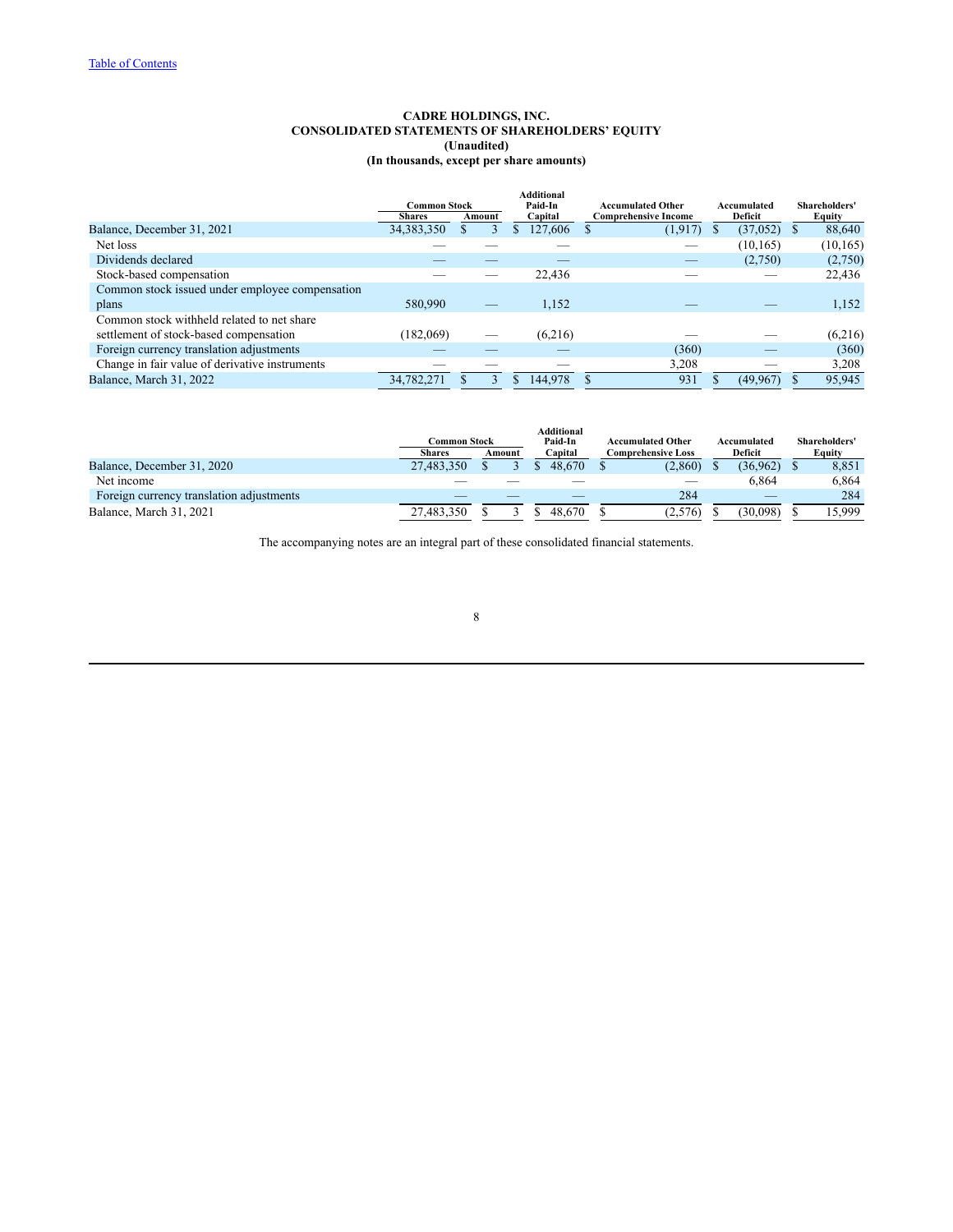#### <span id="page-8-0"></span>**1. SIGNIFICANT ACCOUNTING POLICIES**

#### *Nature of Operations*

Cadre Holdings, Inc., D/B/A The Safariland Group (the "Company", "Cadre", "we", "us", and "our"), a Delaware corporation, began operations on April 12, 2012. The Company, headquartered in Jacksonville, Florida, is a global leader in manufacturing and distributing safety and survivability products and other related products for the law enforcement, first responder and military markets. The business operates through 14 manufacturing plants within the U.S., Mexico, Canada, the United Kingdom, Italy, and Lithuania, and sells its products worldwide through its direct sales force, distribution channel and distribution partners, online stores, and third-party resellers.

#### *Principles of Consolidation and Basis of Presentation*

The accompanying consolidated financial statements of the Company have been prepared in accordance with accounting principles generally accepted in the United States ("GAAP") and applicable rules and regulations of the Securities and Exchange Commission ("SEC") regarding interim financial reporting, and include the accounts of the Company, its wholly owned subsidiaries, and other entities consolidated as required by GAAP. Accordingly, they do not include all of the information and footnotes required by GAAP for annual audited financial statements. The unaudited interim consolidated financial statements have been prepared on a basis consistent with the audited consolidated financial statements and include all adjustments, which are normal and recurring in nature, necessary for fair financial statement presentation. These interim consolidated financial statements and notes thereto should be read in conjunction with the Company's most recently completed annual consolidated financial statements. All adjustments considered necessary for a fair presentation have been included. All intercompany transactions have been eliminated in consolidation.

#### *Stock Split*

In July 2021, the Company effected a 50-for-1 stock split of its common stock and preferred stock. All share and per share information has been retroactively adjusted to reflect the stock split for all periods presented.

### *Emerging Growth Company*

We are an "emerging growth company," as defined in the Jumpstart Our Business Startups Act of 2012 (the "JOBS Act"). As such, we are eligible for exemptions from various reporting requirements applicable to other public companies that are not emerging growth companies, including, but not limited to, presenting only two years of audited financial statements, not being required to comply with the auditor attestation requirements of Section 404 of the Sarbanes-Oxley Act of 2002, reduced disclosure obligations regarding executive compensation, and an exemption from the requirements to obtain a nonbinding advisory vote on executive compensation or golden parachute arrangements.

In addition, an emerging growth company can take advantage of an extended transition period for complying with new or revised accounting standards. This provision allows an emerging growth company to delay the adoption of certain accounting standards until those standards would otherwise apply to private companies. We have elected to avail ourselves of this provision of the JOBS Act. As a result, we may not be subject to new or revised accounting standards at the same time as other public companies that are not emerging growth companies. Therefore, our consolidated financial statements may not be comparable to those of companies that comply with new or revised accounting pronouncements as of public company effective dates.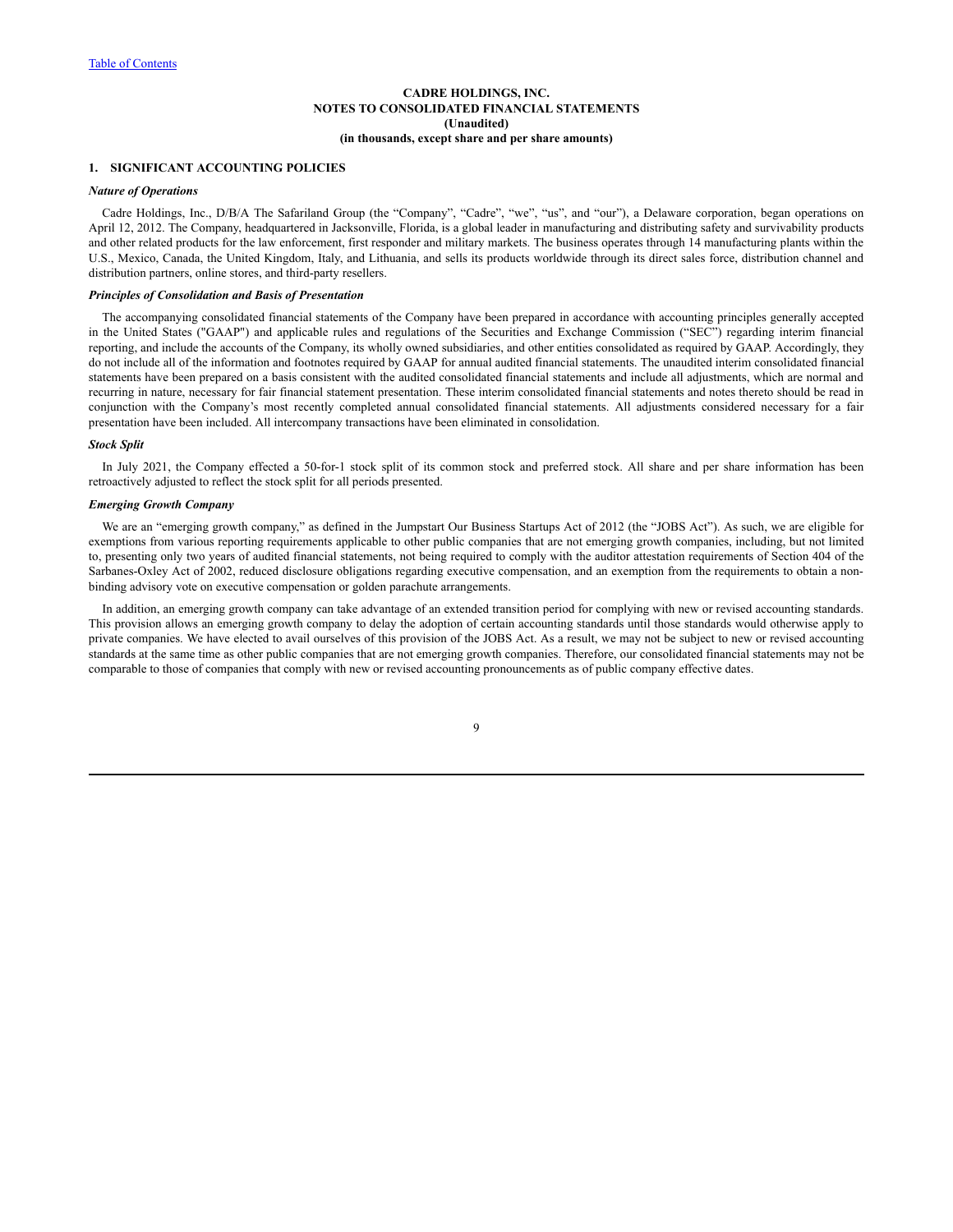#### *Use of Estimates*

The preparation of these consolidated financial statements requires management to make estimates and assumptions that affect the reported amounts of assets and liabilities and disclosure of contingent assets and liabilities at the date of the financial statements and the reported amounts of revenue and expenses during the reporting period. Actual results could differ from these estimates.

The presentation of revenue by channel previously reported in the notes to the consolidated financial statements has been reclassified to conform to the current financial statement presentation.

#### *Fair Value Measurements*

The Company follows the guidance of Accounting Standards Codification ("ASC") Topic 820, *Fair Value Measurements and Disclosures,* which defines fair value, establishes a framework for measuring fair value and expands disclosures about fair value measurements. This guidance also establishes the following three-level hierarchy based upon the transparency of inputs to the valuation of an asset or liability on the measurement date:

Level 1: Observable inputs that reflect unadjusted quoted prices for identical assets or liabilities traded in active markets.

Level 2: Inputs other than quoted prices included within Level 1 that are observable for the asset or liability, either directly or indirectly, for substantially the full term of the asset or liability.

Level 3: Unobservable inputs that reflect assumptions about what market participants would use in pricing assets or liabilities based on the best information available.

The Company's financial instruments consist principally of cash, accounts receivable, prepaid expenses, other current assets, accounts payable, accrued liabilities, income tax payable and debt. The carrying amounts of certain of these financial instruments, including cash, accounts receivable, prepaid expenses, other current assets, accounts payable, accrued liabilities and income tax payable approximate their current fair value due to the relatively shortterm nature of these accounts.

The following table presents our fair value hierarchy for those assets and liabilities measured at fair value on a recurring basis:

|                                | March 31, 2022<br><b>December 31, 2021</b>                     |  |                |  |                   |  |         |  |          |                   |                |  |         |  |         |
|--------------------------------|----------------------------------------------------------------|--|----------------|--|-------------------|--|---------|--|----------|-------------------|----------------|--|---------|--|---------|
|                                | Carrving                                                       |  |                |  | <b>Fair Value</b> |  |         |  | Carrving | <b>Fair Value</b> |                |  |         |  |         |
|                                | amount                                                         |  | <b>Level 1</b> |  | Level 2           |  | Level 3 |  | amount   |                   | <b>Level 1</b> |  | Level 2 |  | Level 3 |
| Assets:                        |                                                                |  |                |  |                   |  |         |  |          |                   |                |  |         |  |         |
| Interest rate swap (Note $6$ ) | $$5,495$ $$5,495$ $$5,495$ $$5,495$ $$5,607$ $$5,607$ $$5,607$ |  |                |  |                   |  |         |  |          |                   |                |  |         |  |         |
|                                |                                                                |  |                |  |                   |  |         |  |          |                   |                |  |         |  |         |
| Liabilities:                   |                                                                |  |                |  |                   |  |         |  |          |                   |                |  |         |  |         |
| Interest rate swap (Note $6$ ) | $ -$                                                           |  |                |  |                   |  | $-$ S   |  | 389      |                   |                |  | 389     |  |         |

There were no transfers of assets or liabilities between levels during the three months ended March 31, 2022 and 2021.

The carrying value of our long-term debt obligations approximates the fair value, as the long-term debt was entered into recently and contains a floating interest rate component.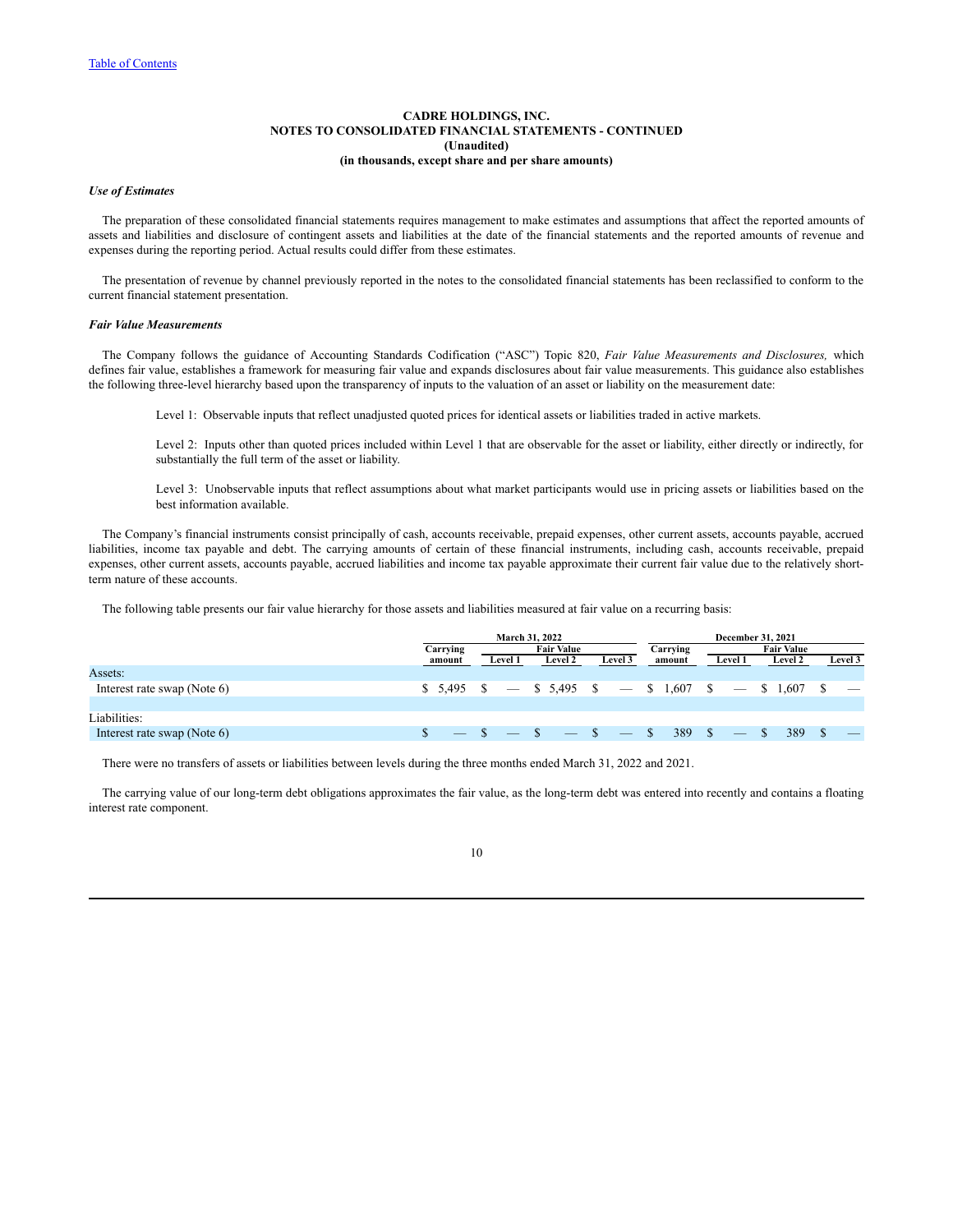## *Goodwill and Other Intangible Assets*

The Company tests goodwill and intangible assets determined to have indefinite useful lives for impairment annually, or more frequently if events or circumstances indicate that assets might be impaired. The Company performs these annual impairment tests as of October 31<sup>st</sup> each year.

In evaluating goodwill for impairment, qualitative factors are considered to determine whether it is more likely than not that the fair value of a reporting unit is less than its carrying amount. Some of these qualitative factors may include macroeconomic conditions, industry and market considerations, a change in financial performance, or entity-specific events. If, through this qualitative assessment, the conclusion is made that it is more likely than not that a reporting unit's fair value is less than its carrying amount, the Company performs a two-step goodwill impairment test. The first step involves a comparison of the fair value of a reporting unit to its carrying value. If the carrying amount of the reporting unit exceeds its fair value, the second step of the process is performed, which compares the implied value of the reporting unit goodwill with the carrying value of the goodwill of that reporting unit. If the carrying value of the goodwill of a reporting unit exceeds the implied fair value of that goodwill, an impairment loss is recognized in an amount equal to that excess.

The Company determines the fair value of its reporting units based on a combination of the income approach and market approach, weighted based on the circumstances. Both values are discounted using a rate that reflects the Company's best estimate of the weighted average cost of capital of a market participant and is adjusted for appropriate risk factors.

#### *Revenue Recognition*

The Company derives revenue primarily from the sale of physical products. The Company recognizes revenue when a contract exists with a customer that specifies the goods and services to be provided at an agreed upon sales price and when the performance obligation is satisfied by transferring the goods or service to the customer. The performance obligation is considered satisfied when control transfers, which is generally determined when products are shipped or delivered to the customer but could be delayed until the receipt of customer acceptance, depending on the terms of the contract. Sales are made on normal and customary short-term credit terms or upon delivery for point of sale transactions.

The Company enters into contractual arrangements primarily with customers in the form of individual customer orders which specify the goods, quantity, pricing, and associated order terms. The Company has some long-term contracts that may contain research and development performance obligations that are satisfied over time. The Company invoices the customer once the billing milestone is reached and collects under customary short-term credit terms. For long-term contracts, the Company recognizes revenue using the input method based on costs incurred, as this method is an appropriate measure of progress toward the complete satisfaction of the performance obligation. Due to uncertainties inherent in the estimation process, it is possible that estimates of costs to complete a performance obligation will be revised in the near-term. For those performance obligations for which revenue is recognized using a cost-to-cost input method, changes in total estimated costs, and related progress towards complete satisfaction of the performance obligation, are recognized on a cumulative catch-up basis in the period in which the revisions to the estimates are made. When the current estimate of total costs for a performance obligation indicate a loss, a provision for the entire estimated loss on the unsatisfied performance obligation is made in the period in which the loss becomes evident.

At the time of revenue recognition, the Company also provides for estimated sales returns and miscellaneous claims from customers as reductions to revenues. The estimates are based on historical rates of product returns and claims. The Company accrues for such estimated returns and claims with an estimated accrual and associated reduction of revenue. Additionally, the Company records inventory that it expects to be returned as part of inventories, with a corresponding reduction to cost of goods sold.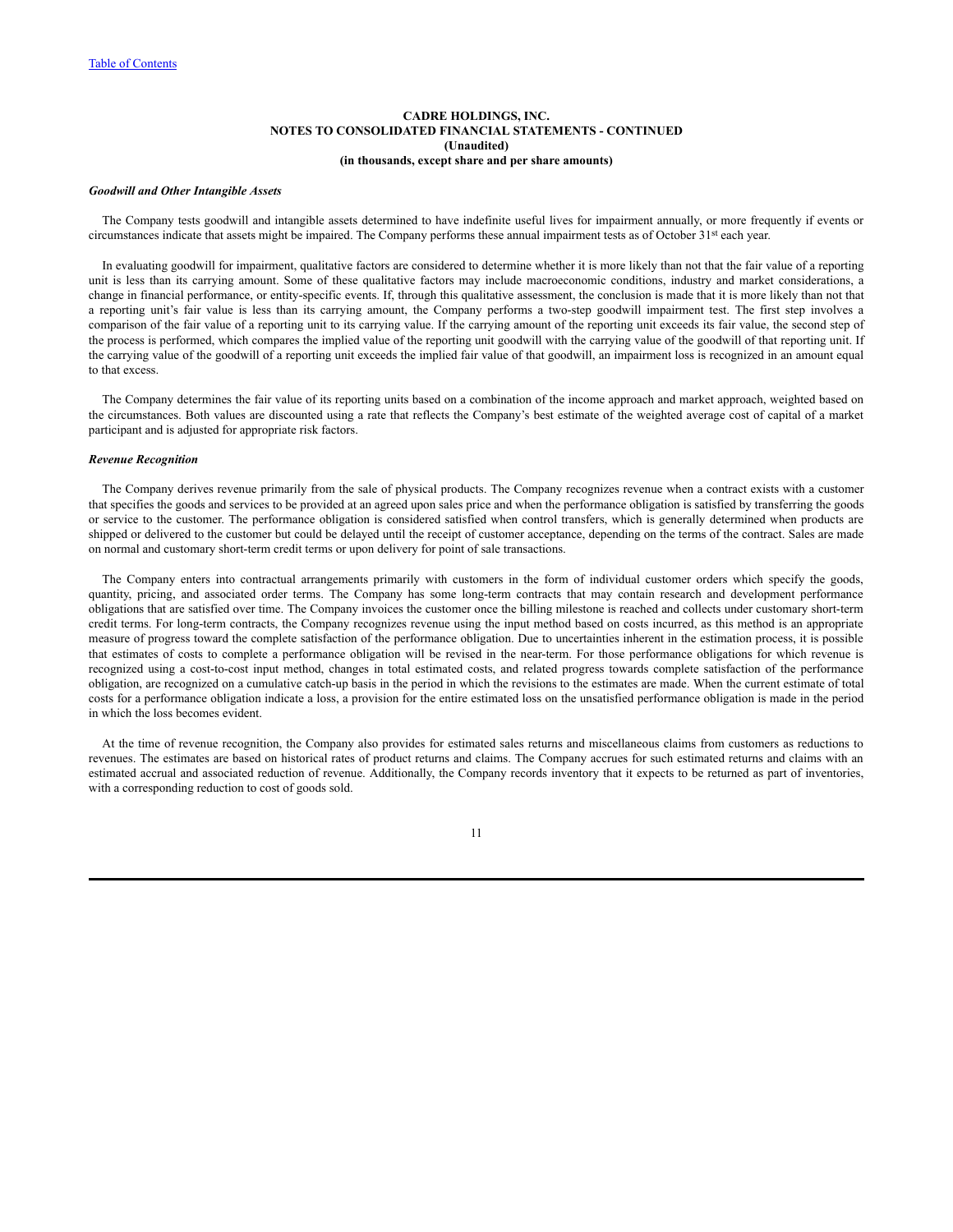Charges for shipping and handling fees billed to customers are included in net sales and the corresponding shipping and handling expenses are included in cost of goods sold in the accompanying consolidated statements of operations and comprehensive (loss) income. We consider our costs related to shipping and handling after control over a product has transferred to a customer to be a cost of fulfilling the promise to transfer the product to the customer.

Sales commissions paid to employees as compensation are expensed as incurred for contracts with service periods less than a year. For contracts with service periods greater than a year, these costs are capitalized and amortized over the life of the contract. These costs are recorded in selling, general and administrative expenses in the Company's consolidated statements of operations and comprehensive (loss) income.

## *Product Warranty*

Some of the Company's manufactured products carry limited warranty provisions for defects in quality and workmanship. A warranty reserve is established at the time of sale to cover estimated costs based on the Company's history of warranty repairs and replacements, and is recorded in cost of goods sold in the Company's consolidated statements of operations and comprehensive (loss) income.

The following table represents changes in the Company's accrued warranties, which is recorded in accrued liabilities in the consolidated balance sheets, and related costs:

|                                    | Three months ended March 31. |  |      |
|------------------------------------|------------------------------|--|------|
|                                    | 2022                         |  | 2021 |
| Beginning accrued warranty expense | 1.256                        |  |      |
| Current period claims              | (116)                        |  | (56) |
| Provision for current period sales |                              |  | 63   |
| Ending accrued warranty expense    |                              |  | .140 |

#### *Net (loss) Income per Share*

Basic income or loss per share is computed by dividing net (loss) income by the weighted average number of common shares outstanding during the periods presented. Diluted income or loss per share is calculated by adjusting weighted average shares outstanding for the dilutive effect of potential common shares, determined using the treasury-stock method. The calculation of weighted average shares outstanding and net (loss) income per share are as follows:

|                                               | Three months ended March 31. |            |
|-----------------------------------------------|------------------------------|------------|
|                                               | 2022                         | 2021       |
| Net (loss) income                             | (10, 165)                    | 6,864      |
|                                               |                              |            |
| Weighted average shares outstanding - basic   | 34,446,318                   | 27,483,350 |
| Effect of dilutive securities:                |                              |            |
| Stock-based awards                            |                              |            |
| Weighted average shares outstanding - diluted | 34,446,318                   | 27,483,350 |
| Net (loss) income per share:                  |                              |            |
| Basic                                         | (0.30)                       | 0.25       |
| Diluted                                       | (0.30)                       | 0.25       |
|                                               |                              |            |

For the three months ended March 31, 2022, 886,108 restricted stock awards and 357,479 stock options were anti-dilutive and therefore not included in diluted weighted average shares outstanding. There were no dilutive instruments outstanding for the three months ended March 31, 2021.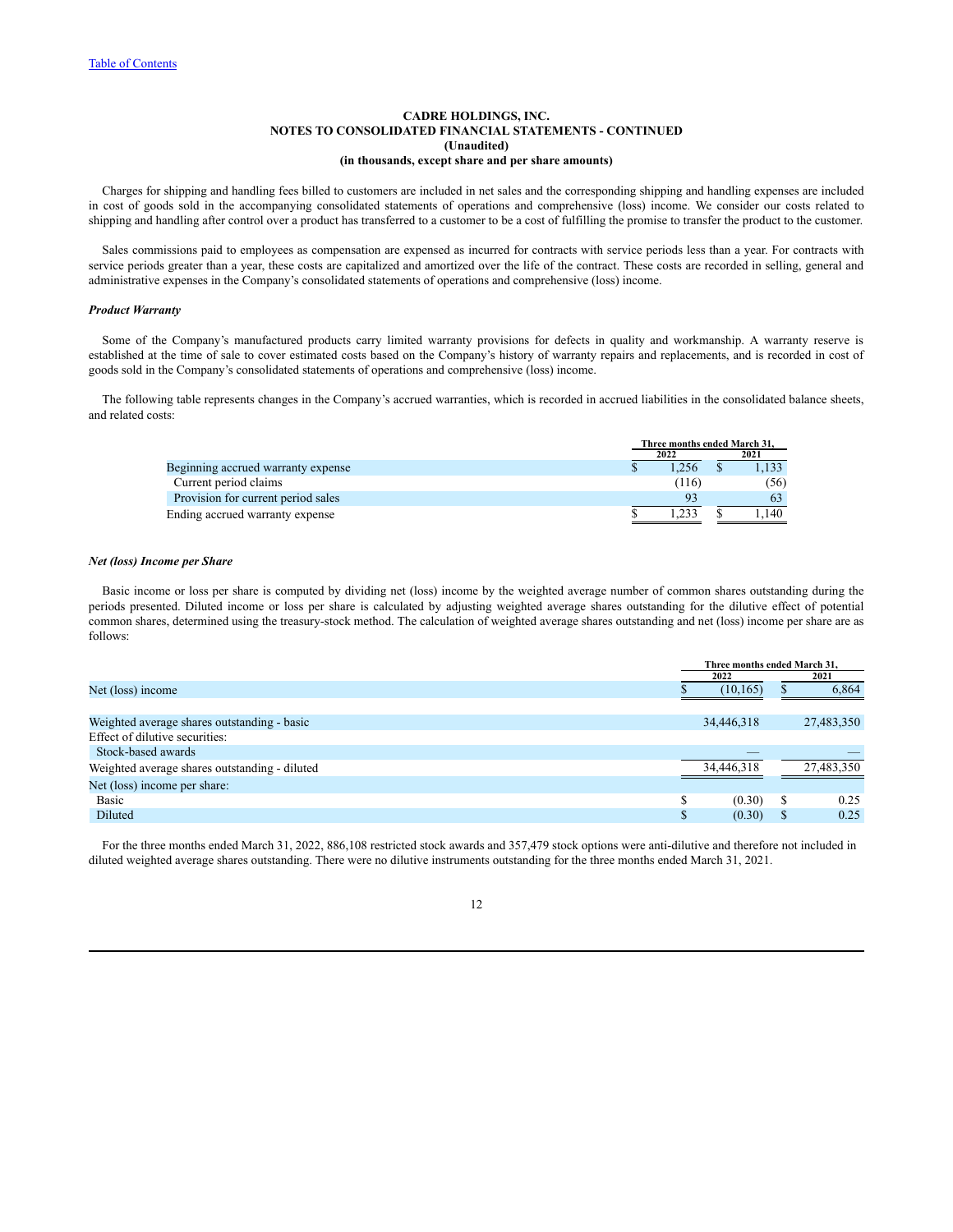#### *Recent Accounting Pronouncements*

#### Adopted Accounting Pronouncements

In February 2016, the FASB issued ASU 2016-02, *Leases (Topic 842)*, which is intended to increase transparency and comparability among organizations by requiring the recognition of right-of-use ("ROU") assets and lease liabilities on the balance sheet. In July 2018, the FASB issued additional guidance which provided an additional transition method for adopting the updated guidance. Under the additional transition method, entities may elect to recognize a cumulative-effect adjustment to the opening balance of retained earnings in the year of adoption. In June 2020, the FASB issued additional guidance which extends the effective date of ASU 2016-02 for emerging growth companies to begin in fiscal years beginning after December 15, 2021, and interim periods beginning after December 15, 2022. Early adoption is permitted. The Company adopted this standard as of the effective date and is currently in the process of evaluating the impact of the adoption of this standard on its consolidated financial statements.

#### Accounting Pronouncements Not Yet Adopted

In June 2016, the FASB issued ASU 2016-13, Financial Instruments - Credit Losses (Topic 326): Measurement of Credit Losses on Financial *Instruments.* ASU 2016-13 includes an impairment model (known as the current expected credit loss model) that is based on expected losses rather than incurred losses. Under the new guidance, an entity recognizes as an allowance its estimate of expected credit losses, which the FASB believes will result in more timely recognition of such losses. The use of forecasted information is intended to incorporate more timely information in the estimate of expected credit loss. In November 2019, the FASB issued additional guidance which extends the effective date of ASU 2016-13 for emerging growth companies to begin in fiscal years beginning after December 15, 2022. Early adoption is permitted. The Company plans to adopt this standard on January 1, 2023 and is currently in the process of evaluating the impact of the adoption of this standard on its consolidated financial statements.

In December 2019, the FASB issued ASU 2019-12, *Income Taxes (Topic 740): Simplifying the Accounting for Income Taxes*. ASU 2019-12 simplifies the accounting for income taxes by removing certain exceptions to the general principles in Topic 740 and improves consistent application of and simplifies GAAP for other areas of Topic 740 by clarifying existing guidance. For emerging growth companies, this ASU is effective for fiscal years beginning after December 15, 2021, and interim periods within those fiscal years beginning after December 15, 2022. Early adoption is permitted. The Company is currently evaluating the impact the adoption of this ASU will have on its consolidated financial statements and related disclosures.

There were no other new accounting standards that the Company expects to have a potential material impact to the financial position or results of operations upon adoption.

#### **2. ACQUISITIONS**

On January 11, 2022, Safariland, LLC, a wholly-owned subsidiary of the Company, completed the accretive acquisition of Radar Leather Division S.r.l. ("Radar"), a premiere family-owned duty gear business based in Italy that specializes in the production of high-quality holsters, belts, duty belts, and other accessories.

The acquisition was accounted for as a business combination. Total acquisition-related costs for the acquisition of Radar were \$627, of which \$95 was incurred and recognized during the three months ended March 31, 2022.

Total consideration, net of cash acquired, was \$19,787 for 100% of the equity interests in Radar. The total consideration was as follows:

| Cash paid                | 21.266      |
|--------------------------|-------------|
| Less: cash acquired      | $470^\circ$ |
| Total consideration, net | .787        |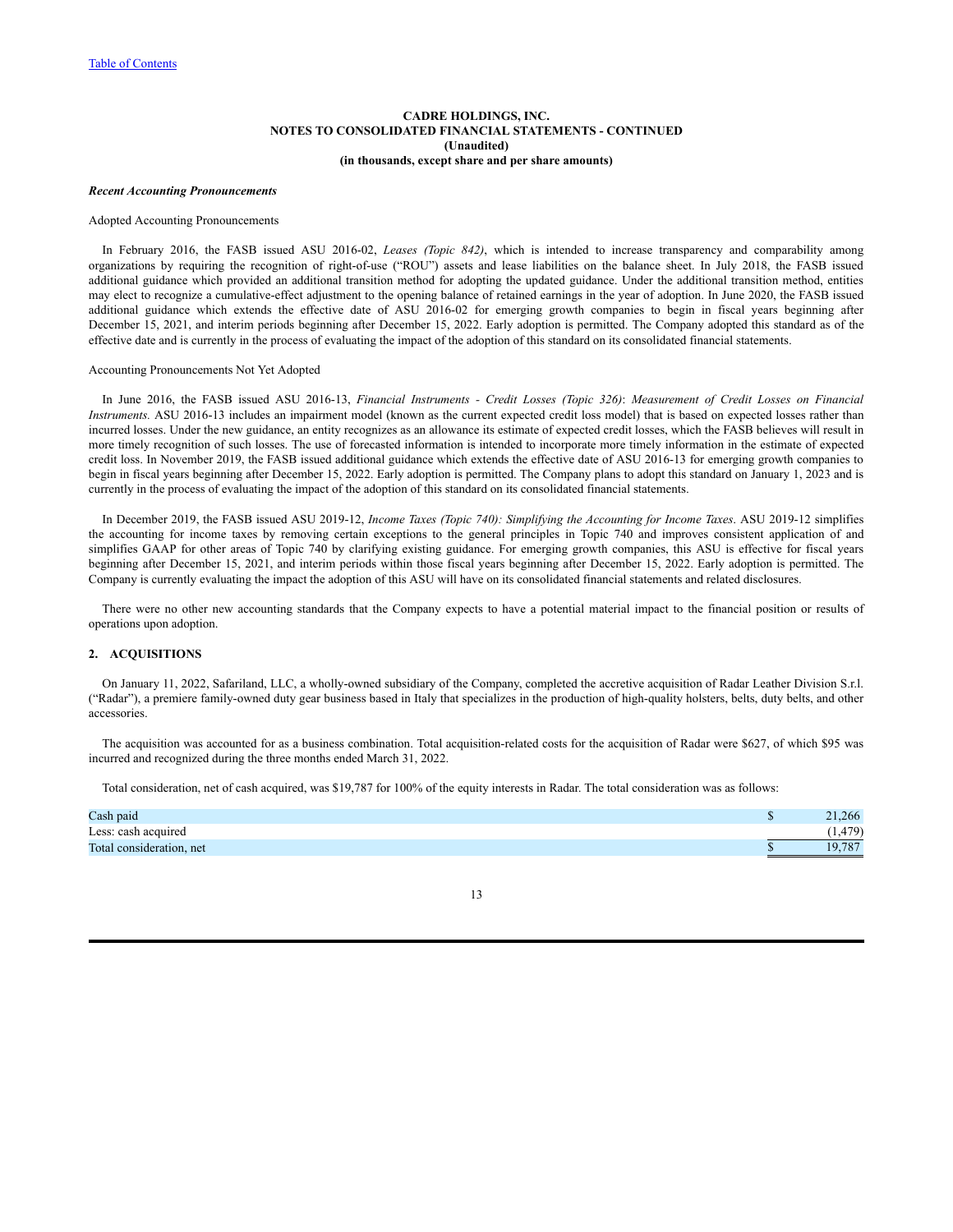The following table summarizes the total purchase price consideration and the preliminary fair value amounts recognized for the assets acquired and liabilities assumed, which have been estimated at their fair values. The fair value estimates for the purchase price allocation are based on the Company's best estimates and assumptions as of the reporting date and are considered preliminary. The fair value measurements of identifiable assets and liabilities, and the resulting goodwill related to the Radar acquisition are subject to change and the final purchase price allocation could be different from the amounts presented below. We expect to finalize the valuations as soon as practicable, but no later than one year from the date of the acquisition. The excess of purchase consideration over the assets acquired and liabilities assumed is recorded as goodwill. Goodwill for the Radar acquisition is included in the Products segment and consists largely of the growth and profitability expected from this acquisition.

| Total consideration, net   | $\mathcal{S}$ | 19,787 |
|----------------------------|---------------|--------|
|                            |               |        |
| Accounts receivable        | \$            | 2,347  |
| Inventories                |               | 2,500  |
| Prepaid expenses           |               | 682    |
| Other current assets       |               | 612    |
| Property and equipment     |               | 3,053  |
| Intangible assets          |               | 10,200 |
| Goodwill                   |               | 6,711  |
| Total assets acquired      |               | 26,105 |
| Accounts payable           |               | 1,120  |
| Deferred tax liabilities   |               | 2,548  |
| <b>Accrued liabilities</b> |               | 2,106  |
| Long-term debt             |               | 544    |
| Total liabilities assumed  |               | 6,318  |
| Net assets acquired        |               | 19,787 |

In connection with the acquisition, the Company acquired exclusive rights to Radar's trademarks, customer relationships, and product technologies. The amounts assigned to each class of intangible asset, other than goodwill acquired, and the related average useful lives are as follows:

|                        | Gross  | <b>Average Useful</b><br>Life |
|------------------------|--------|-------------------------------|
| Customer relationships | 9,300  |                               |
| Technology             | 600    | 10                            |
| Trademarks             | 300    |                               |
| Total                  | 10,200 |                               |

The full amount of goodwill of \$6,711 is expected to be non-deductible for tax purposes. No pre-existing relationships existed between the Company and Radar prior to the acquisition. Radar revenue and cost of goods sold are included in the Products segment. The acquisition was not material to our consolidated financial statements.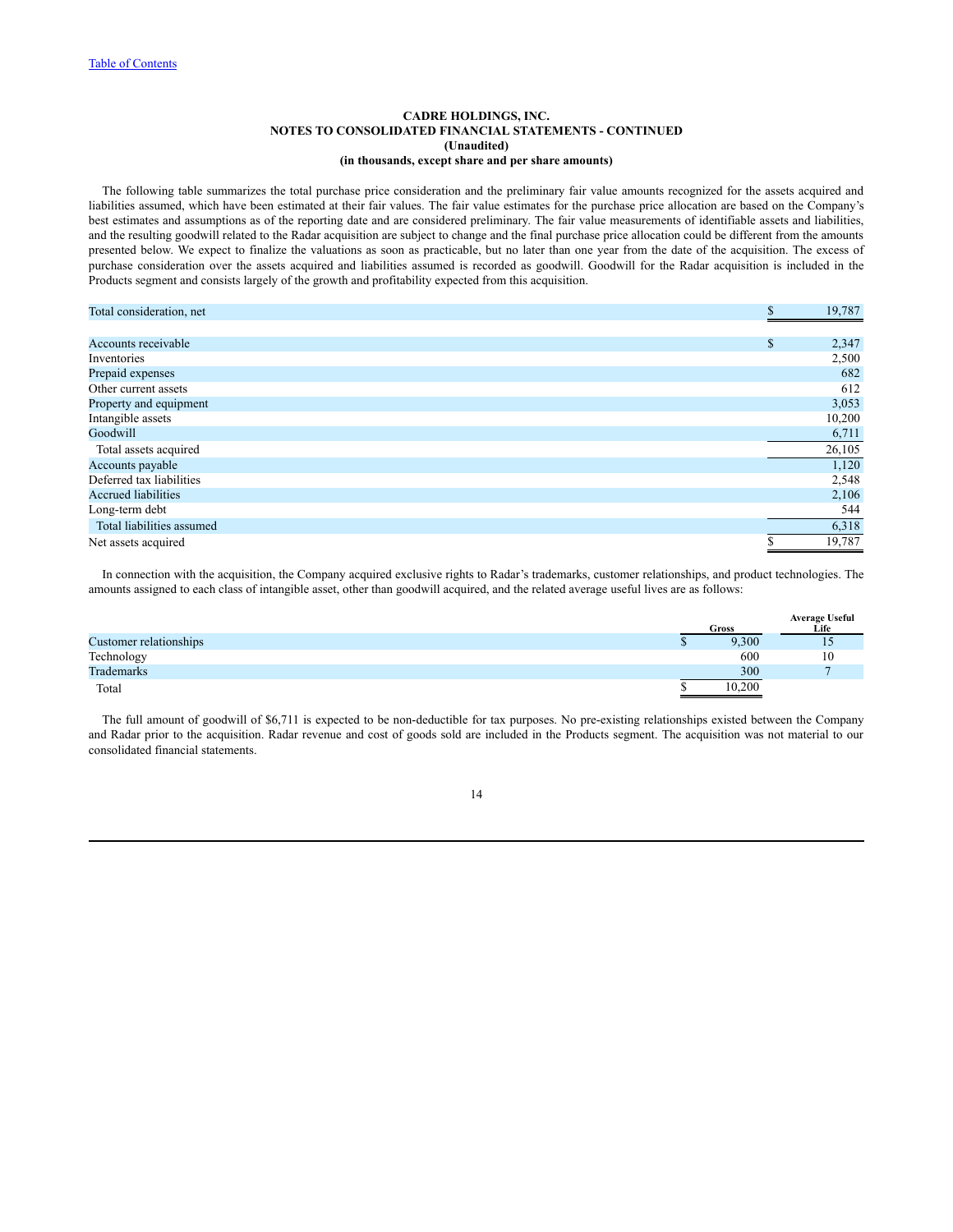# **3. REVENUE RECOGNITION**

The following tables disaggregate net sales by channel and geography:

|                                   | Three months ended March 31. |         |  |         |  |
|-----------------------------------|------------------------------|---------|--|---------|--|
|                                   |                              | 2022    |  | 2021    |  |
| U.S. state and local agencies (a) |                              | 57,923  |  | 59,377  |  |
| Commercial                        |                              | 11,034  |  | 11,842  |  |
| U.S. federal agencies             |                              | 7.914   |  | 15,593  |  |
| International                     |                              | 27,019  |  | 21,994  |  |
| Other                             |                              | 516     |  | 1,730   |  |
| Net sales                         |                              | 104,406 |  | 110,536 |  |

#### (a) Includes all Distribution sales

|               |      | Three months ended March 31. |        |  |  |
|---------------|------|------------------------------|--------|--|--|
|               | 2022 |                              | 2021   |  |  |
| United States |      | 77.387                       | 88.542 |  |  |
| International |      | 27.019                       | 21.994 |  |  |
|               |      | 104.406                      | 10.536 |  |  |

## *Contract Liabilities*

Contract liabilities are recorded as a component of other liabilities when customers remit cash payments in advance of the Company satisfying performance obligations which are satisfied at a future point of time. Contract liabilities are reduced when the performance obligation is satisfied. Contract liabilities are included in accrued liabilities in the Company's consolidated balance sheets and totaled \$9,608 and \$10,949 as of March 31, 2022 and December 31, 2021, respectively. Revenue recognized during the three months ended March 31, 2022 from amounts included in contract liabilities as of December 31, 2021 was \$4,991.

#### *Remaining Performance Obligations*

As of March 31, 2022, we had \$18,642 of remaining performance obligations, which included amounts that will be invoiced and recognized in future periods. The remaining performance obligations are limited only to arrangements that meet the definition of a contract under ASC Topic 606, *Revenue from Contracts with Customers*, as of March 31, 2022. We expect to recognize approximately 67% of this balance over the next twelve months and expect the remainder to be recognized in the following two years.

## **4. INVENTORIES**

The following table sets forth a summary of inventories stated at lower of cost or net realizable value, as of March 31, 2022 and December 31, 2021:

|                            | <b>March 31, 2022</b> | <b>December 31, 2021</b> |
|----------------------------|-----------------------|--------------------------|
| Finished goods             | 29.736                | 28.707                   |
| Work-in-process            | 5.800                 | 4.053                    |
| Raw materials and supplies | 33.865                | 31.218                   |
|                            | 69.401                | 63.978                   |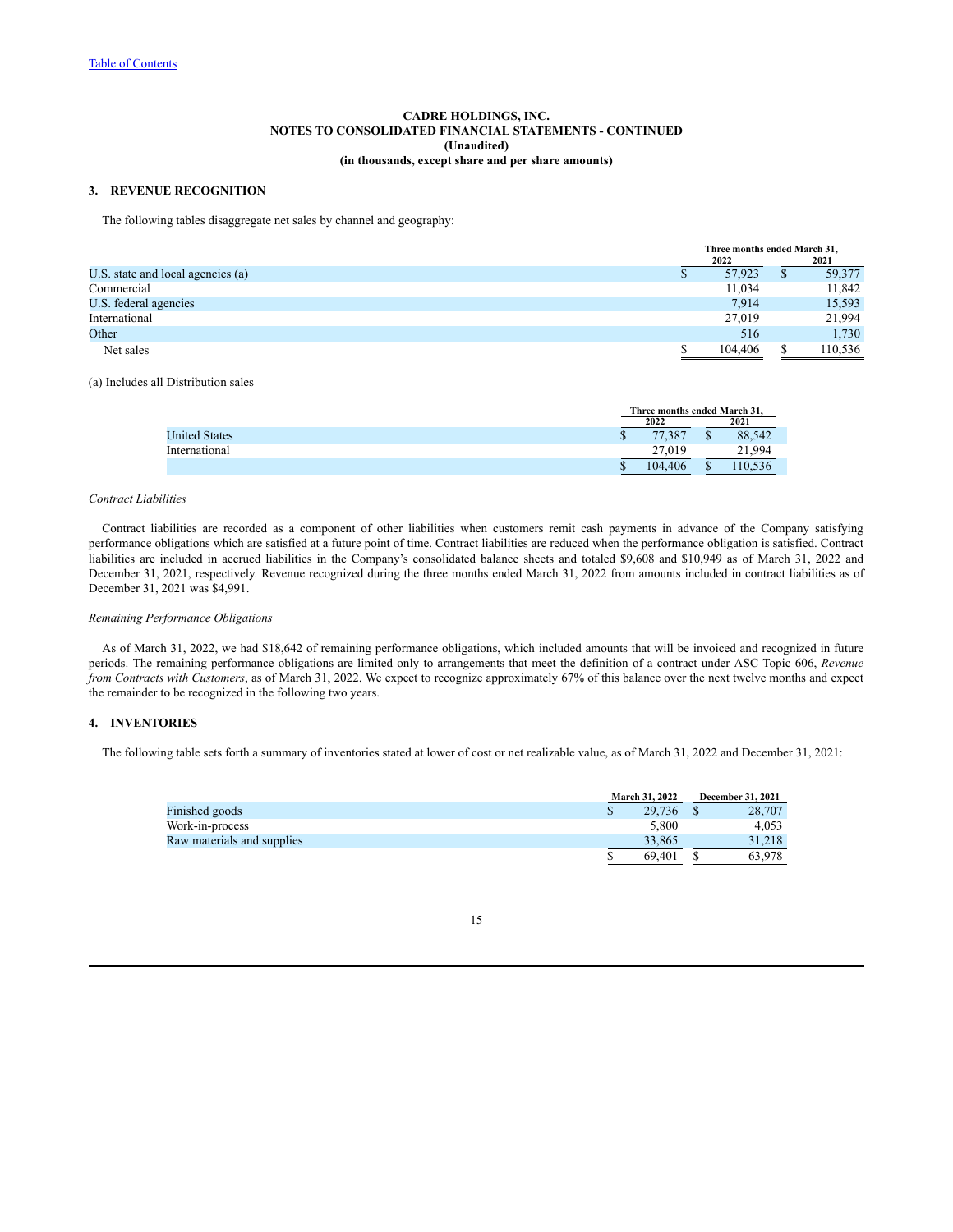# **5. GOODWILL AND OTHER INTANGIBLE ASSETS**

## *Goodwill*

The following table summarizes the changes in goodwill for the three months ended March 31, 2022:

|                                          | <b>Products</b> | <b>Distribution</b> | Total  |
|------------------------------------------|-----------------|---------------------|--------|
| Balance, December 31, 2021               | 63.646          | 2.616               | 66.262 |
| Radar acquisition                        | 6.711           |                     |        |
| Foreign currency translation adjustments | (463)           |                     | (463)  |
| Balance, March 31, 2022                  | 69 894          | 2.616               | 72.510 |

Gross goodwill and accumulated impairment losses was \$80,095 and \$7,585, respectively, as of March 31, 2022 and \$73,899 and \$7,585, respectively, as of December 31, 2021.

# *Intangible Assets*

Intangible assets such as certain customer relationships and patents on core technologies and product technologies are amortizable over their estimated useful lives. Certain trade names and trademarks which provide exclusive and perpetual rights to manufacture and sell their respective products are deemed indefinite-lived and are therefore not subject to amortization.

Intangible assets consisted of the following as of March 31, 2022 and December 31, 2021:

|                               | March 31, 2022 |              |    |                             |    |        |                                           |  |
|-------------------------------|----------------|--------------|----|-----------------------------|----|--------|-------------------------------------------|--|
|                               |                | <b>Gross</b> |    | Accumulated<br>amortization |    | Net    | Weighted<br>Average<br><b>Useful Life</b> |  |
| Definite lived intangibles:   |                |              |    |                             |    |        |                                           |  |
| Customer relationships        | \$             | 83,095       | \$ | (54,301)                    | -S | 28,794 | 11                                        |  |
| Technology                    |                | 12,523       |    | (11,033)                    |    | 1,490  |                                           |  |
| Tradenames                    |                | 6,700        |    | (3,523)                     |    | 3,177  | 4                                         |  |
| Non-compete agreements        |                | 1,021        |    | (1,021)                     |    |        | 4                                         |  |
|                               |                | 103,339      | \$ | (69, 878)                   | S  | 33,461 |                                           |  |
| Indefinite lived intangibles: |                |              |    |                             |    |        |                                           |  |
| Tradenames                    |                | 16,697       |    | __                          |    | 16,697 | Indefinite                                |  |
| Total                         |                | 120,036      |    | (69, 878)                   | \$ | 50,158 |                                           |  |
|                               |                |              |    |                             |    |        |                                           |  |

|                               | December 31, 2021 |         |   |                             |    |        |                                           |
|-------------------------------|-------------------|---------|---|-----------------------------|----|--------|-------------------------------------------|
|                               |                   | Gross   |   | Accumulated<br>amortization |    | Net    | Weighted<br>Average<br><b>Useful Life</b> |
| Definite lived intangibles:   |                   |         |   |                             |    |        |                                           |
| Customer relationships        | \$                | 74,078  | S | (52, 536)                   | \$ | 21,542 | 11                                        |
| Technology                    |                   | 11,978  |   | (10,988)                    |    | 990    |                                           |
| Tradenames                    |                   | 6.473   |   | (3,264)                     |    | 3,209  | 4                                         |
| Non-compete agreements        |                   | 1,037   |   | (1,037)                     |    |        | 4                                         |
|                               |                   | 93,566  |   | (67, 825)                   |    | 25,741 |                                           |
| Indefinite lived intangibles: |                   |         |   |                             |    |        |                                           |
| Tradenames                    |                   | 16,674  |   |                             |    | 16,674 | Indefinite                                |
| Total                         |                   | 110,240 |   | (67, 825)                   |    | 42,415 |                                           |
|                               |                   |         |   |                             |    |        |                                           |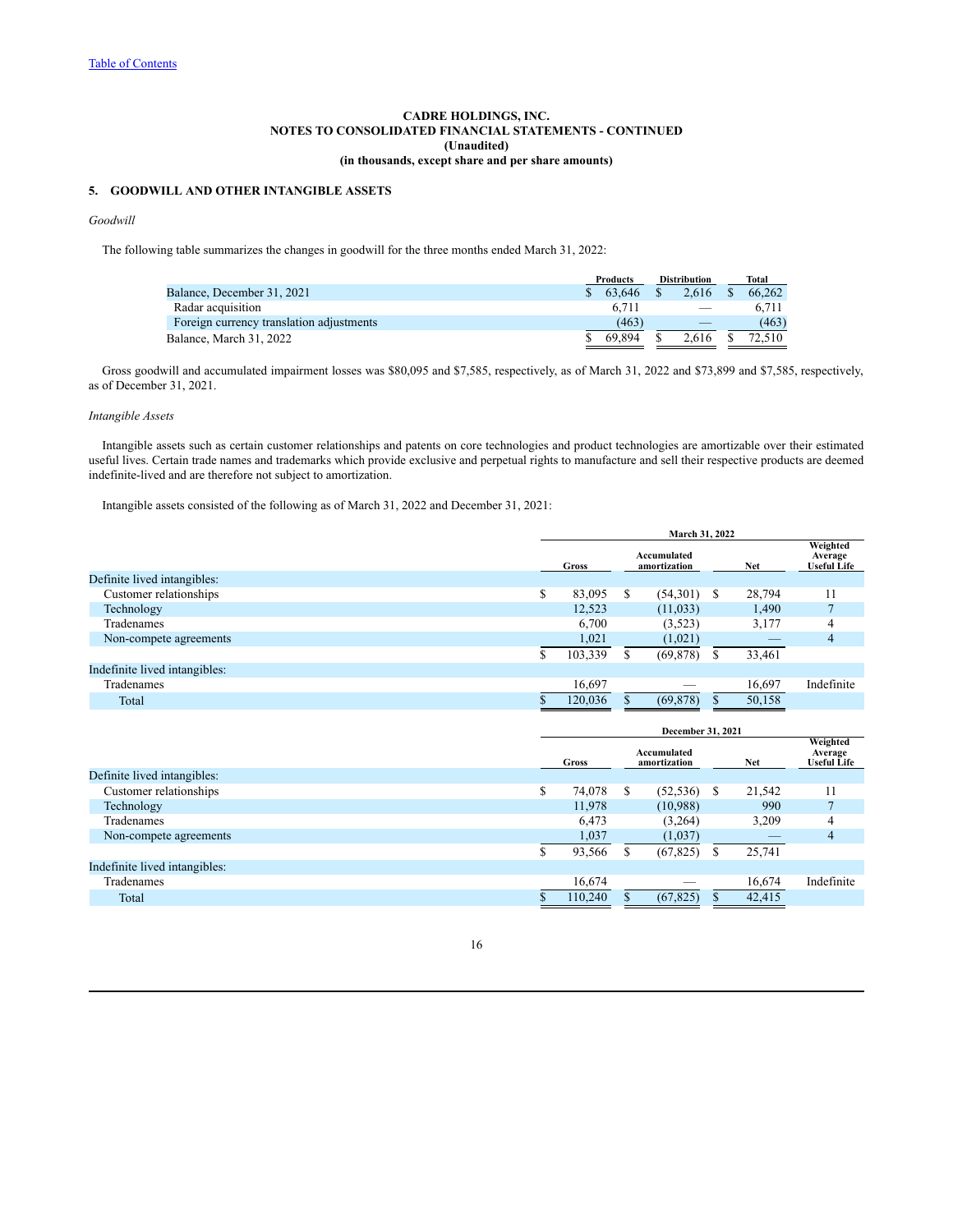The Company recorded amortization expense of \$2,157 and \$2,186 for the three months ended March 31, 2022 and 2021, respectively, of which \$50 and \$198 was included in cost of goods sold in the consolidated statements of operations and comprehensive (loss) income for the respective periods.

The estimated amortization expense for finite-lived intangible assets for the remaining nine months of 2022, the next four years and thereafter is as follows:

| Remainder of 2022 | \$ | 6,202  |
|-------------------|----|--------|
| 2023              |    | 7,442  |
| 2024              |    | 4,541  |
| 2025              |    | 2,553  |
| 2026              |    | 2,132  |
| Thereafter        |    | 10,591 |
|                   | Φ  | 33,461 |

## **6. DEBT**

The Company's debt is as follows:

|                                                   | March 31, 2022 |         | December 31, 2021 |         |
|---------------------------------------------------|----------------|---------|-------------------|---------|
| Short-term debt:                                  |                |         |                   |         |
| Insurance premium financing                       | S              | 1,700   | S                 | 3,174   |
| Current portion of term loan                      |                | 10.000  |                   | 10,000  |
|                                                   |                | 11.700  |                   | 13,174  |
| Long-term debt:                                   |                |         |                   |         |
| Revolver                                          |                |         |                   |         |
| Term loan                                         |                | 146,064 |                   | 148,564 |
| Other                                             |                | 535     |                   |         |
|                                                   |                | 146,599 |                   | 148,564 |
| Unamortized debt discount and debt issuance costs |                | (1,938) |                   | (2,048) |
| Total long-term debt, net                         |                | 144,661 |                   | 146,516 |

The following summarizes the aggregate principal payments of our long-term debt, excluding debt discount and debt issuance costs, for the remaining nine months of 2022, the next four years and thereafter:

| \$<br>7,500 |
|-------------|
| 10,132      |
| 10,269      |
| 10,134      |
| 118,564     |
|             |
| 156,599     |
|             |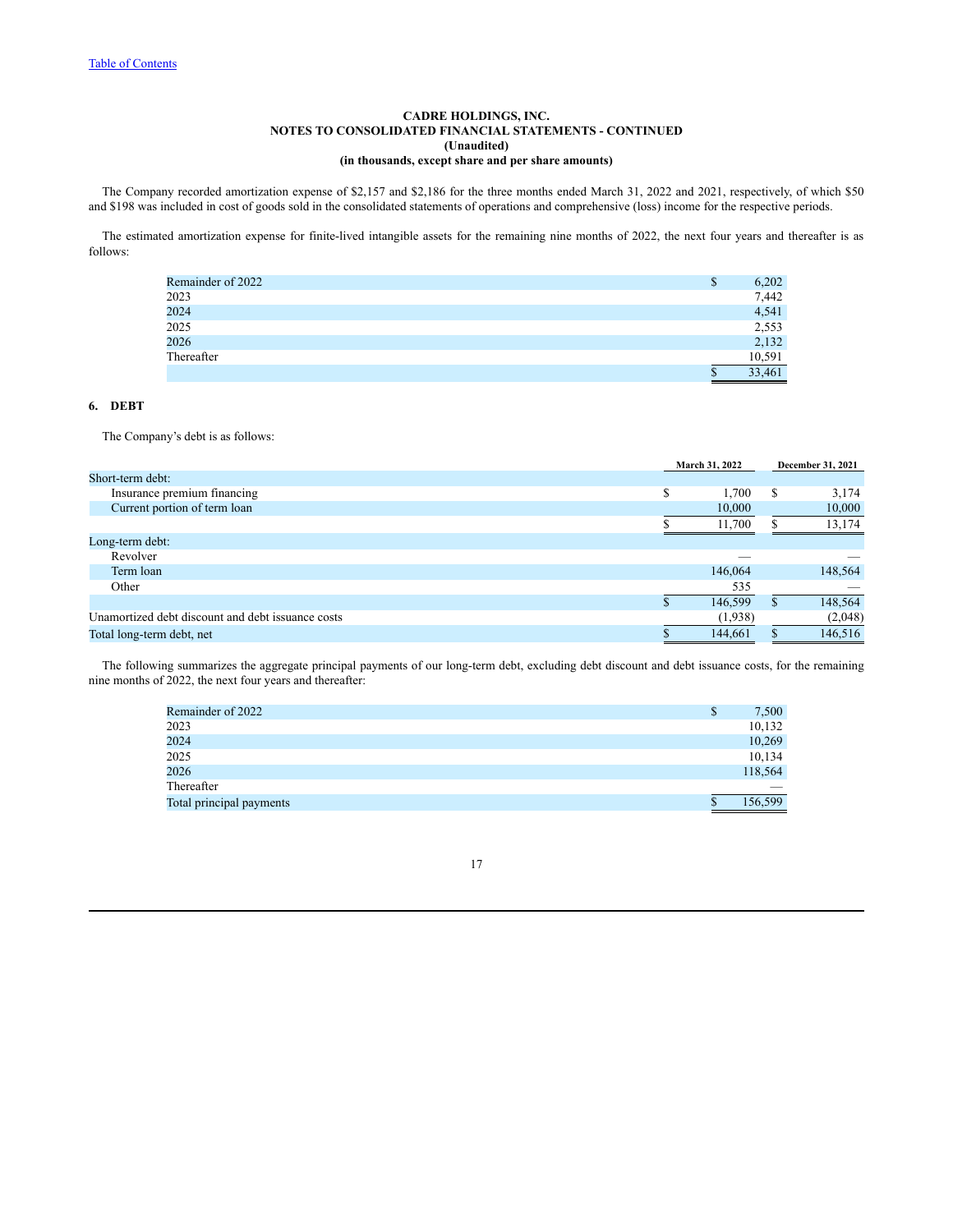#### *New Credit Facility*

On August 20, 2021 (the "Closing Date"), the Company refinanced its existing credit facilities and entered into a new credit agreement whereby Safariland, LLC, as borrower (the "Borrower"), the Company and certain domestic subsidiaries of the Borrower, as guarantors (the "Guarantors"), closed on and received funding under a credit agreement (initially entered into on July 23, 2021), pursuant to a First Amendment to Credit Agreement (collectively, the "New Credit Agreement") with PNC Bank, National Association ("PNC"), as administrative agent, and the several lenders from time to time party thereto (together with PNC, the "Lenders") pursuant to which the Borrower (i) borrowed \$200,000 under a term loan (the "Term Loan"), and (ii) may borrow up to \$100,000 under a revolving credit facility (including up to \$15,000 for letters of credit and up to \$10,000 for swing line loans) (the "Revolving Loan"). Each of the Term Loan and the Revolving Loan mature on July 23, 2026. Commencing December 31, 2021, the New Term Loan requires scheduled quarterly payments in amounts equal to 1.25% per quarter of the original aggregate principal amount of the Term Loan, with the balance due at maturity. The New Credit Agreement is guaranteed, jointly and severally, by the Guarantors and, subject to certain exceptions, secured by a first-priority security interest in substantially all of the assets of the Borrower and the Guarantors pursuant to a Security and Pledge Agreement and a Guaranty and Suretyship Agreement, each dated as of the Closing Date.

There were no amounts outstanding under the Revolving Loan as of March 31, 2022 and 2021. As of March 31, 2022, there were \$3,069 in outstanding letters of credit and \$96,931 of availability.

The Borrower may elect to have the Revolving Loan and Term Loan under the New Credit Agreement bear interest at a base rate or a LIBOR rate, in each case, plus an applicable margin. The applicable margin for these borrowings will range from 0.50% to 1.50% per annum, in the case of base rate borrowings, and 1.50% to 2.50% per annum, in the case of LIBOR borrowings, in each case based upon the level of the Company's consolidated total net leverage ratio. The New Credit Agreement also requires the Borrower to pay a commitment fee on the unused portion of the loan commitments. Such commitment fee will range between 0.175% and 0.25% per annum, and is also based upon the level of the Company's consolidated total net leverage ratio. The New Credit Agreement also contains customary representations and warranties, and affirmative and negative covenants, including limitations on additional indebtedness, dividends, and other distributions, entry into new lines of business, use of loan proceeds, capital expenditures, restricted payments, restrictions on liens on the assets of the Borrowers or any Guarantor, transactions with affiliates, amendments to organizational documents, accounting changes, sale and leaseback transactions, dispositions, and mandatory prepayments in connection with certain liquidity events. The New Credit Agreement contains certain restrictive debt covenants, which require us to: (i) maintain a minimum fixed charge coverage ratio of 1.25 to 1.00, starting with the quarter ended December 31, 2021, which is to be determined for each quarter end on a trailing four quarter basis and (ii) maintain a quarterly maximum consolidated total net leverage ratio of 3.75 to 1.00 from the quarter ended December 31, 2021 until the quarter ended September 30, 2022, and thereafter 3.50 to 1.00, which is in each case to be determined on a trailing four quarter basis; provided that under certain circumstances and subject to certain limitations, in the event of a material acquisition, we may temporarily increase the consolidated total net leverage ratio by up to 0.50 to 1.00 for four fiscal quarters following such acquisition. The New Credit Agreement contains customary events of default that include, among others, non-payment of principal, interest or fees, violation of covenants, inaccuracy of representations and warranties, failure to make payment on, or defaults with respect to, certain other material indebtedness, bankruptcy and insolvency events, material judgments and change of control provisions. Upon the occurrence of an event of default, and after the expiration of any applicable grace period, payment of any outstanding loans under the New Credit Agreement may be accelerated and the Lenders could foreclose on their security interests in the assets of the Borrowers and the Guarantors.

#### *Canadian Credit Facility*

On October 14, 2021, Med-Eng Holdings ULC and Pacific Safety Products Inc., the Company's Canadian subsidiaries, as borrowers (the "Canadian Borrowers"), and Safariland, LLC, as guarantor (the "Canadian Guarantor"), closed on a line of credit pursuant to a Loan Agreement (the "Canadian Loan Agreement") and a Revolving Line of Credit Note (the "Note") with PNC Bank Canada Branch ("PNC Canada"), as lender pursuant to which the Canadian Borrowers may borrow up to CDN\$10,000 under a revolving line of credit (including up to \$3,000 for letters of credit) (the "Revolving Canadian Loan"). The Revolving Canadian Loan matures on July 23, 2026.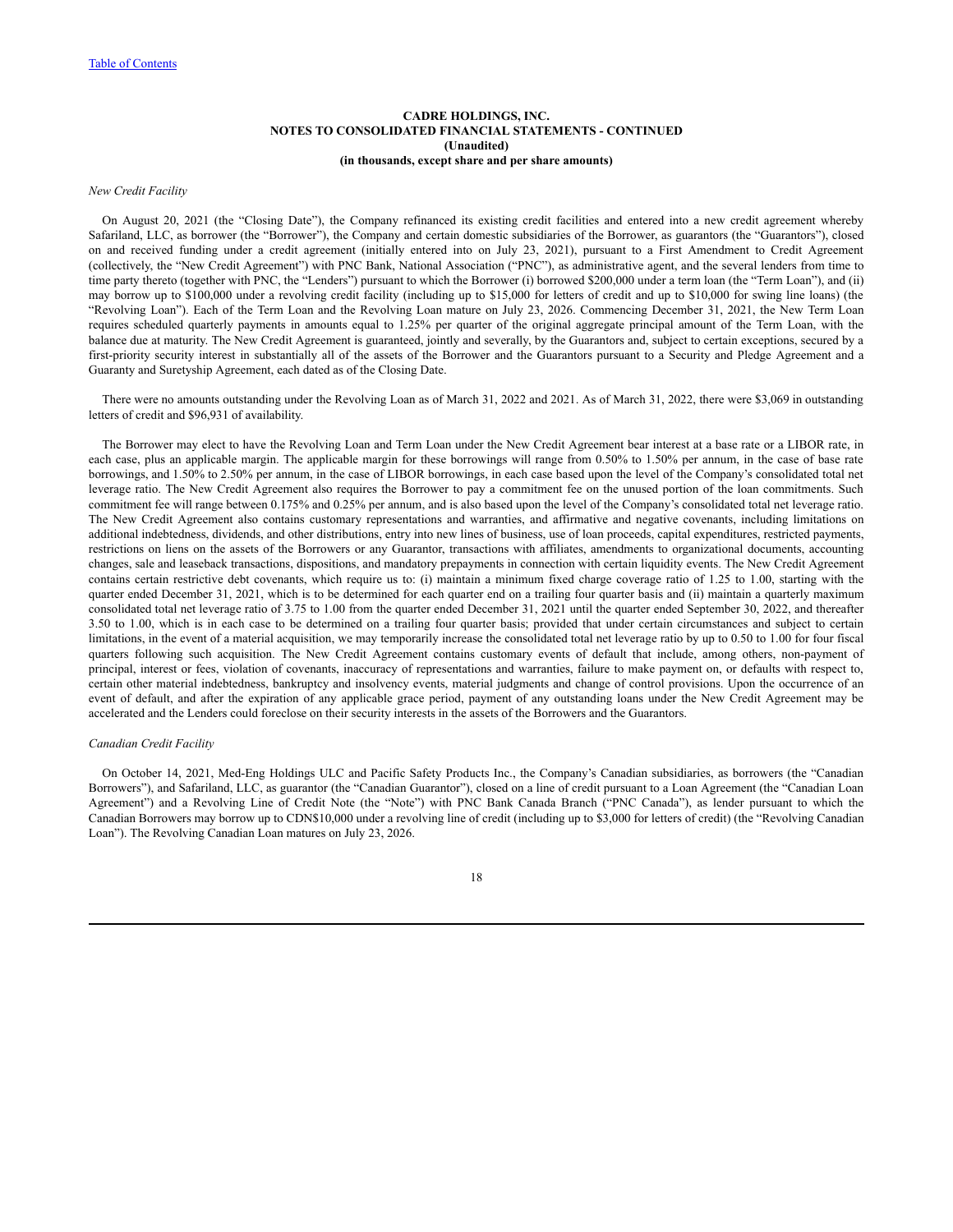The Canadian Loan Agreement is guaranteed by the Canadian Guarantor pursuant to a Guaranty and Suretyship Agreement (the "Canadian Guaranty Agreement").

The Canadian Borrowers may elect to have borrowings either in United States dollars or Canadian dollars under the Canadian Loan Agreement, which will bear interest at a base rate or a LIBOR rate, in each case, plus an applicable margin, in the case of borrowings in United States dollars, or at a Canadian Prime Rate (as announced from time to time by PNC Canada) or a Canadian deposit offered rate ("CDOR") as determined from time to time by PNC Canada in accordance with the Canadian Loan Agreement. The applicable margin for these borrowings will range from 0.50% to 1.50% per annum, in the case of base rate borrowings and Canadian Prime Rate borrowings, and 1.50% to 2.50% per annum, in the case of LIBOR borrowings and CDOR borrowings. The Canadian Loan Agreement also requires the Canadian Borrowers to pay (i) an unused line fee on the unused portion of the loan commitments in an amount ranging between 0.175% and 0.25% per annum, based upon the level of the Company's consolidated total net leverage ratio, and (ii) an upfront fee equal to 0.25% of the principal amount of the Note.

There were no amounts outstanding under the Revolving Canadian Loan as of March 31, 2022.

The Canadian Loan Agreement also contains customary representations and warranties, and affirmative and negative covenants, including, among others, limitations on additional indebtedness, entry into new lines of business, entry into guarantee agreements, making of any loans or advances to, or investments in, any other person, restrictions on liens on the assets of the Canadian Borrowers and mergers, transfers of assets and acquisitions. The Canadian Loan Agreement and Note also contain customary events of default that include, among others, non-payment of principal, interest or fees, violation of covenants, inaccuracy of representations and warranties, failure to make payment on, or defaults with respect to, certain other material indebtedness, bankruptcy and insolvency events, material judgments and change of control provisions.

Upon the occurrence of an event of default, and after the expiration of any applicable grace period, payment of any outstanding loans under the Canadian Loan Agreement may be accelerated.

#### *Interest Rate Swaps*

In September 2021, we entered into an interest rate swap agreement to hedge forecasted monthly interest rate payments on our floating rate debt. As of March 31, 2022, we had the following interest rate swap agreement (the "Swap Agreement"):

| <b>Effective date</b>                           | Notional amount | <b>Fixed rate</b> |
|-------------------------------------------------|-----------------|-------------------|
| . 2026<br>September 30.<br>2021<br>through July | 00.000          | 075<br>0.o / J    |

Under the terms of the Swap Agreement, we receive payments based on the 1-month LIBOR (approximately 0.46% as of March 31, 2022).

During the three months ended March 31, 2022, there were no interest rate swap agreements that expired.

We entered into the Swap Agreement to convert a portion of the interest rate exposure on our floating rate debt from variable to fixed. We designated this Swap Agreement as a cash flow hedge. A portion of the amount included in accumulated other comprehensive income (loss) is reclassified into interest expense, net as a yield adjustment as interest is either paid or received on the hedged debt. The fair value of our Swap Agreement is based upon Level 2 inputs. We have considered our own credit risk and the credit risk of the counterparties when determining the fair value of our Swap Agreement.

It is our policy to execute such instruments with creditworthy banks and not to enter into derivative financial instruments for speculative purposes. We believe our interest rate swap counterparty will be able to fulfill their obligations under our agreement, and we believe we will have debt outstanding through the expiration date of the swap such that the occurrence of future cash flow hedges remains probable.

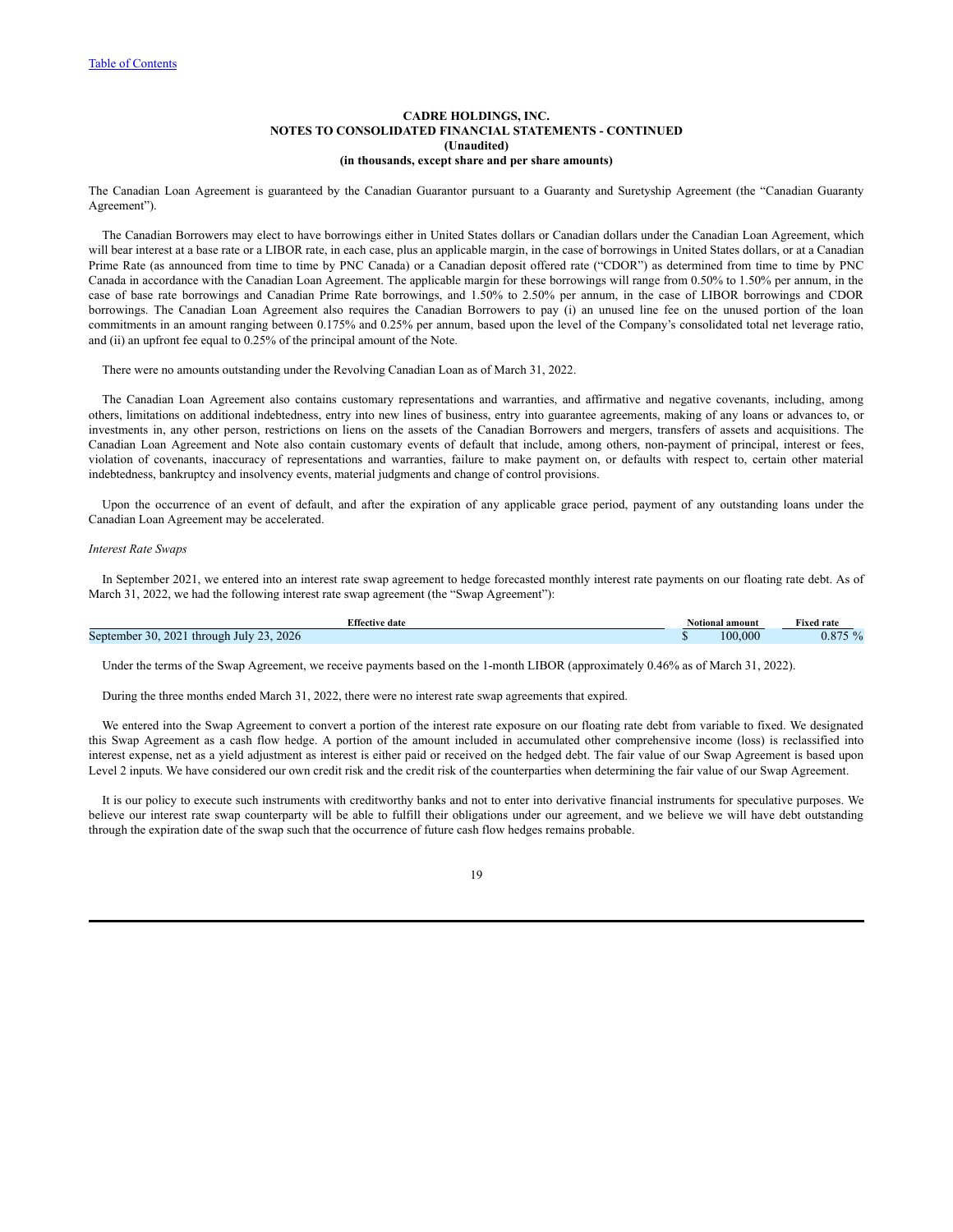The estimated fair value of our Swap Agreement in the consolidated balance sheets was as follows:

| <b>Balance sheet accounts</b> |  | <b>March 31, 2022</b> | <b>December 31, 2021</b> |
|-------------------------------|--|-----------------------|--------------------------|
| Other current assets          |  | 880                   |                          |
| Other assets                  |  | 4.615                 | .607                     |
| <b>Accrued liabilities</b>    |  |                       | 389                      |

A cumulative gain, net of tax, of \$4,121 and \$913 as of March 31, 2022 and December 31, 2021, respectively, is reflected in accumulated other comprehensive income (loss).

The amount of gain recognized in other comprehensive income for the three months ended March 31, 2022 was \$3,077 net of tax. There was \$131 reclassified from accumulated other comprehensive income (loss) into earnings for the three months ended March 31, 2022.

As of March 31, 2022, approximately \$885 is expected to be reclassified from accumulated other comprehensive income (loss) into interest expense over the next 12 months.

#### **7. COMMITMENTS AND CONTINGENCIES**

## *Legal Proceedings*

In March 2020, the Company settled an administrative enforcement action filed by the U.S. Federal Trade Commission ("FTC") relating to Company's sale of VieVu, LLC to Axon Enterprise Inc. ("Axon") wherein the FTC alleged that the operative agreements contained non-compete and non-solicitation provisions in violation of Section 5 of the Federal Trade Commission Act, as amended, 15 U.S.C. § 45, and Section 7 of the Clayton Act, as amended, 15 U.S.C. § 18. The FTC's administrative complaint sought only injunctive relief against the Company to enjoin the enforcement of these provisions, now and in the future, and did not seek monetary damages against the Company. In January 2020, the Company and Axon had rescinded these provisions. Pursuant to a consent agreement and proposed consent order entered into by the FTC and the Company, on June 11, 2020, the FTC issued a Decision and Order accepting the Consent Agreement (the "Order"). Under the Order, the Company agreed to not modify and reinstate the rescinded provisions and to not enter into any new similar provisions with Axon, absent prior approval from the FTC. In addition, as part of the Company's compliance program, the Order imposes an obligation to distribute to, and train the directors and officers on, the requirements of the consent order and to report annually for five years to the FTC ensuring compliance with the consent order. On July 10, 2020, the Company filed its Interim Verified Compliance Report and, on June 11, 2021, filed its First Annual Compliance Report, both as required by the Order.

In June 2020, the Company received a Civil Investigative Demand ("CID") from the United States Department of Justice ("DOJ"), Western District of Washington (Seattle, WA), pertaining to a False Claims Act investigation, 31 U.S.C, sections 3729-3733 ("FCA"), concerning allegations that soft body armor vest accessory panels sold by the Company are falsely labeled as compliant with the National Institute of Justice performance standards. In September 2020, the Company made its First Production of Documents which contained only documents and data that had been deemed to be of a "priority" nature pursuant to an agreement reached between the Company's counsel and the Assistant U.S. Attorney handling the matter. In July 2021, the Company received a request for additional information relating to the subject matter of the investigation, with which the Company intends to comply. In October 2021, November 2021 and December 2021, the Company produced additional documents responsive to the correspondence containing requests for specific documents and supplemental information. At this preliminary stage of the investigation, the Company does not have enough information to make an evaluation of the merits, exposure or potential risks regarding this matter.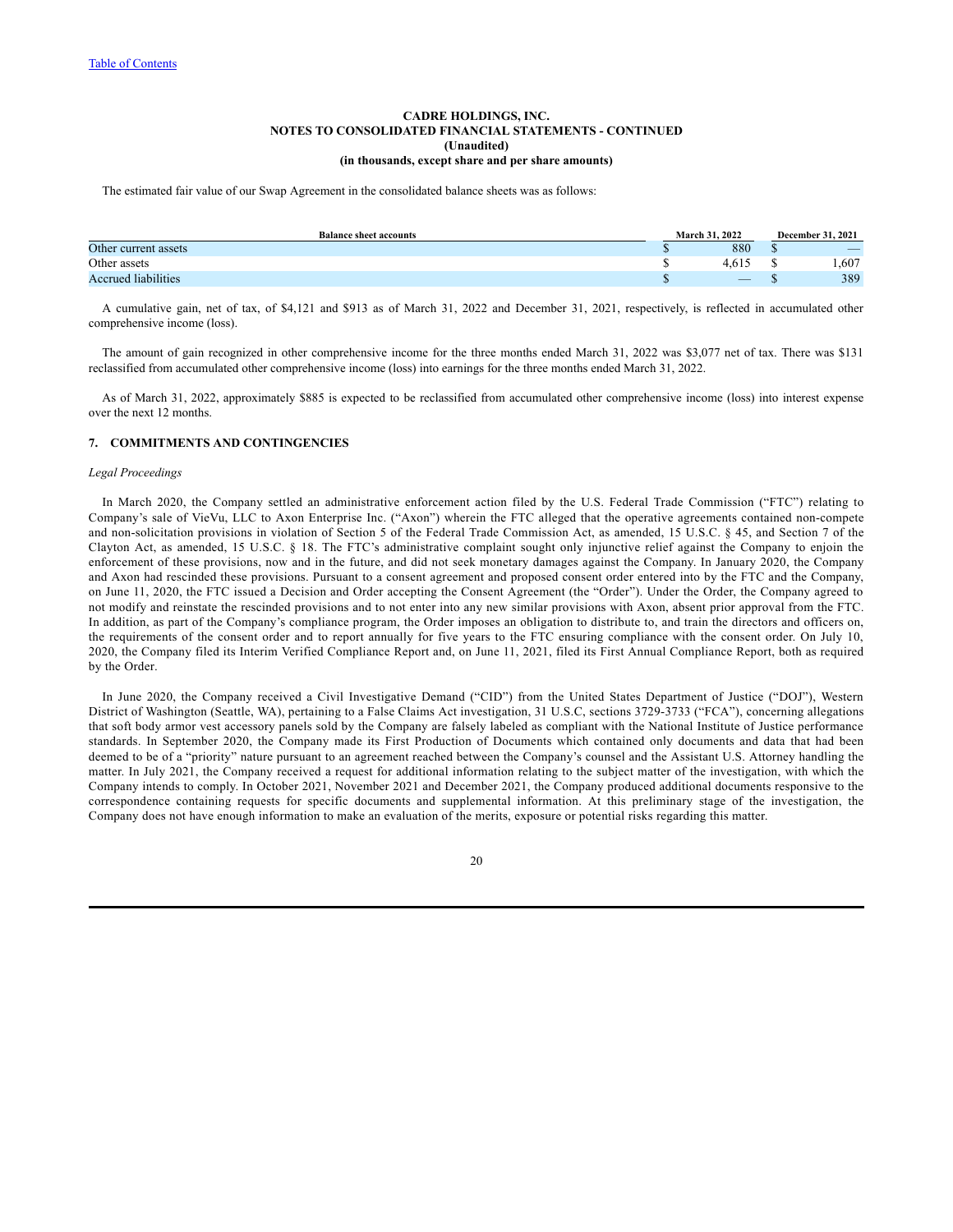In September 2021, Safariland, LLC, a wholly-owned subsidiary of the Company, received a jury verdict awarding \$7,500 to a plaintiff relating to a personal injury case wherein the plaintiff alleged various product liability claims against Safariland, LLC. The plaintiff in the proceeding, Mr. David Hakim, instituted the proceeding on July 24, 2015, through the filing of a complaint with the United States District Court, Northern District of Illinois, Eastern Division. In the proceeding, the plaintiff, a SWAT officer with the DuPage County Sheriff's Office ("DCSO"), alleged that he suffered injuries during a training exercise conducted by DCSO in which a Defense Technology Shotgun Breaching TKO round was deployed and passed through a door and lower-floor ceiling causing a fragment to strike plaintiff's back resulting in injury. Prior to the jury rendering its verdict, the court deferred ruling on Safariland, LLC's Motion for Judgment as a Matter of Law ("JMOL"). On November 8, 2021, Safariland, LLC filed its post-trial motions, including a supplemental JMOL, motion for new trial and remittitur. On April 18, 2022, the court denied Safariland, LLC's JMOL, motion for new trial and remittitur and, accordingly, entered a judgment in favor of plaintiff, David Hakim, as to the Third Claim. Safariland, LLC will be filing an appeal on or before May 18, 2022. While any litigation contains an element of uncertainty, the Company believes it is reasonably possible, not probable, that the Company could incur losses related to this case, however, any losses would be indemnified by our insurance carrier under applicable policies.

The Company is also involved in various legal disputes and other legal proceedings and claims that arise from time to time in the ordinary course of business. The Company vigorously defends itself against all lawsuits and evaluates the amount of reasonably possible losses that the Company could incur as a result of these matters. While any litigation contains an element of uncertainty, the Company believes that the reasonably possible losses that the Company could incur in excess of insurance coverage would not have a material adverse effect on the Company's consolidated financial position, results of operations, or liquidity.

#### *Insurance*

The Company has various insurance policies, including product liability insurance, covering risks and in amounts it considers adequate. There can be no assurance that the insurance coverage maintained by the Company is sufficient or will be available in adequate amounts or at a reasonable cost.

#### *International*

As an international company, we are, from time to time, the subject of investigations relation to the Company's international operations, including under U.S. export control laws (such as ITAR), the FCPA and other similar U.S. and international laws. To the best of the Company's knowledge, there are not any potential or pending investigations at this time.

#### *Leases*

The Company leases office, warehouse, and distribution space under non-cancelable operating leases. As leases expire, it can be expected that, in the normal course of business, certain leases will be renewed or replaced. Our leases generally contain multi-year renewal options and escalation clauses. Total rent expense of the Company for the three months ended March 31, 2022 and 2021 was \$1,200 and \$1,150, respectively.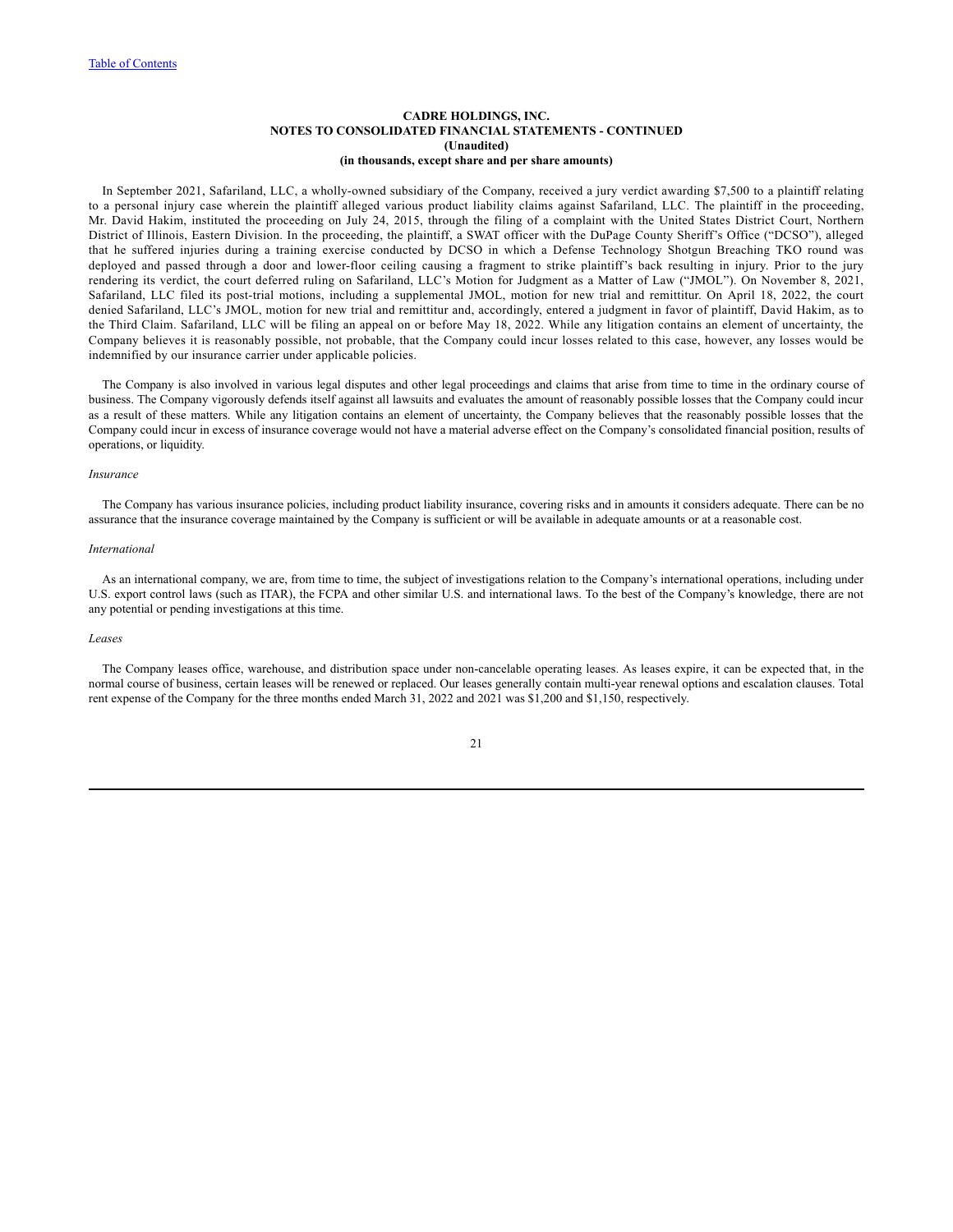Future minimum lease payments required under non-cancelable operating leases that have initial or remaining non-cancelable lease terms in excess of one year for the remaining nine months of 2022, the next four years and thereafter is as follows:

| Remainder of 2022            | \$<br>3,367 |
|------------------------------|-------------|
| 2023                         | 4,047       |
| 2024                         | 2,851       |
| 2025                         | 1.422       |
| 2026                         | 486         |
| Thereafter                   | 109         |
| Total minimum lease payments | 12.282      |

There were no material future minimum sublease payments to be received under non-cancelable subleases as of March 31, 2022. There was no material sublease income for the three months ended March 31, 2022 and 2021.

# **8. INCOME TAXES**

The Company and its subsidiaries file income tax returns in the U.S. federal, various state and local, and certain foreign jurisdictions. As of March 31, 2022, the Company's tax years subsequent to 2016 are subject to examination by tax authorities with few exceptions. During the three months ended March 31, 2022, one of the Company's Canadian subsidiaries concluded an examination of its tax filings for the period June 1, 2016 through December 31, 2017 that resulted in no changes to the filings or the amount of tax due. The 2018 and 2019 tax returns of a separate Canadian subsidiary were selected for examination by the Canadian Revenue Agency.

In assessing the realizability of deferred tax assets, the Company performs a quarterly evaluation of whether it is more likely than not that some portion or all of the deferred income tax assets will not be realized. During the course of this evaluation, the Company considers all available positive and negative evidence and if, based upon the weight of available evidence, it is more likely than not the deferred tax assets will not be realized, a valuation allowance is recorded. Based on the Company's evaluation, a valuation allowance of \$1,890 has been recorded as of March 31, 2022.

The Company's effective tax rate for the three months ended March 31, 2022 and 2021 was 37.2% and 32.5%, respectively. The increase in the effective tax rate period over period primarily relates to nondeductible executive compensation.

#### **9. COMPENSATION PLANS**

## *Long-Term Incentive Plan*

In March 2021, the Company initiated a cash-based long-term incentive plan. Each award granted under the plan shall be eligible to vest in three equal annual installments over a period of three consecutive one-year performance periods, with each installment of the award vesting on the last day of the applicable performance period, subject to the achievement of the performance metrics established by the board of directors for the applicable annual performance period. Compensation expense related to this plan was \$384 and \$952 for the three months ended March 31, 2022 and 2021, respectively, and is included in selling, general and administrative in the Company's consolidated statements of operations and comprehensive (loss) income.

On March 9, 2022, the Company's board of directors approved the common stock settlement of vested awards of the long-term incentive plan. The board of directors also approved the future settlement of unvested awards in common stock. Modification accounting was not applied as this change did not affect the fair value of the awards, vesting conditions, or the liability classification of the awards.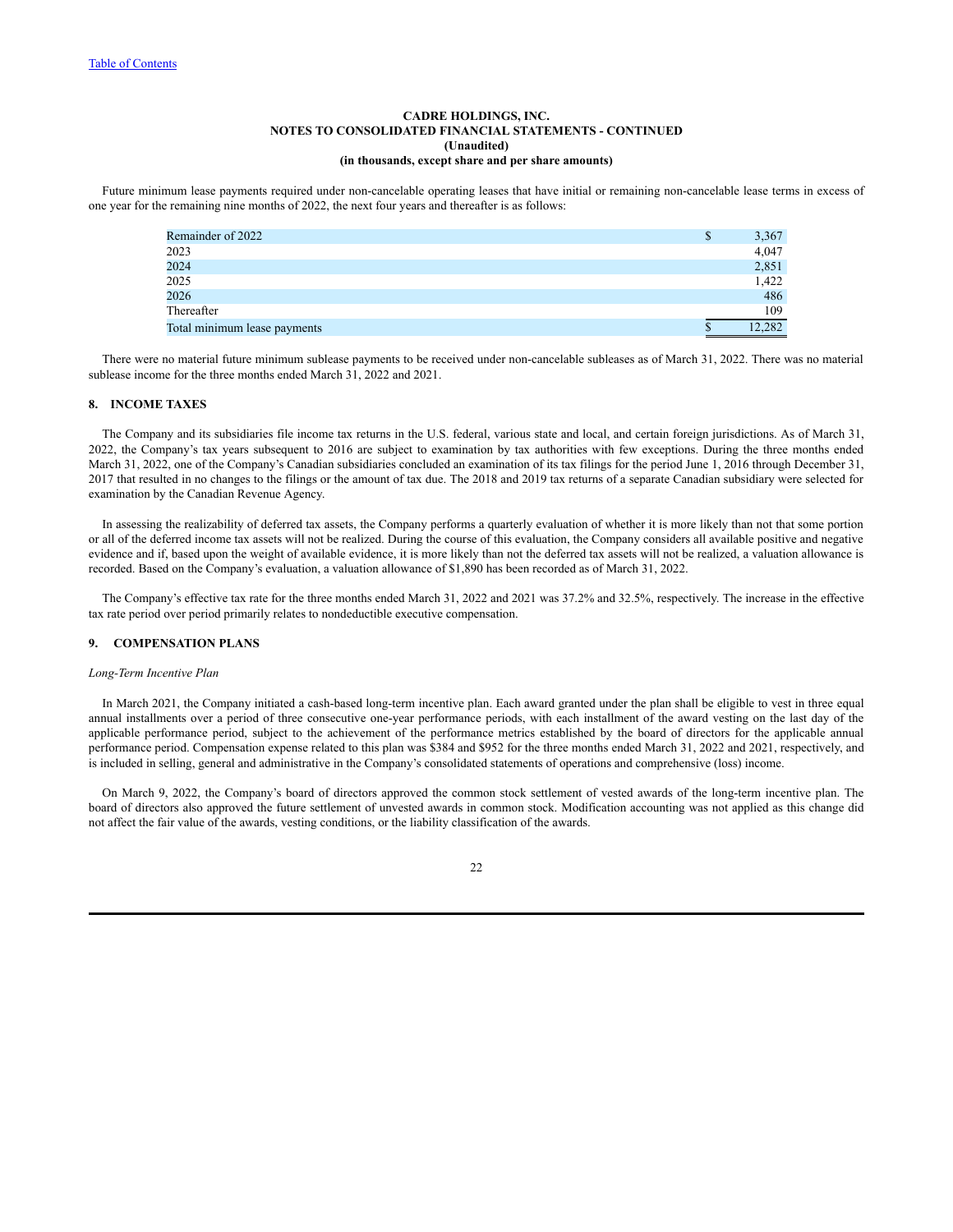#### *Executive Compensation Plan*

The Company maintains a cash-based executive compensation plan for certain employees. The Company's board of directors awarded 1,433,500 (splitadjusted) interests in the plan ("units"). Each unit represents an unfunded and unsecured right, subject to certain conditions as set forth by the plan. Onethird of the units granted to any holder will vest on each of the first, second, and third anniversaries of March 18, 2021 during the term of such holder's employment with the Company. Payment of a holder's vested balance is dependent upon a transaction or series of related transactions constituting a qualifying exit event, as defined by the executive compensation plan. The plan will expire on March 18, 2025, at which time the plan and all awarded units will be terminated for no consideration if a qualifying exit event has not occurred before that date. If a qualifying exit event becomes probable, the fair value of the units would be the closing stock price of the Company on the day the qualifying exit event becomes probable and compensation expense would be recognized at that time.

On March 9, 2022, the Company's board of directors modified the performance condition, specifically the definition of a qualifying exit event, in the cash-based executive compensation plan. In addition, the board of directors approved the settlement of the majority of vested and unvested units in common stock rather than cash, which resulted in a change in classification of those outstanding units from liability to equity. As a result, modification of the units occurred on March 9, 2022 with a grant date fair value of \$23.45, the closing stock price of the Company on the date of modification. There were 632,500 units that vested on March 18, 2022 and 801,000 units that will vest in equal amounts on the second and third anniversaries of the plan. The Company recognized compensation expense of \$23,008 in selling, general and administrative in the Company's consolidated statements of operations and comprehensive (loss) income for the three months ended March 31, 2022, the period in which the performance condition was determined to be satisfied. Unrecognized compensation expense related to the unvested units was \$10,713 as of March 31, 2022. Liability classified units were remeasured at the Company's closing stock price on March 31, 2022, resulting in \$722 recorded in accrued liabilities in the Company's consolidated balance sheet as of March 31, 2022.

## *Stock Incentive Plan*

On March 9, 2022, the Company's board of directors granted 85,108 restricted stock awards ("RSAs") and issued 309,479 stock options under the Cadre Stock Incentive Plan. The RSAs will vest in three equal installments over a three-year period from the date of grant and have a grant date fair value of \$23.45, the closing stock price of the Company on the date of grant. The options issued will vest and become exercisable in equal installments over a threeyear period from the date of grant and expire ten years from the date of the grant. The fair value of the options has been estimated as of the grant date using the Black-Scholes option-pricing model and resulted in a grant date fair value of approximately \$6.72 per option. The Company recognized compensation expense of \$40 and \$42 related to the RSAs and options, respectively, in selling, general and administrative in the Company's consolidated statements of operations and comprehensive (loss) income for the three months ended March 31, 2022. Unrecognized compensation expense was \$1,956 and \$2,037 related to the RSAs and options, respectively, as of March 31, 2022.

## **10. ASSETS AND LIABILITIES HELD FOR SALE**

In October 2021, the Company designated our Daventry, UK facility as held for sale. Accordingly, during 2021, the Company determined that the assets and liabilities associated with the Daventry facility met the criteria for classification as held for sale but did not meet the criteria for classification as discontinued operations as the deconsolidation did not represent a strategic shift in the business. Total assets and liabilities associated with the Daventry facility were \$271 and \$120, respectively, and are presented in our consolidated balance sheet as of March 31, 2022 as current assets held for sale and current liabilities held for sale, respectively. The Company expects to complete the sale of this facility in 2022.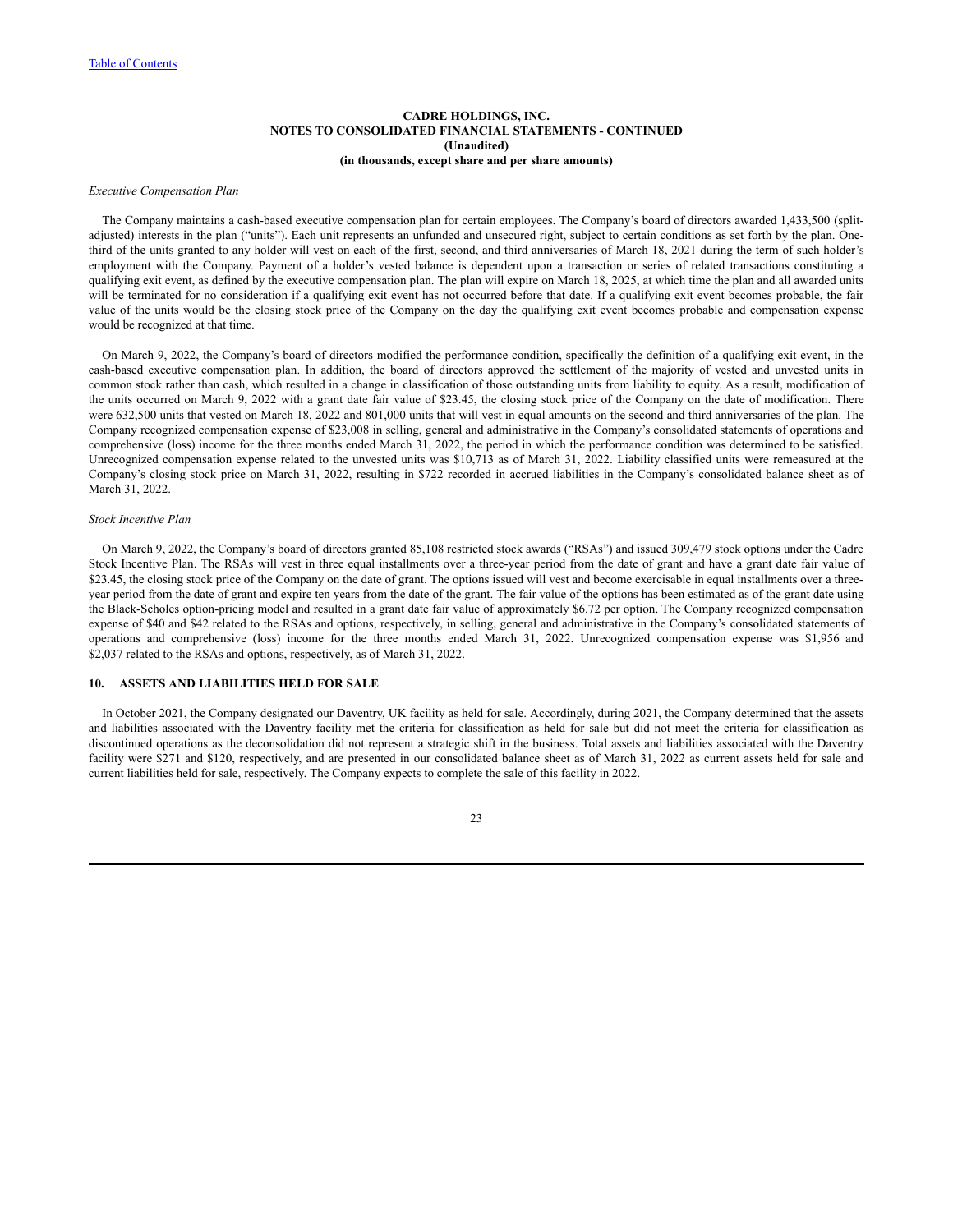## **11. RELATED PARTY TRANSACTIONS**

The Company leases 4 distribution warehouses and retail stores from certain employees. The Company recorded rent expense related to these leases of \$122 and \$153 for the three months ended March 31, 2022 and 2021, respectively. Rent expense related to these leases is included in related party expense in the Company's consolidated statements of operations and comprehensive (loss) income.

## **12. SEGMENT DATA**

Our operations are comprised of two reportable segments: Products and Distribution. Segment information is consistent with how the chief operating decision maker ("CODM"), our chief executive officer, reviews the business, makes investing and resource allocation decisions and assesses operating performance. The CODM is not provided asset information or operating expenses by segment.

|                    | Three months ended March 31, 2022      |   |                     |  |                                     |    |         |
|--------------------|----------------------------------------|---|---------------------|--|-------------------------------------|----|---------|
|                    | <b>Distribution</b><br><b>Products</b> |   |                     |  | Reconciling<br>Items <sup>(1)</sup> |    | Total   |
| Net sales          | 85,386                                 |   | 24,096              |  | (5,076)                             |    | 104,406 |
| Cost of goods sold | 51,120                                 |   | 18,172              |  | (5,075)                             |    | 64,217  |
| Gross profit       | 34,266                                 |   | 5,924               |  | $\left(1\right)$                    |    | 40,189  |
|                    |                                        |   |                     |  | Three months ended March 31, 2021   |    |         |
|                    | <b>Products</b>                        |   | <b>Distribution</b> |  | Reconciling<br>$Items^{(1)}$        |    | Total   |
| Net sales          | 93,818                                 | S | 22,660              |  | (5,942)                             | S. | 110,536 |
| Cost of goods sold | 55,594                                 |   | 16,921              |  | (5,938)                             |    | 66,577  |
| Gross profit       | 38,224                                 |   | 5,739               |  | (4)                                 |    | 43,959  |

(1) Reconciling items consist primarily of intercompany eliminations and items not directly attributable to operating segments.

## **13. SUBSEQUENT EVENTS**

In May 2022, the Company acquired Cyalume Technologies, Inc, CT SAS Holdings, Inc. and Cyalume Technologies SAS (collectively "Cyalume") for approximately \$35,000. The purchase accounting for this acquisition is in progress. In connection with the acquisition, the purchase price was funded with a draw on the Company's Revolving Loan of \$35,000.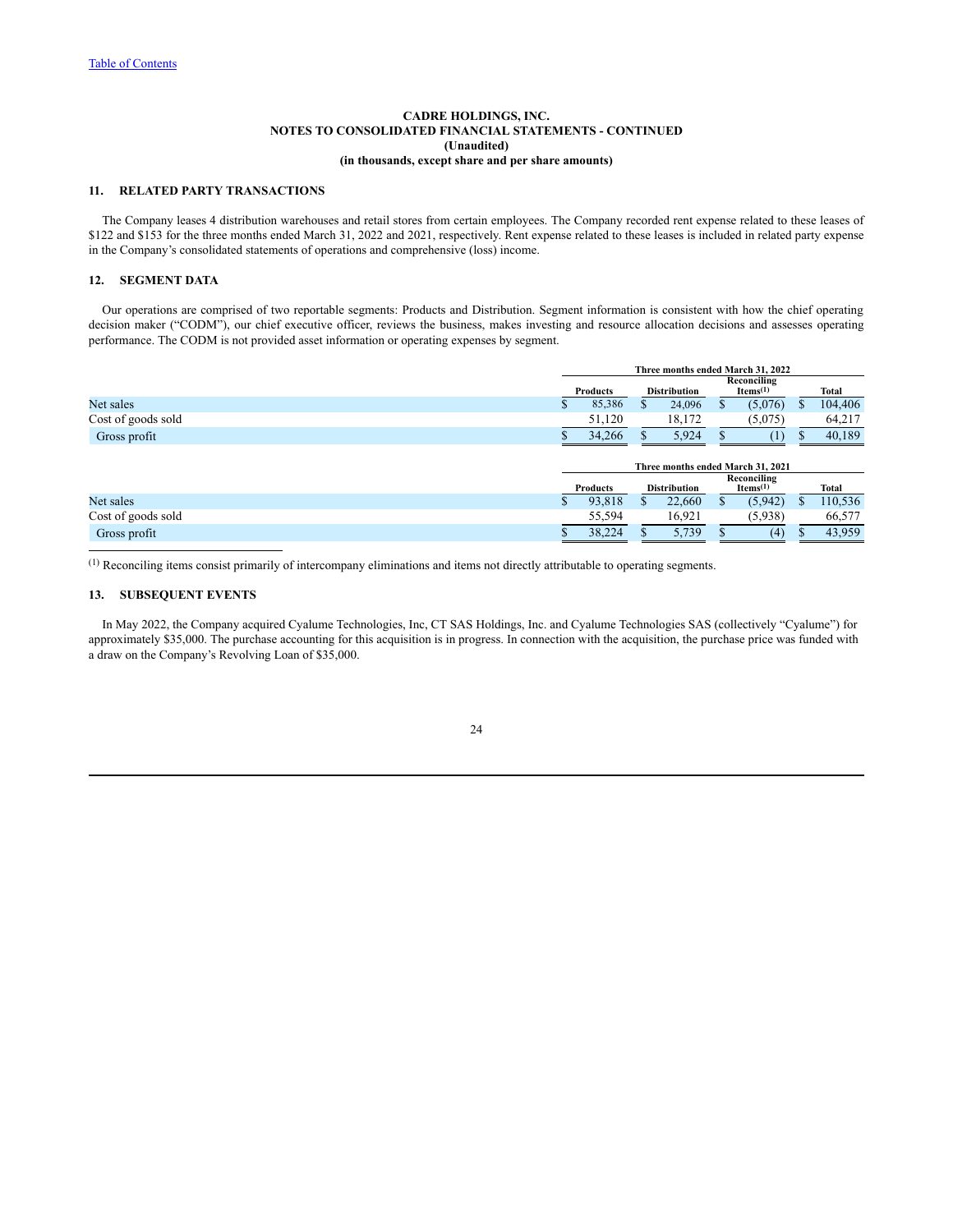#### <span id="page-24-0"></span>**ITEM 2. MANAGEMENT'S DISCUSSION AND ANALYSIS OF FINANCIAL CONDITION AND RESULTS OF OPERATIONS**

The following discussion and analysis of the financial condition and results of operations of Cadre Holdings, Inc. (D/B/A The Safariland Group) ("Cadre," "the Company" "we," "us" and "our") should be read in conjunction with our unaudited consolidated financial statements and the related notes appearing elsewhere in this Ouarterly Report and with our audited consolidated financial statements included in our Annual Report on Form 10-K for the fiscal year ended December 31, 2021. The following discussion contains forward-looking statements that reflect future plans, estimates, beliefs and expected performance. The forward-looking statements are dependent upon events, risks and uncertainties that may be outside of Cadre's control. Our actual results may differ significantly from those projected in the forward-looking statements. Factors that might cause future results to differ materially from those projected in the forward- looking statements include, but are not limited to, those discussed in the sections entitled "Risk Factors" and *"Cautionary Statement Regarding Forward-Looking Statements" included elsewhere in this Quarterly Report on Form 10-Q.*

#### **Our Business**

Cadre is a global leader in the manufacturing and distribution of safety and survivability equipment for first responders. Our equipment provides critical protection to allow its users to safely and securely perform their duties and protect those around them in hazardous or life-threatening situations. Through our dedication to superior quality, we establish a direct covenant with end users that our products will perform and keep them safe when they are most needed. We sell a wide range of products including body armor, explosive ordnance disposal equipment and duty gear through both direct and indirect channels. In addition, through our owned distribution, we serve as a one-stop shop for first responders providing equipment we manufacture as well as third-party products including uniforms, optics, boots, firearms and ammunition. The majority of our diversified product offering is governed by rigorous safety standards and regulations. Demand for our products is driven by technological advancement as well as recurring modernization and replacement cycles for the equipment to maintain its efficiency, effective performance and regulatory compliance.

We service the ever-changing needs of our end users by investing in research and development for new product innovation and technical advancements that continually raise the standards for safety and survivability equipment in the first responder market. Our target end user base includes domestic and international first responders such as state and local law enforcement, fire and rescue, explosive ordnance disposal technicians, emergency medical technicians, fishing and wildlife enforcement and departments of corrections, as well as federal agencies including the U.S. Department of State, U.S. Department of Defense, U.S. Department of Interior, U.S. Department of Justice, U.S. Department of Homeland Security, U.S. Department of Corrections and numerous foreign government agencies in over 100 countries.

In January 2022, Company acquired Radar Leather Division S.r.l. ("Radar") for \$19.8 million, net of cash acquired. We recorded a preliminary allocation of the purchase price to tangible and identifiable intangible assets acquired and liabilities assumed based on their estimated fair values. These estimates are preliminary and subject to adjustments as we complete our valuation process.

In May 2022, the Company acquired Cyalume Technologies, Inc, CT SAS Holdings, Inc. and Cyalume Technologies SAS (collectively "Cyalume") for approximately \$35.0 million. The purchase accounting for this acquisition is in progress. In connection with the acquisition, the purchase price was funded with a draw on the Company's Revolving Loan of \$35.0 million.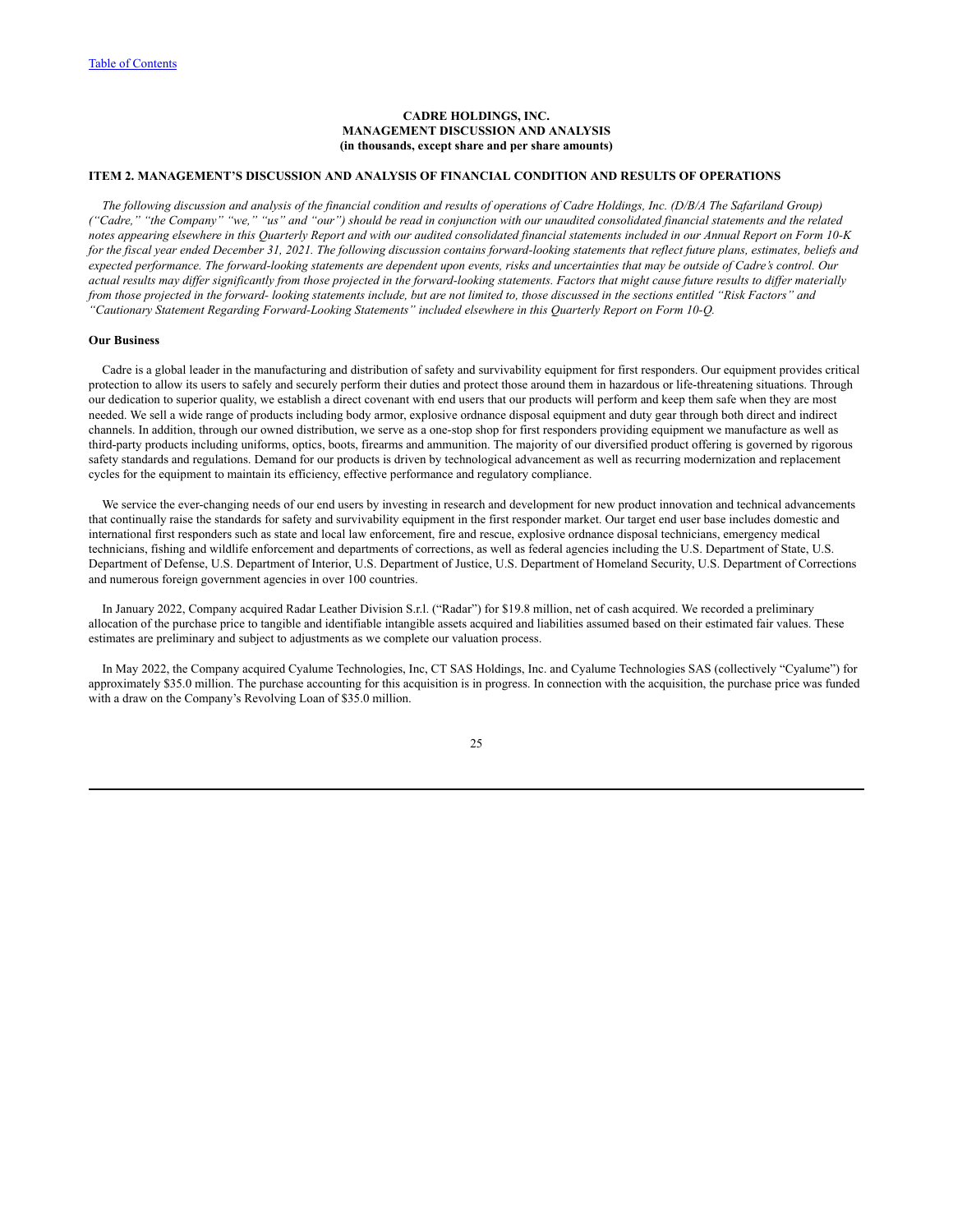The following table sets forth a summary of our financial highlights for the periods indicated:

|                       | Three months ended March 31. |          |  |         |  |
|-----------------------|------------------------------|----------|--|---------|--|
| (in thousands)        | 2022                         |          |  | 2021    |  |
| Net sales             |                              | 104.406  |  | 110.536 |  |
| Net (loss) income     |                              | (10.165) |  | 6.864   |  |
| Adjusted EBITDA $(1)$ |                              | 14.219   |  | 20.246  |  |

(1) Adjusted EBITDA is a non-GAAP financial measure. See "*Non-GAAP Measures*" below for our definition of, and additional information about, Adjusted EBITDA, and for a reconciliation to net (loss) income, the most directly comparable U.S. GAAP financial measure.

Net sales decreased by \$6.1 million for the three months ended March 31, 2022 as compared to the three months ended March 31, 2021, primarily as a result of a large U.S. Federal duty gear shipment in the prior year period, combined with stronger commercial demand and higher demand for crowd control products in the comparable period last year.

Net (loss) income decreased by \$17.0 million for the three months ended March 31, 2022 as compared to the three months ended March 31, 2021, primarily as a result of the change in year over year revenue and stock-based compensation expense.

## **COVID-19**

The global outbreak of COVID-19 was declared a pandemic by the World Health Organization and a national emergency by the U.S. and European governments in March 2020, with governments world-wide implementing safety measures restricting travel and requiring citizen lockdowns and selfconfinements for quarantining purposes. This has negatively affected the U.S. and global economies, disrupted global supply chains, and resulted in significant transport restrictions and disruption of global financial markets.

The COVID-19 pandemic has significantly impacted the global supply chain, with restrictions and limitations on related activities causing disruption and delay, along with increased raw material, storage, and shipping costs. These disruptions and delays have strained domestic and international supply chains, which have affected and could continue to negatively affect the flow or availability of certain critical raw materials and finished good products that the Company relies upon. Furthermore, any negative impacts on our logistical operations, including our fulfillment and shipping functions, could result in periodic delays in the delivery of our products.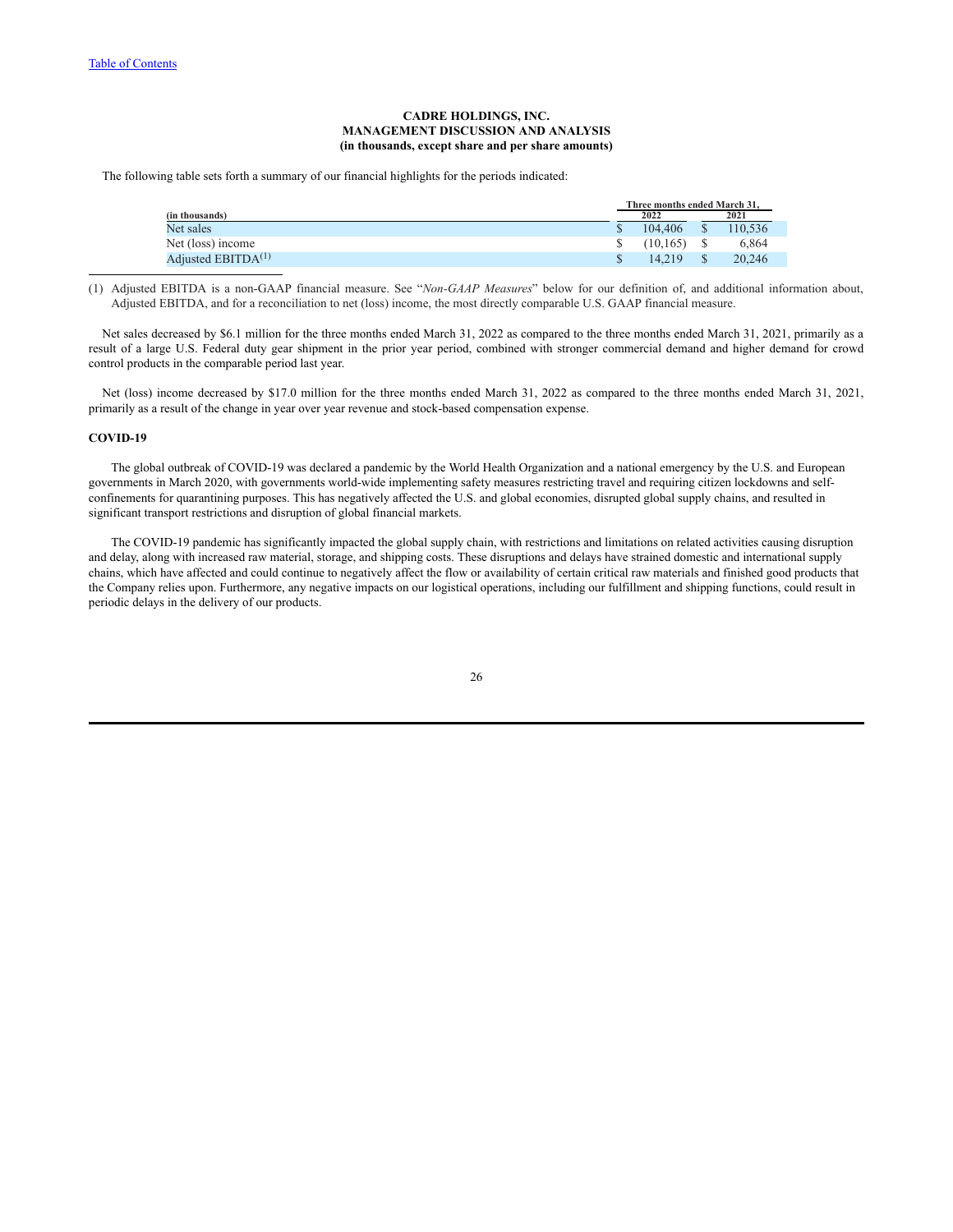#### **KEY PERFORMANCE METRICS**

#### **Orders backlog**

We monitor our orders backlog, which we believe is a forward-looking indicator of potential sales. Our orders backlog for products includes all orders that have been received and are believed to be firm. Due to municipal government procurement rules, in certain cases orders included in backlog are subject to budget appropriation or other contract cancellation clauses. Consequently, our orders backlog may differ from actual future sales. Orders backlog can be helpful to investors in evaluating the performance of our business and identify trends over time.

The following table presents our orders backlog as of the periods indicated:

| (in thousands)    | <b>March 31, 2022</b> | 31, 2021<br>December : |      |  |  |
|-------------------|-----------------------|------------------------|------|--|--|
| Orders<br>backlog | t 46                  |                        | .840 |  |  |

Orders comprising backlog as of a given balance sheet date are typically invoiced in subsequent periods. The majority of our products are generally processed and shipped within one to three weeks of an order being placed, though the fulfillment time for certain products, for example, explosive ordnance disposal equipment, may take three months or longer. Our orders backlog could experience volatility between periods, including as a result of customer order volumes and the speed of our order fulfilment, which in turn may be impacted by the nature of products ordered, the amount of inventory on hand and the necessary manufacturing lead time.

Orders backlog increased by \$3.3 million as of March 31, 2022 compared to December 31, 2021, primarily due to a \$5.5 million increase from higher demand for soft armor products and duty gear backlog increase driven by the acquisition of Radar and increased demand across channels. This was partially offset by a \$2.8 million reduction from 2022 shipments of a large contractual armor order, \$2.0 million reduction from 2022 shipments of a large order for high risk search tools, and \$1.9 million driven by current year reductions in supplier past-dues for ammunition and firearms through our company-owned retail locations.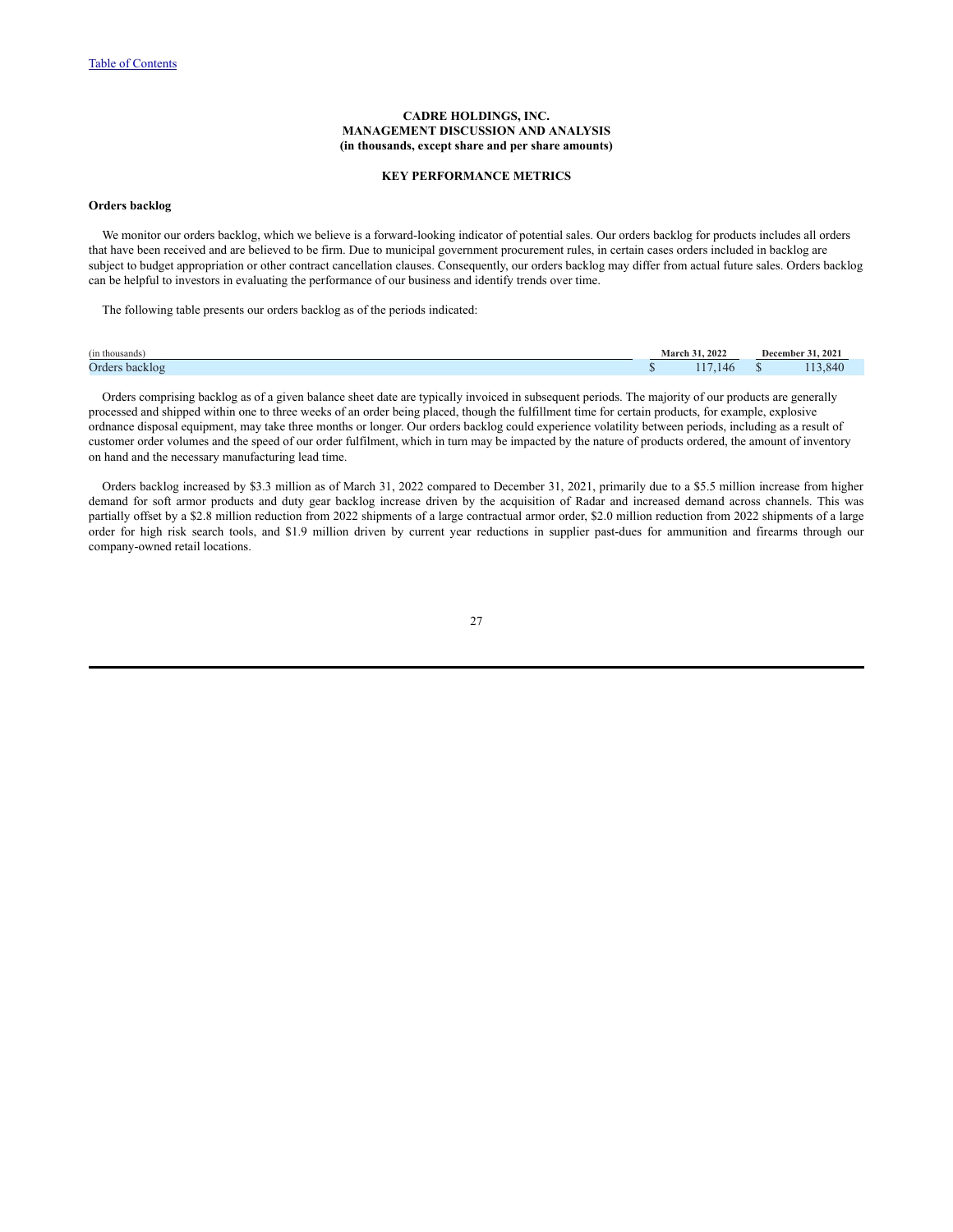#### **RESULTS OF OPERATIONS**

In order to reflect the way our chief operation decision maker reviews and assesses the performance of the business, Cadre has determined that it has two reportable segments — the Product segment and the Distribution segment. Segment information is consistent with how the chief operating decision maker, our chief executive officer, reviews the business, makes investing and resource allocation decisions and assesses operating performance.

The following table presents data from our results of operations for the three months ended March 31, 2022 and 2021 (in thousands unless otherwise noted):

|                                                 |                     | Three months ended March 31, |              |                     |             |  |
|-------------------------------------------------|---------------------|------------------------------|--------------|---------------------|-------------|--|
|                                                 | 2022<br>(Unaudited) |                              |              | 2021<br>(Unaudited) | $%$ Chg     |  |
| Net sales                                       | \$                  | 104,406                      | $\mathbb{S}$ | 110,536             | $(5.5)\%$   |  |
| Cost of goods sold                              |                     | 64,217                       |              | 66,577              | $(3.5)\%$   |  |
| <b>Gross profit</b>                             |                     | 40,189                       |              | 43,959              | $(8.6)\%$   |  |
|                                                 |                     |                              |              |                     |             |  |
| Operating expenses                              |                     |                              |              |                     |             |  |
| Selling, general and administrative             |                     | 53,950                       |              | 28,051              | 92.3 %      |  |
| Restructuring and transaction costs             |                     | 599                          |              | 321                 | 86.6 %      |  |
| Related party expense                           |                     | 122                          |              | 153                 | $(20.3)\%$  |  |
| <b>Total operating expenses</b>                 |                     | 54,671                       |              | 28,525              | 91.7%       |  |
| <b>Operating (loss) income</b>                  |                     | (14, 482)                    |              | 15,434              | $(193.8)\%$ |  |
|                                                 |                     |                              |              |                     |             |  |
| Other expense                                   |                     |                              |              |                     |             |  |
| Interest expense                                |                     | (1,490)                      |              | (5,044)             | $(70.5)\%$  |  |
| Other expense, net                              |                     | (205)                        |              | (44)                | 365.9 %     |  |
|                                                 |                     |                              |              |                     |             |  |
| Total other expense, net                        |                     | (1,695)                      |              | (5,088)             | $(66.7)\%$  |  |
| (Loss) income before provision for income taxes |                     | (16, 177)                    |              | 10,346              | $(256.4)\%$ |  |
| Benefit (provision) for income taxes            |                     | 6,012                        |              | (3,482)             | $(272.7)\%$ |  |
|                                                 |                     |                              |              |                     |             |  |
| Net (loss) income                               | \$                  | (10, 165)                    | \$           | 6,864               | $(248.1)\%$ |  |

The following table presents segment data for the three months ended March 31, 2022 and 2021 (in thousands unless otherwise noted):

|                    |  | Three months ended March 31, 2022 |  |                     |               |                                   |  |         |
|--------------------|--|-----------------------------------|--|---------------------|---------------|-----------------------------------|--|---------|
|                    |  | Reconciling                       |  |                     |               |                                   |  |         |
|                    |  | Products                          |  | <b>Distribution</b> | $Items^{(1)}$ |                                   |  | Total   |
| Net sales          |  | 85,386                            |  | 24,096              |               | (5,076)                           |  | 104,406 |
| Cost of goods sold |  | 51,120                            |  | 18,172              |               | (5,075)                           |  | 64,217  |
| Gross profit       |  | 34,266                            |  | 5.924               |               | Œ                                 |  | 40,189  |
|                    |  |                                   |  |                     |               | Three months ended March 31, 2021 |  |         |
|                    |  |                                   |  |                     |               |                                   |  |         |
|                    |  |                                   |  |                     | Reconciling   |                                   |  |         |
|                    |  | <b>Products</b>                   |  | <b>Distribution</b> |               | Items <sup>(1)</sup>              |  | Total   |
| Net sales          |  | 93,818                            |  | 22,660              |               | (5,942)                           |  | 110,536 |
| Cost of goods sold |  | 55,594                            |  | 16,921              |               | (5,938)                           |  | 66,577  |
| Gross profit       |  | 38,224                            |  | 5,739               |               | (4)                               |  | 43,959  |

(1) Reconciling items consist primarily of intercompany eliminations and items not directly attributable to operating segments

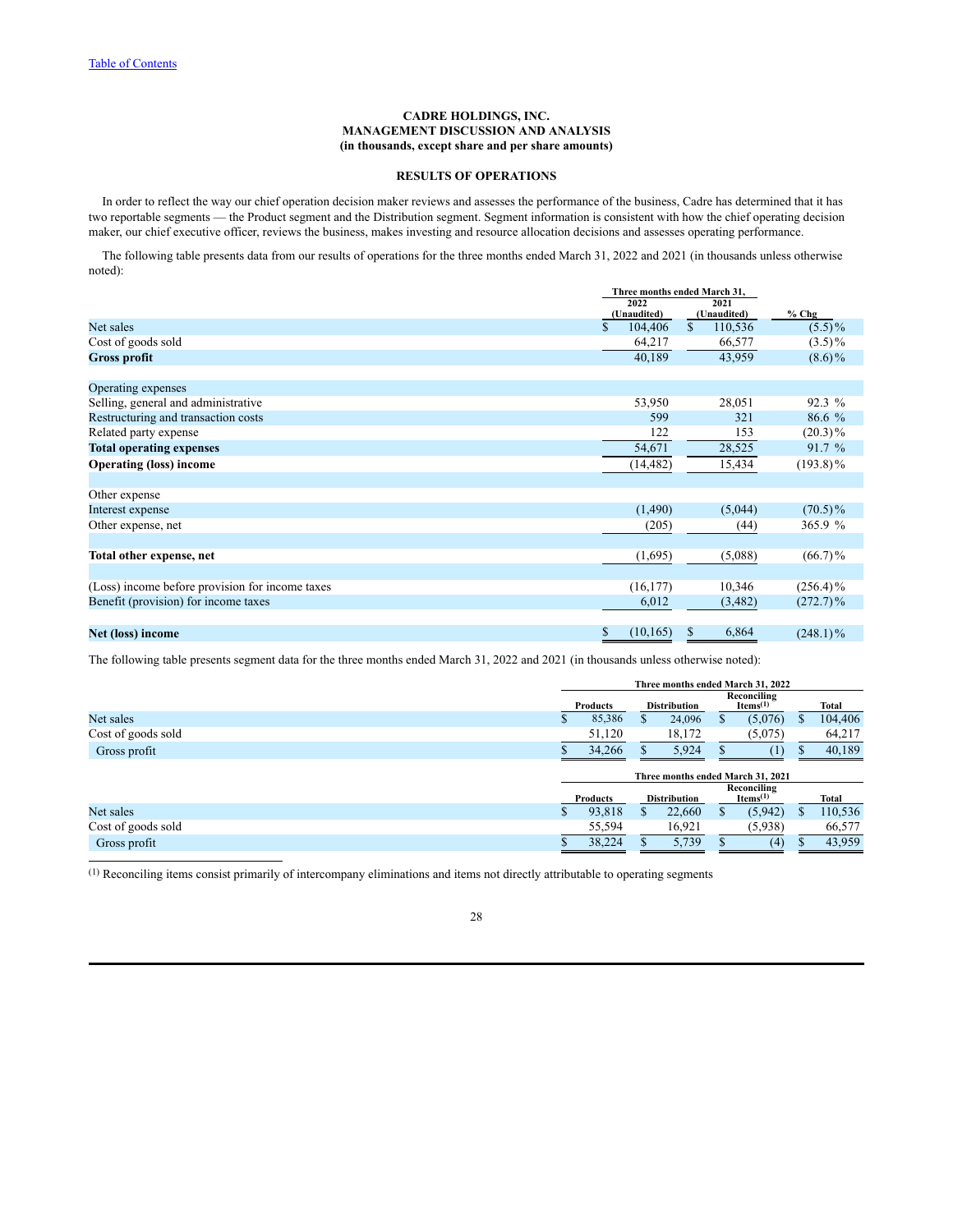#### **Comparison of Three Months Ended March 31, 2022 to Three Months Ended March 31, 2021**

*Net sales.* Product segment net sales decreased by \$8.4 million, or 9.0%, from \$93.8 million to \$85.4 million for the three months ended March 31, 2022 as compared to the three months ended March 31, 2021, primarily due to a \$4.6 million decrease for duty gear primarily due to a large US Federal shipment in the prior year and prior year commercial demand strength and a \$3.0 million decrease for the less lethal product line due to higher demand for crowd control products in the prior year. Distribution segment net sales increased by \$1.4 million, or 6.3%, from \$22.7 million to \$24.1 million for the three months ended March 31, 2022 as compared to the three months ended March 31, 2021, primarily due to our suppliers reducing their past due ammunition orders. Reconciling items consisting primarily of intercompany eliminations were \$5.1 million for three months ended March 31, 2022 and the three months ended March 31, 2021.

*Cost of goods sold and Gross Profit.* Product segment cost of goods sold decreased by \$4.5 million, or 8.0%, from \$55.6 million to \$51.1 million for the three months ended March 31, 2022 as compared to the three months ended March 31, 2021, primarily due to costs to manufacture product (namely material and labor). Product segment gross profit as a percentage of net sales decreased by 60 basis points to 40.1% for the three months ended March 31, 2022 from 40.7% for the three months ended March 31, 2021, mainly driven by unfavorable portfolio mix partially offset by price (in excess of material and labor inflation). Distribution segment cost of goods sold increased by \$1.3 million, or 7.4%, from \$16.9 million to \$18.2 million for the three months ended March 31, 2022 as compared to the same period in 2021, primarily due to increased costs to acquire products. Distribution segment gross profit as a percentage of net sales decreased by 70 basis points to 24.6% for the three months ended March 31, 2022 from 25.3% for the three months ended March 31, 2021, mainly driven by unfavorable channel mix with more volume going to agencies versus retail. Reconciling items consisting primarily of intercompany eliminations were \$5.1 million for three months ended March 31, 2022 and the three months ended March 31, 2021.

*Selling, general and administrative.* SG&A increased by \$25.9 million, or 92.3%, for the three months ended March 31, 2022 as compared to the same period in 2021, primarily due to stock-based compensation expense of \$23.7 million and increases in marketing spend, commissions expense and corporate insurances.

*Restructuring and transaction costs.* Restructuring and transaction costs increased by \$0.3 million for the three months ended March 31, 2022 as compared to the three months ended March 31, 2021, primarily due to increased transactions costs and consulting fees incurred related to the acquisition of Cyalume.

*Related party expense.* Related party expense was relatively consistent period over period with \$0.1 million and \$0.2 million for the three months ended March 31, 2022 and 2021, respectively. We recorded rent expense relating to distribution warehouses and retail stores that we lease from related parties.

*Interest expense.* Interest expense decreased by \$3.6 million, or 70.5%, for the three months ended March 31, 2022 as compared to the three months ended March 31, 2021, due to an interest rate decrease as a result of our recent refinancing and debt repayments on our outstanding debt.

*Other expense, net.* Other expense, net increased by \$0.2 million for the three months ended March 31, 2022 as compared to the three months ended March 31, 2021, primarily due to a \$0.2 million loss on foreign currency transactions for the three months ended March 31, 2021 compared to the three months ended March 31, 2021.

*Benefit (provision) for income taxes.* Income tax benefit was \$6.0 million for the three months ended March 31, 2022 compared to a tax provision of \$3.5 million for the three months ended March 31, 2021. The effective tax rate was 37.2% for the three months ended March 31, 2022 and was higher than the statutory rate due to state taxes and executive compensation, partially offset by research and development tax credits. For the three months ended March 31, 2021, the effective tax rate was 33.7% and was higher than the statutory rate primarily due to state taxes and the tax impact of our foreign earnings, partially offset by research and development tax credits.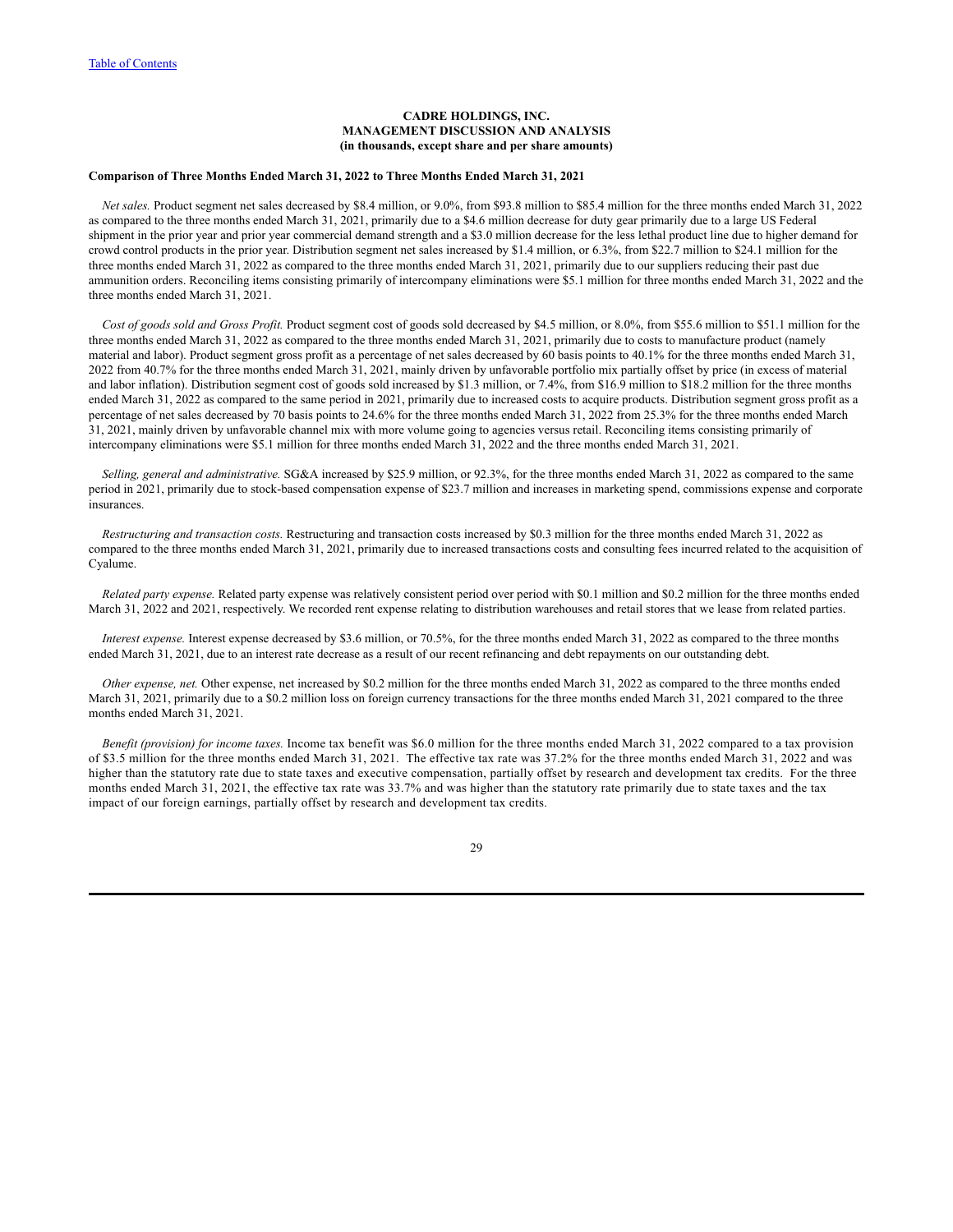#### **NON-GAAP MEASURES**

This Quarterly Report on Form 10-Q includes EBITDA, Adjusted EBITDA and Adjusted EBITDA Conversion Rate, which are non-GAAP financial measures that we use to supplement our results presented in accordance with U.S. GAAP. EBITDA is defined as net income before depreciation and amortization expense, interest expense and (benefit) provision for income tax. Adjusted EBITDA represents EBITDA that excludes restructuring and transaction costs, other expense, net, stock-based compensation expense and long-term incentive plan ("LTIP") bonus as these items do not represent our core operating performance. We also present Adjusted EBITDA Conversion Rate, which we define as Adjusted EBITDA less capital expenditures divided by Adjusted EBITDA. We use Adjusted EBITDA Conversion Rate as a measurement of the cash generation capacity of our underlying operations, exclusive of impacts relating to our capital structure.

EBITDA, Adjusted EBITDA and Adjusted EBITDA Conversion Rate are performance measures that we believe are useful to investors and analysts because they illustrate the underlying financial and business trends relating to our core, recurring results of operations and enhance comparability between periods. Adjusted EBITDA is considered by our board of directors and management as an important factor in determining performance-based compensation. Adjusted EBITDA Conversion Rate is a liquidity measure that we believe provides investors and analysts with important information about our core, recurring cash generation trends, which are an indication of our ability to make acquisitions, incur additional debt or return capital to investors, after making the capital investments required to support our business operations.

EBITDA, Adjusted EBITDA and Adjusted EBITDA Conversion Rate are not recognized measures under U.S. GAAP and are not intended to be a substitute for any U.S. GAAP financial measure and, as calculated, may not be comparable to other similarly-titled measures of performance of other companies. Investors should exercise caution in comparing our non-GAAP measures to any similarly titled measures used by other companies. These non-GAAP financial measures exclude certain items required by U.S. GAAP and should not be considered as alternatives to information reported in accordance with U.S. GAAP.

The table below presents our EBITDA, Adjusted EBITDA and Adjusted EBITDA Conversion Rate reconciled to the most comparable GAAP financial measures for the periods indicated:

|                                                               | Three Months Ended March 31. |           |              |        |
|---------------------------------------------------------------|------------------------------|-----------|--------------|--------|
| (in thousands)                                                |                              | 2022      |              | 2021   |
| Net (loss) income                                             | \$                           | (10, 165) | $\mathbb{S}$ | 6,864  |
| Add back:                                                     |                              |           |              |        |
| Depreciation and amortization                                 |                              | 3,544     |              | 3,539  |
| Interest expense                                              |                              | 1,490     |              | 5,044  |
| (Benefit) provision for income taxes                          |                              | (6,012)   |              | 3,482  |
| <b>EBITDA</b>                                                 |                              | (11, 143) |              | 18,929 |
| Add back:                                                     |                              |           |              |        |
| Restructuring and transaction $costs^{(1)}$                   |                              | 599       |              | 321    |
| Other expense, $net(2)$                                       |                              | 205       |              | 44     |
| Stock-based compensation expense $(3)$                        |                              | 23,723    |              |        |
| Stock-based compensation payroll tax expense $(4)$            |                              | 298       |              |        |
| LTIP bonus $(5)$                                              |                              | 384       |              | 952    |
| Amortization of inventory step-up <sup><math>(6)</math></sup> |                              | 153       |              |        |
| <b>Adjusted EBITDA</b>                                        | \$                           | 14,219    | \$.          | 20,246 |
| Less: Capital expenditures                                    |                              | (1,069)   |              | (788)  |
| Adjusted EBITDA less capital expenditures                     | \$                           | 13,150    | S            | 19,458 |
| <b>Adjusted EBITDA conversion rate</b>                        |                              | $92\%$    |              | $96\%$ |

(1) Reflects the "Restructuring and transaction costs" line item on our consolidated statement of operations, which primarily includes transaction costs composed of legal and consulting fees.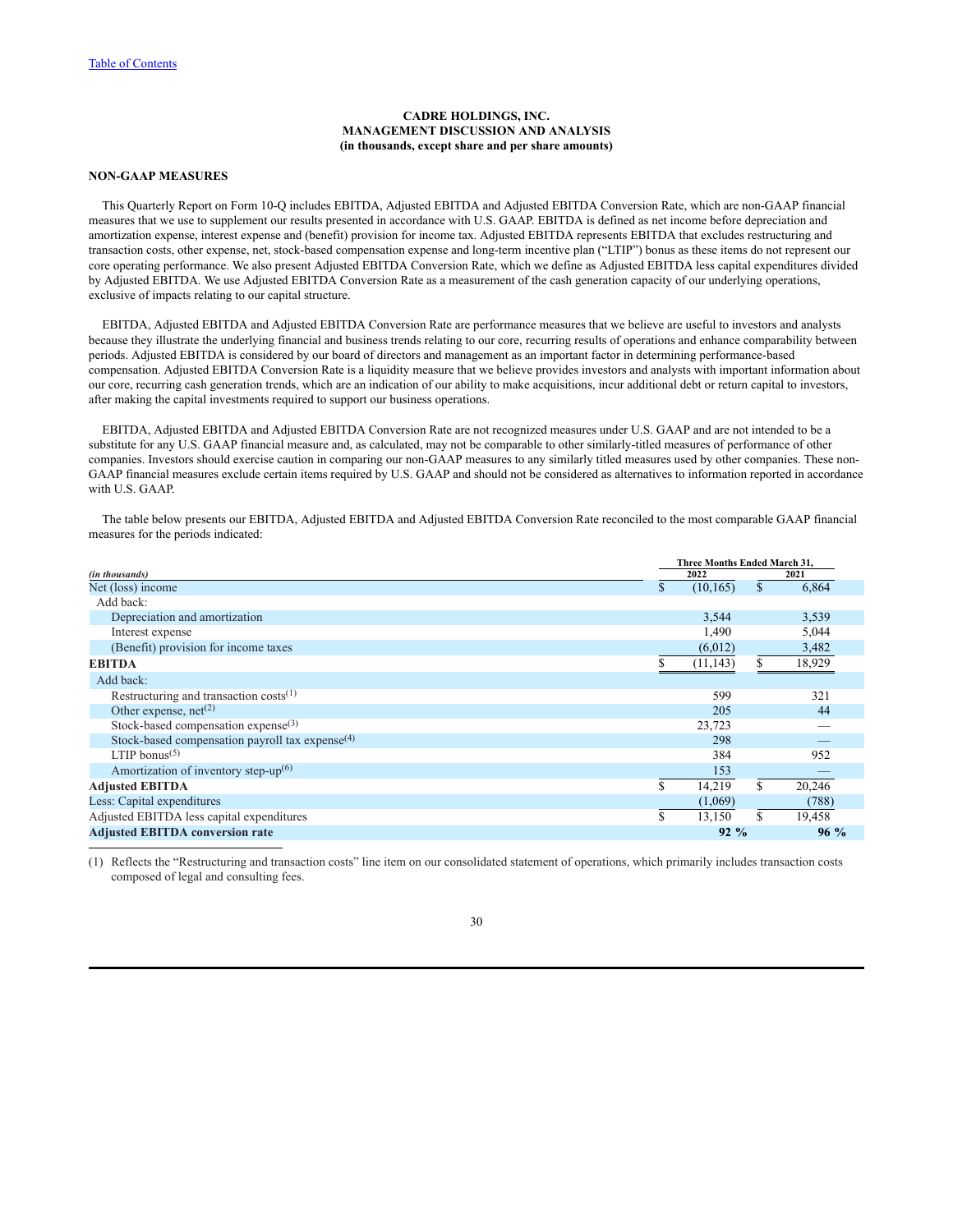- (2) Reflects the "Other expense, net" line item on our consolidated statement of operations. For the three months ended March 31, 2022 and 2021, other expense, net primarily includes losses on foreign currency transactions.
- (3) Reflects compensation expense related to equity and liability classified stock-based compensation plans.
- (4) Reflects payroll taxes associated with vested stock-based compensation awards.
- (5) Reflects the cost of a cash-based long-term incentive plan awarded to employees that vests over three years.
- (6) Reflects amortization expense related to the step-up inventory adjustment recorded as part of the Radar acquisition.

Adjusted EBITDA decreased by \$6.0 million for the three months ended March 31, 2022 as compared to 2021, primarily due to the decrease in net sales and unfavorable product portfolio mix, offset by favorable pricing.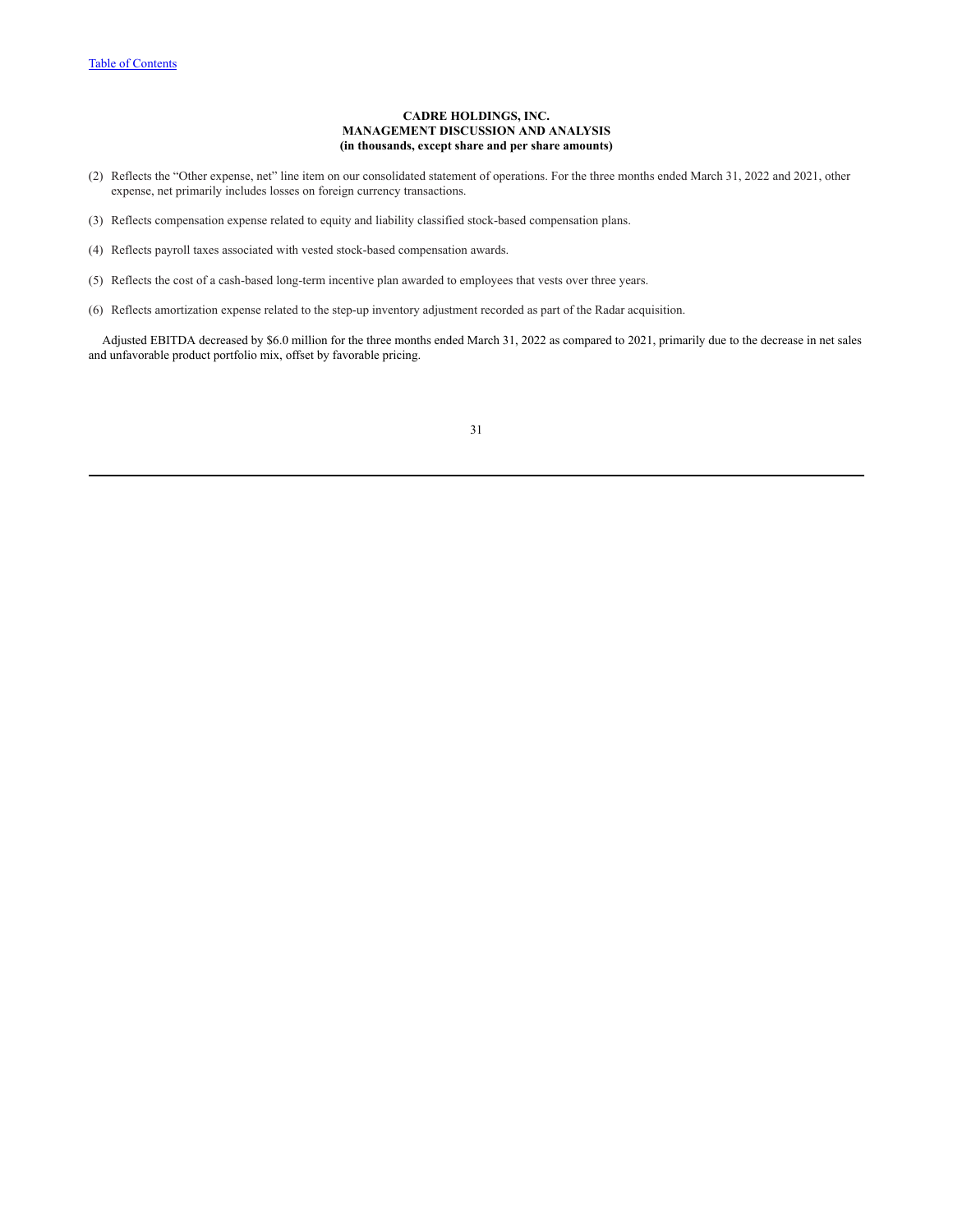#### **LIQUIDITY AND CAPITAL RESOURCES**

Liquidity refers to our ability to generate sufficient cash flows to meet the cash requirements of our business operations, including working capital needs, capital expenditures, debt service, acquisitions and other commitments. Our principal sources of liquidity have been cash provided by operating activities, cash on hand and amounts available under our Revolving Loan.

For the three months ended March 31, 2022, net cash provided from operating activities totaled \$8.9 million and as of March 31, 2022, cash and cash equivalents totaled \$9.9 million. We believe that our cash flows from operations and cash on hand, and available borrowing capacity under our existing credit facilities (as described below) will be adequate to meet our liquidity requirements for at least the 12 months following the date of this Quarterly Report on Form 10-Q. Our future capital requirements will depend on several factors, including future acquisitions and investments in our manufacturing facilities and equipment. We could be required, or could elect, to seek additional funding through public or private equity or debt financings; however, additional funds may not be available on terms acceptable to us, if at all.

#### **Debt**

As of March 31, 2022 and December 31, 2021, we had \$156.4 million and \$159.7 million in outstanding debt, net of debt discounts and debt issuance costs, respectively, primarily related to the term loan facilities.

#### *New Credit Agreement*

On August 20, 2021 (the "Closing Date"), the Company refinanced its existing credit facilities and entered into a new credit agreement whereby Safariland, LLC, as borrower (the "Borrower"), the Company and certain domestic subsidiaries of the Borrower, as guarantors (the "Guarantors"), closed on and received funding under a credit agreement (initially entered into on July 23, 2021), pursuant to a First Amendment to Credit Agreement (collectively, the "New Credit Agreement") with PNC Bank, National Association ("PNC"), as administrative agent, and the several lenders from time to time party thereto (together with PNC, the "Lenders") pursuant to which the Borrower (i) borrowed \$200.0 million under a term loan (the "Term Loan"), and (ii) may borrow up to \$100.0 million under a revolving credit facility (including up to \$15.0 million for letters of credit and up to \$10.0 million for swing line loans) (the "Revolving Loan"). Each of the Term Loan and the Revolving Loan mature on July 23, 2026. Commencing December 31, 2021, the New Term Loan requires scheduled quarterly payments in amounts equal to 1.25% per quarter of the original aggregate principal amount of the Term Loan, with the balance due at maturity. The New Credit Agreement is guaranteed, jointly and severally, by the Guarantors and, subject to certain exceptions, secured by a first-priority security interest in substantially all of the assets of the Borrower and the Guarantors pursuant to a Security and Pledge Agreement and a Guaranty and Suretyship Agreement, each dated as of the Closing Date.

There were no amounts outstanding under any revolving loans as of March 31, 2022 and December 31, 2021. As of March 31, 2022, there were \$3.1 million in outstanding letters of credit, and \$96.9 million of availability.

The Borrower may elect to have the Revolving Loan and Term Loan under the New Credit Agreement bear interest at a base rate or a LIBOR rate, in each case, plus an applicable margin. The applicable margin for these borrowings will range from 0.50% to 1.50% per annum, in the case of base rate borrowings, and 1.50% to 2.50% per annum, in the case of LIBOR borrowings, in each case based upon the level of the Company's consolidated total net leverage ratio. The New Credit Agreement also requires the Borrower to pay a commitment fee on the unused portion of the loan commitments. Such commitment fee will range between 0.175% and 0.25% per annum, and is also based upon the level of the Company's consolidated total net leverage ratio.

The New Credit Agreement also contains customary representations and warranties, and affirmative and negative covenants, including limitations on additional indebtedness, dividends, and other distributions, entry into new lines of business, use of loan proceeds, capital expenditures, restricted payments, restrictions on liens on the assets of the Borrowers or any Guarantor, transactions with affiliates, amendments to organizational documents, accounting changes, sale and leaseback transactions, dispositions, and mandatory prepayments in connection with certain liquidity events. The New Credit Agreement contains certain restrictive debt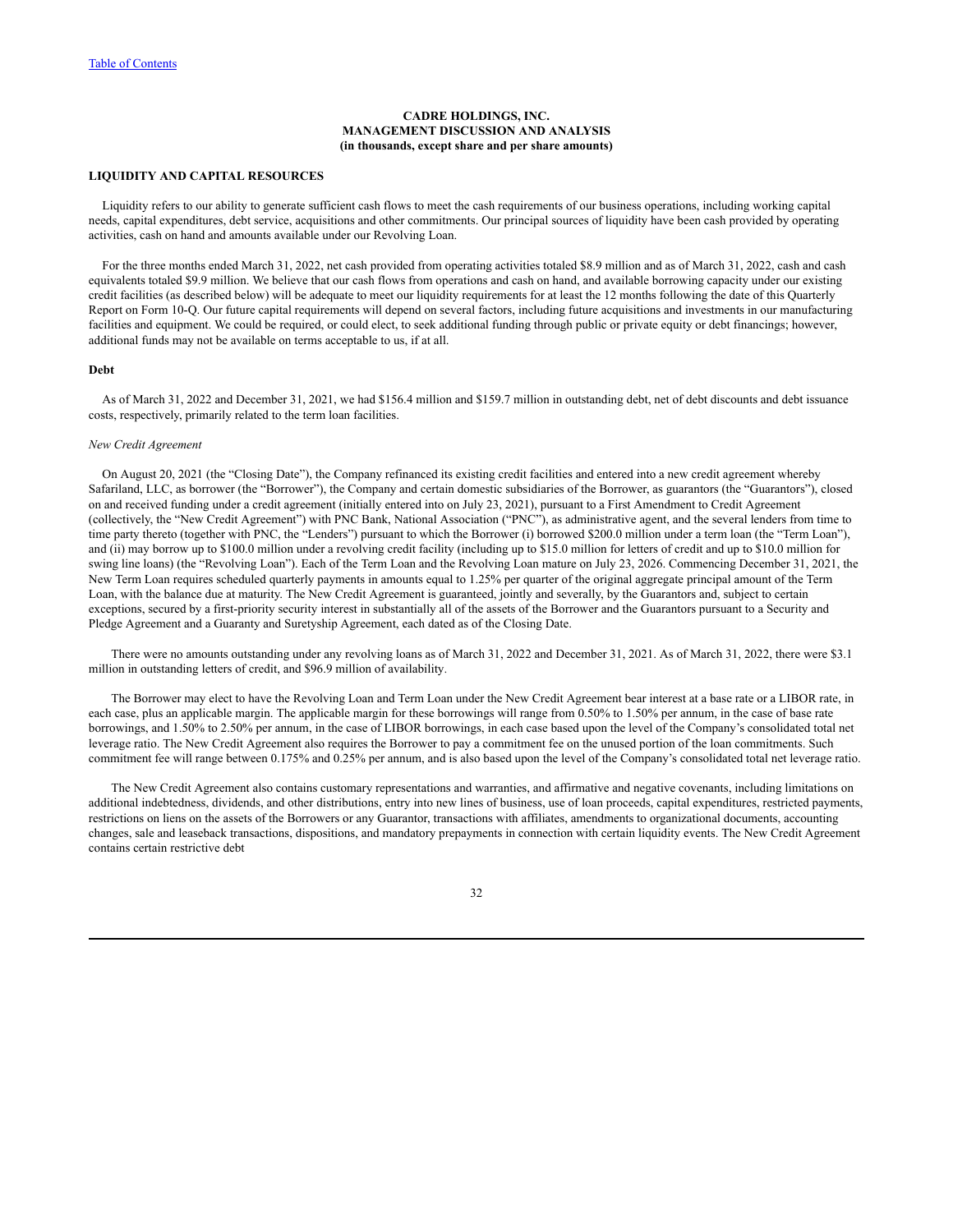covenants, which require us to: (i) maintain a minimum fixed charge coverage ratio of 1.25 to 1.00, starting with the quarter ended December 31, 2021, which is to be determined for each quarter end on a trailing four quarter basis and (ii) maintain a quarterly maximum consolidated total net leverage ratio of 3.75 to 1.00 from the quarter ended December 31, 2021 until the quarter ended September 30, 2022, and thereafter 3.50 to 1.00, which is in each case to be determined on a trailing four quarter basis; provided that under certain circumstances and subject to certain limitations, in the event of a material acquisition, we may temporarily increase the consolidated total net leverage ratio by up to 0.50 to 1.00 for four fiscal quarters following such acquisition. The New Credit Agreement contains customary events of default that include, among others, non-payment of principal, interest or fees, violation of covenants, inaccuracy of representations and warranties, failure to make payment on, or defaults with respect to, certain other material indebtedness, bankruptcy and insolvency events, material judgments and change of control provisions. Upon the occurrence of an event of default, and after the expiration of any applicable grace period, payment of any outstanding loans under the New Credit Agreement may be accelerated and the Lenders could foreclose on their security interests in the assets of the Borrowers and the Guarantors. As of May 9, 2022, there was \$35.0 million outstanding under the Revolving Loan.

The foregoing description of the New Credit Agreement does not purport to be complete and is qualified in its entirety by reference to the New Credit Agreement, which is Exhibit [10.24](https://www.sec.gov/Archives/edgar/data/1860543/000110465921114793/tm2115376d26_ex10-24.htm) to our Annual Report on Form 10-K for the year ended December 31, 2021 and incorporated herein by reference.

### *Canadian Credit Facility*

On October 14, 2021, Med-Eng Holdings ULC and Pacific Safety Products Inc., the Company's Canadian subsidiaries, as borrowers (the "Canadian Borrowers"), and Safariland, LLC, as guarantor (the "Canadian Guarantor"), closed on a line of credit pursuant to a Loan Agreement (the "Canadian Loan Agreement") and a Revolving Line of Credit Note (the "Note") with PNC Bank Canada Branch ("PNC Canada"), as lender pursuant to which the Canadian Borrowers may borrow up to CDN\$10.0 million under a revolving line of credit (including up to \$3.0 million for letters of credit) (the "Revolving Canadian Loan"). The Revolving Canadian Loan matures on July 23, 2026. The Canadian Loan Agreement is guaranteed by the Canadian Guarantor pursuant to a Guaranty and Suretyship Agreement.

The Canadian Borrowers may elect to have borrowings either in United States dollars or Canadian dollars under the Canadian Loan Agreement, which will bear interest at a base rate or a LIBOR rate, in each case, plus an applicable margin, in the case of borrowings in United States dollars, or at a Canadian Prime Rate (as announced from time to time by PNC Canada) or a Canadian deposit offered rate ("CDOR") as determined from time to time by PNC Canada in accordance with the Canadian Loan Agreement. The applicable margin for these borrowings will range from 0.50% to 1.50% per annum, in the case of base rate borrowings and Canadian Prime Rate borrowings, and 1.50% to 2.50% per annum, in the case of LIBOR borrowings and CDOR borrowings. The Canadian Loan Agreement also requires the Canadian Borrowers to pay (i) an unused line fee on the unused portion of the loan commitments in an amount ranging between 0.175% and 0.25% per annum, based upon the level of the Company's consolidated total net leverage ratio, and (ii) an upfront fee equal to 0.25% of the principal amount of the Note.

There were no amounts outstanding under the Revolving Canadian Loan as of March 31, 2022.

The Canadian Loan Agreement also contains customary representations and warranties, and affirmative and negative covenants, including, among others, limitations on additional indebtedness, entry into new lines of business, entry into guarantee agreements, making of any loans or advances to, or investments in, any other person, restrictions on liens on the assets of the Canadian Borrowers and mergers, transfers of assets and acquisitions. The Canadian Loan Agreement and Note also contain customary events of default that include, among others, non-payment of principal, interest or fees, violation of covenants, inaccuracy of representations and warranties, failure to make payment on, or defaults with respect to, certain other material indebtedness, bankruptcy and insolvency events, material judgments and change of control provisions. Upon the occurrence of an event of default, and after the expiration of any applicable grace period, payment of any outstanding loans under the Canadian Loan Agreement may be accelerated. As of May 9, 2022, there were no amounts outstanding under the Revolving Canadian Loan.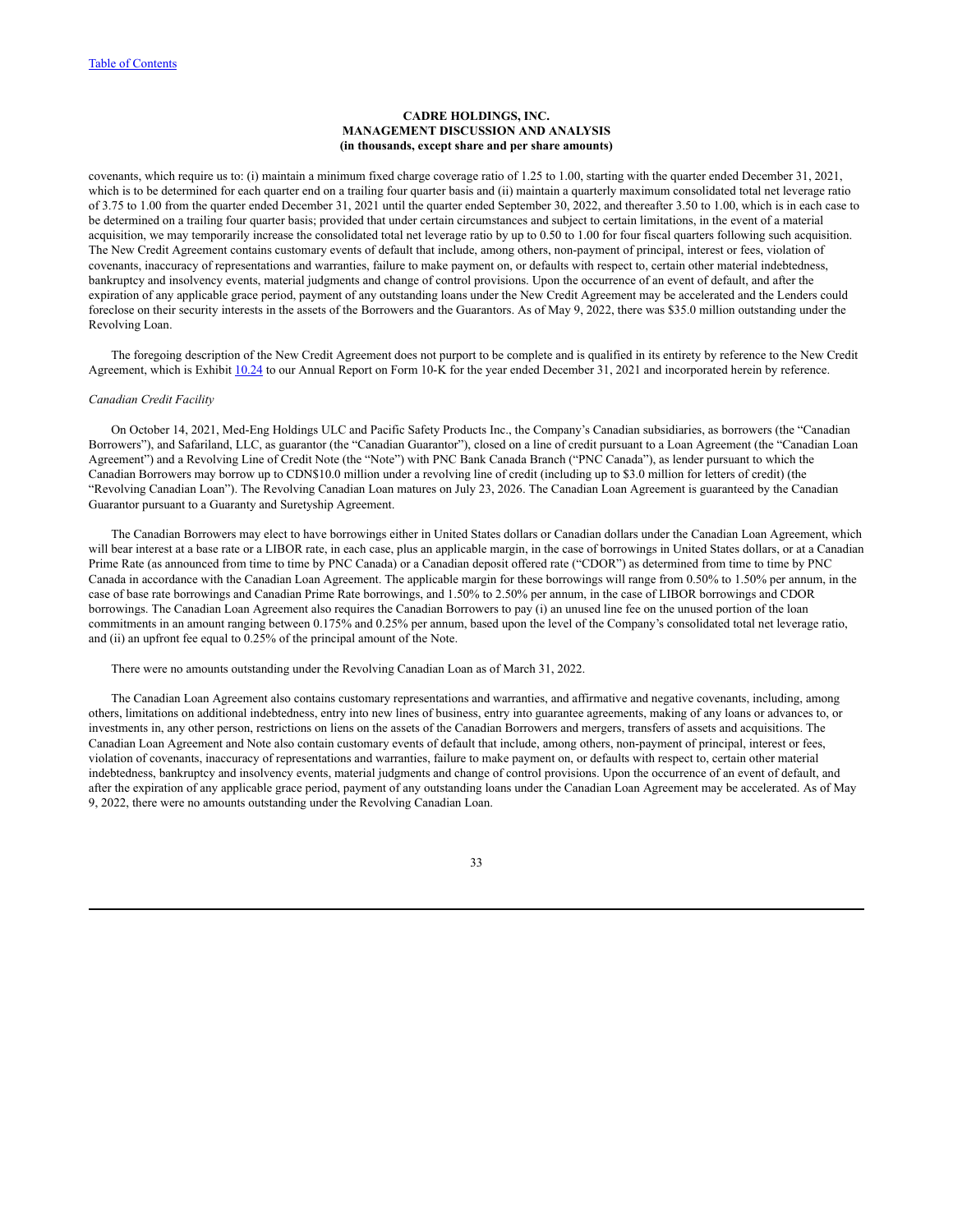The foregoing description of the Canadian Loan Agreement does not purport to be complete and is qualified in its entirety by reference to the Canadian Loan Agreement, which is Exhibit [10.28](https://www.sec.gov/Archives/edgar/data/1860543/000110465921131165/tm2115376d28_ex10-28.htm) to our Annual Report on Form 10-K for the year ended December 31, 2021 and incorporated herein by reference.

### **Cash Flows**

The following table presents a summary of our cash flows for the periods indicated:

|                                                                |  | Three Months Ended March 31, |  |         |  |  |
|----------------------------------------------------------------|--|------------------------------|--|---------|--|--|
| (in thousands)                                                 |  | 2022                         |  | 2021    |  |  |
| Net cash provided by operating activities                      |  | 8.916                        |  | 16,832  |  |  |
| Net cash used in investing activities                          |  | (20, 737)                    |  | (788)   |  |  |
| Net cash used in financing activities                          |  | (12, 957)                    |  | (1,490) |  |  |
| Effects of foreign exchange rates on cash and cash equivalents |  | 798                          |  | 13      |  |  |
| Change in cash and cash equivalents                            |  | (23,980)                     |  | 14,567  |  |  |
| Cash and cash equivalents, beginning of period                 |  | 33,857                       |  | 2,873   |  |  |
| Cash and cash equivalents, end of period                       |  | 9.877                        |  | 17,440  |  |  |

#### *Net cash provided by operating activities*

During the three months ended March 31, 2022, net cash provided by operating activities of \$8.9 million resulted primarily from net loss of \$10.2 million, a \$23.6 million decrease to net loss for stock-based compensation and a \$7.0 million increase to net loss for deferred income taxes and changes in operating assets and liabilities of \$1.5 million. Changes in operating assets and liabilities were primarily driven by an increase in inventories of \$3.0 million and a decrease in prepaid expenses and other assets of \$3.2 million.

During the three months ended March 31, 2021, net cash provided by operating activities of \$16.8 million resulted primarily from net income of \$6.9 million and changes in operating assets and liabilities of \$2.4 million. Changes in operating assets and liabilities were primarily driven by a decrease in accounts payable and other liabilities of \$10.7 million offset in part by increases in accounts receivable of \$5.6 million and inventories of \$2.5 million.

#### *Net cash used in investing activities*

During the three months ended March 31, 2022, we used \$20.7 million of cash in investing activities, consisting of \$19.7 million for the acquisition of Radar and \$1.0 million for purchases of property and equipment.

During the three months ended March 31, 2021, we used \$0.8 million of cash in investing activities, consisting of purchases of property and equipment.

#### *Net cash used in financing activities*

During the three months ended March 31, 2022, we used \$13.0 million of cash in financing activities, primarily consisting of principal payments on term loans of \$2.5 million, taxes paid in connection with employee stock transactions of \$6.2 million and dividends distributed of \$2.8 million.

During the three months ended March 31, 2021, we used \$1.5 million of cash in financing activities, primarily consisting of principal payments on revolving credit facilities of \$88.6 million and principal payments on insurance premium financing of \$0.9 million offset in part by proceeds from revolving credit facilities of \$88.6 million.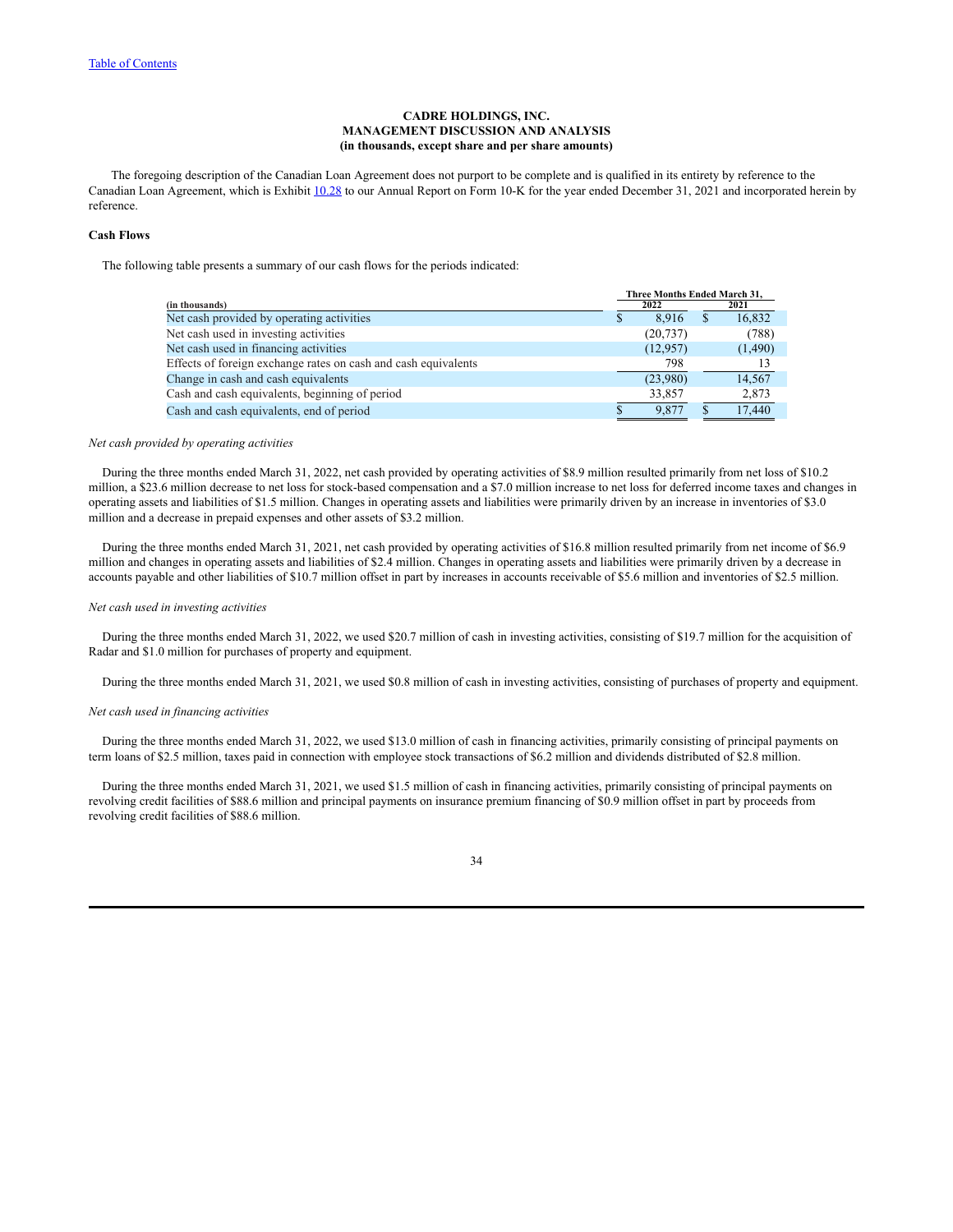#### **Contractual Obligations**

Our long-term contractual obligations generally include our debt and related interest payments and operating and finance lease payments for our property and equipment. There were no significant changes to our contractual obligations from those disclosed in the Annual Report on Form 10-K for the year ended December 31, 2021.

#### **Off-Balance Sheet Arrangements**

We do not engage in off-balance sheet financing arrangements, as defined in Item 303(a)(4)(ii) of Regulation S-K.

## **CRITICAL ACCOUNTING POLICIES AND SIGNIFICANT JUDGMENTS AND ESTIMATES**

Our consolidated financial statements have been prepared in accordance with U.S. generally accepted accounting principles, or U.S. GAAP. Preparation of the financial statements requires us to make judgments, estimates and assumptions that impact the reported amount of net sales and expenses, assets and liabilities and the disclosure of contingent assets and liabilities. We consider an accounting judgment, estimate or assumption to be critical when the estimate or assumption is complex in nature or requires a high degree of judgment and when the use of different judgments, estimates and assumptions could have a material impact on our consolidated financial statements. While our significant accounting policies are described in more detail in notes in our consolidated financial statements included elsewhere in this Quarterly Report on Form 10-Q, we believe that the following accounting policies are those most critical to the judgments and estimates used in the preparation of our financial statements.

There have been no significant changes to our critical accounting policies as described in our Annual Report on Form 10-K for the year ended December 31, 2021.

#### **Recently Adopted and Issued Accounting Pronouncements**

Recently issued and adopted accounting pronouncements are described in notes to our audited consolidated financial statements included elsewhere in this Quarterly Report on Form 10-Q.

#### **Emerging Growth Company**

We are an "emerging growth company," as defined in the Jumpstart Our Business Startups Act of 2012 (the "JOBS Act"). As such, we are eligible for exemptions from various reporting requirements applicable to other public companies that are not emerging growth companies, including, but not limited to, presenting only two years of audited financial statements, not being required to comply with the auditor attestation requirements of Section 404 of the Sarbanes-Oxley Act of 2002, reduced disclosure obligations regarding executive compensation, and an exemption from the requirements to obtain a nonbinding advisory vote on executive compensation or golden parachute arrangements.

In addition, an emerging growth company can take advantage of an extended transition period for complying with new or revised accounting standards. This provision allows an emerging growth company to delay the adoption of certain accounting standards until those standards would otherwise apply to private companies. We have elected to avail ourselves of this provision of the JOBS Act. As a result, we will not be subject to new or revised accounting standards at the same time as other public companies that are not emerging growth companies. Therefore, our consolidated financial statements may not be comparable to those of companies that comply with new or revised accounting pronouncements as of public company effective dates.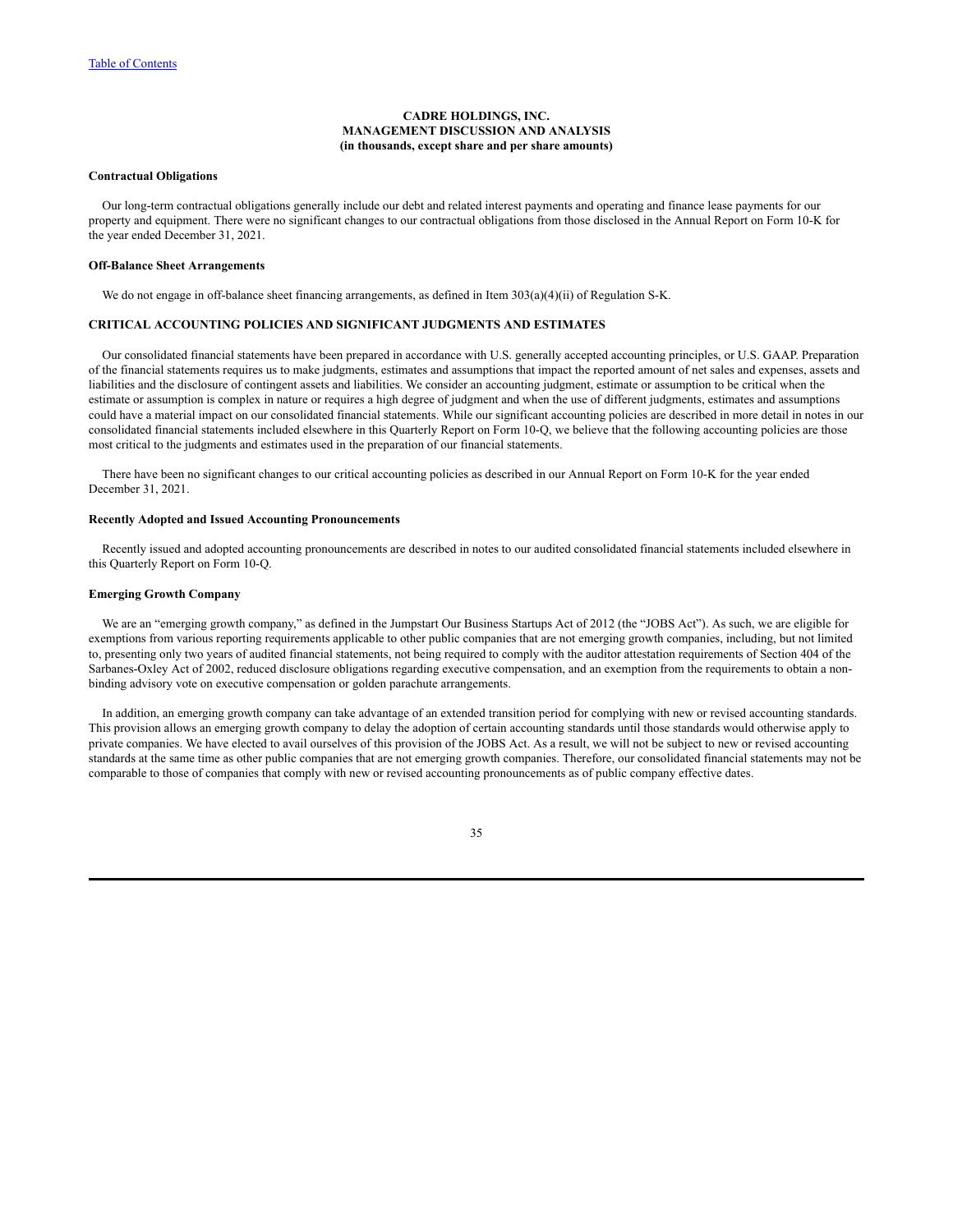#### <span id="page-35-0"></span>**ITEM 3. QUANTITATIVE AND QUALITATIVE DISCLOSURES ABOUT MARKET RISK**

As a smaller reporting company, as defined in Rule 12b-2 under the 1934 Act, as amended, for this reporting period, we are not required to provide the information required under this item.

#### <span id="page-35-1"></span>**ITEM 4. CONTROLS AND PROCEDURES**

## **Evaluation of Disclosure Controls and Procedures**

The Company's management carried out an evaluation, under the supervision and with the participation of the Company's Chief Executive Officer and Chief Financial Officer, its principal executive officer and principal financial officer, respectively, of the effectiveness of the design and operation of the Company's disclosure controls and procedures (as such term is defined in Rules 13a-15(c) and 15d-15(e) under the Securities Exchange Act of 1934, as amended ("Exchange Act")) as of March 31, 2022, pursuant to Exchange Act Rule 13a-15. Such disclosure controls and procedures are designed to ensure that information required to be disclosed by the Company in reports we file or submit under the Exchange Act is (i) recorded, processed, summarized, evaluated and reported, as applicable, within the time periods specified in the SEC's rules and forms, and (ii) accumulated and communicated to the appropriate management on a basis that permits timely decisions regarding disclosure. Based upon that evaluation, the Company's Chief Executive Officer and Chief Financial Officer concluded that the Company's disclosure controls and procedures as of March 31, 2022 were effective.

#### **Changes in Internal Control over Financial Reporting**

There was no change in our internal control over financial reporting during the three months ended March 31, 2022 that has materially affected, or is reasonably likely to materially affect, our internal control over financial reporting.

#### **Limitations on Effectiveness of Controls and Procedures**

Our management, including our principal executive officer and principal financial officer, does not expect that our disclosure controls can prevent all errors and all fraud. A control system, no matter how well conceived and operated, can provide only reasonable, not absolute, assurance that the objectives of the control system are met. There are inherent limitations in all control systems, including the realities that judgments in decision-making can be faulty and that breakdowns can occur because of simple error or mistake. Additionally, controls can be circumvented by the individual acts of one or more persons. The design of any system of controls also is based in part upon certain assumptions about the likelihood of future events and there can be no assurance that any design will succeed in achieving its stated goals under all potential conditions. Because of the inherent limitations in any control system, misstatements due to error or fraud may occur and not be detected.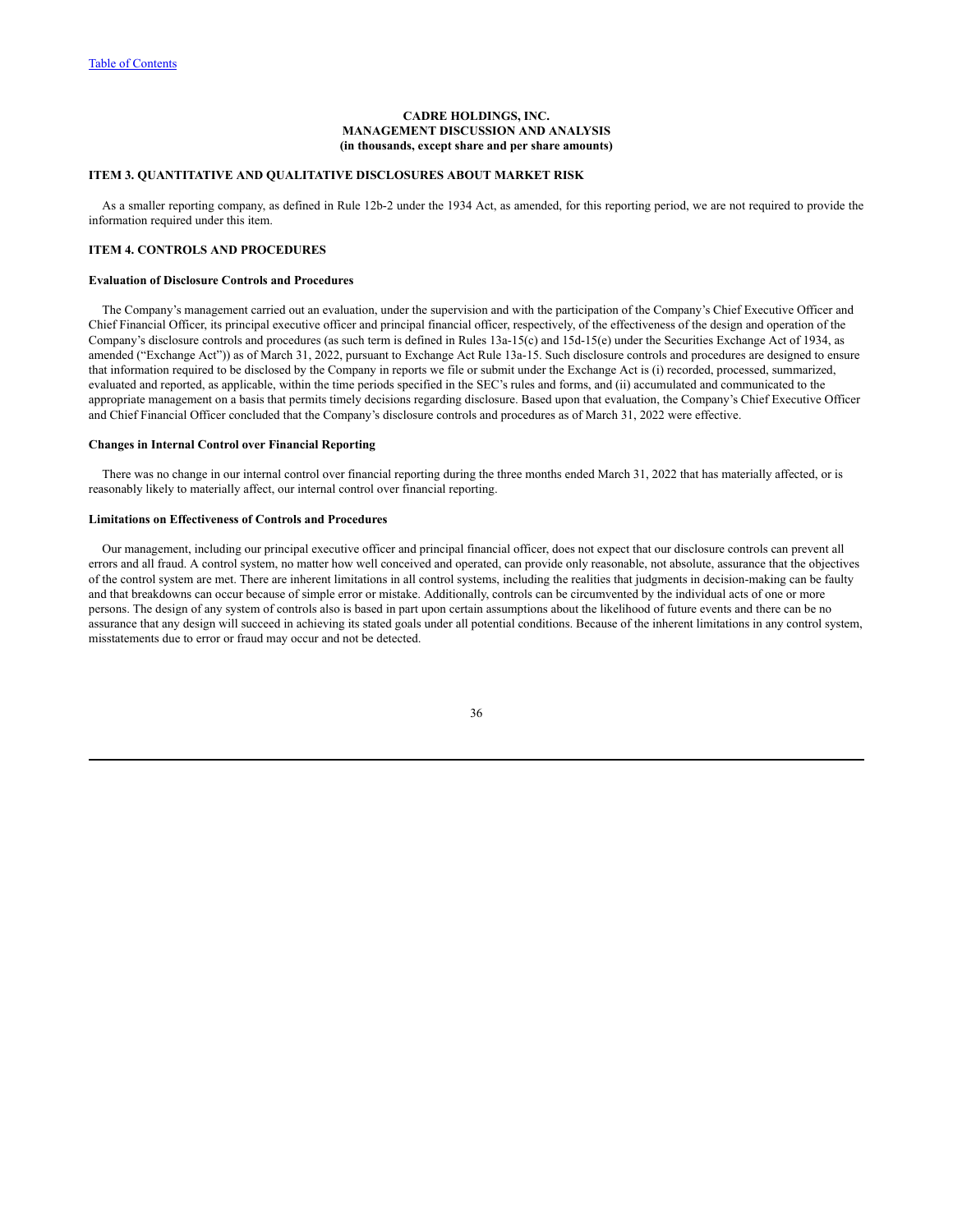#### <span id="page-36-0"></span>**PART II. OTHER INFORMATION**

## <span id="page-36-1"></span>**ITEM 1. LEGAL PROCEEDINGS**

Refer to Note 7 of the Notes to Consolidated Financial Statements included in Part I, Item 1 of this Quarterly Report on Form 10-Q, which is incorporated herein by reference.

## <span id="page-36-2"></span>**ITEM 1A. RISK FACTORS**

There have been no material changes in our risk factors from those disclosed in Part I, Item 1A. of the Company's Annual Report on Form 10-K for the year ended December 31, 2021 other than as follows:

## Although we are no longer a "controlled company" within the meaning of the NYSE rules and the rules of the SEC, we may qualify for and rely on *exemptions from certain corporate governance requirements during certain transition periods.*

A company of which more than 50% of the voting power is held by an individual, a group or another company is a "controlled company" within the meaning of the NYSE rules and may elect not to comply with certain corporate governance requirements of the NYSE, including:

- the requirement that a majority of our board of directors consist of independent directors;
- the requirement that we have a nominating/corporate governance committee that is composed entirely of independent directors with a written charter addressing the committee's purpose and responsibilities;
- the requirement that we have a compensation committee that is composed entirely of independent directors with a written charter addressing the committee's purpose and responsibilities; and
- the requirement for an annual performance evaluation of the nominating and corporate governance and compensation committees.

However, since our initial public offering on November 3, 2021, we have not relied on any of the exemptions listed above.

Following equity issuances in connection with compensation of the Company's employees pursuant to and in accordance with the Company's 2021 Stock Incentive Plan, the Safariland Group Amended and Restated 2021 Phantom Restricted Share Plan, and the Safariland Group Long-Term Incentive Plan, Warren B. Kanders, our Chief Executive Officer and Chairman of the Board of Directors, no longer beneficially owns a majority of our outstanding common stock and, as a result, we are no longer a "controlled company" within the meaning of the corporate governance rules of NYSE. Consequently, the NYSE rules require that (i) at least a majority of our board of directors is independent within one year of the date we no longer qualified as a "controlled company"; (ii) at least a majority of those serving on each of our compensation and nominating and corporate governance committees are independent within 90 days of the date we no longer qualified as a "controlled company" and that these committees are fully independent within one year of such date; and (iii) there is an annual performance evaluation of our nominating and corporate governance and compensation committees. During these transition periods, we may continue to utilize the available exemptions from certain corporate governance requirements as permitted by the NYSE rules.

Although we currently adhere to each of the NYSE corporate governance mandates listed above, because we are not required to comply with these mandates during the transition periods, our stockholders do not have the same protections afforded to stockholders of companies that are subject to all of the corporate governance requirements of the NYSE.

In addition, although we are no longer a "controlled company," Mr. Kanders continues to be able to significantly influence our decisions, together with other executives and non-employee directors that own portions of our common stock. Given the magnitude of their holdings, together these persons may be able to control or significantly influence matters submitted to our stockholders for approval, as well as our management and affairs.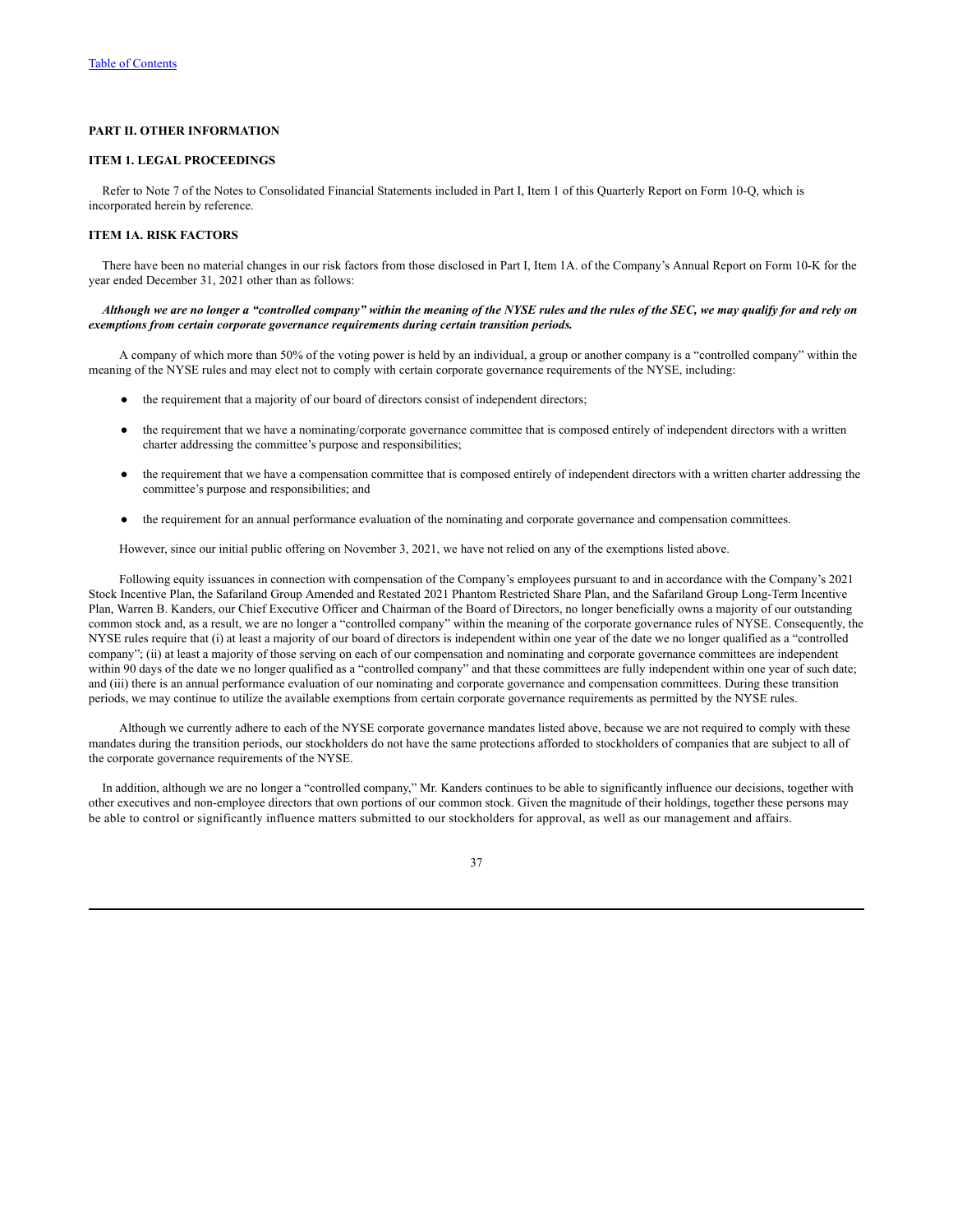# <span id="page-37-0"></span>**ITEM 6. EXHIBITS**

| Exhibit    |                                                                                                                                                  |
|------------|--------------------------------------------------------------------------------------------------------------------------------------------------|
| No.        | Description                                                                                                                                      |
| 10.1       | Stock Purchase Agreement dated May 3, 2022, by and between Safariland, LLC and Cyalume Technologies Holdings, Inc. (filed as Exhibit 2.1 to      |
|            | the Company's Current Report on Form 8-K filed by the Company with the Securities and Exchange Commission on May 5, 2022, and                    |
|            | incorporated herein by reference).                                                                                                               |
| $31.1*$    | Certification of Principal Executive Officer pursuant to Rules 13a-14(a) and 15d-14(a), as adopted pursuant to Section 302 of the Sarbanes-Oxley |
|            | Act of 2002.                                                                                                                                     |
| $31.2*$    | Certification of Principal Financial Officer pursuant to Rule 13a-14(a) and 15d-14(a), as adopted pursuant to Section 302 of the Sarbanes-Oxley  |
|            | Act of 2002.                                                                                                                                     |
| $32.1**$   | Certification of Principal Executive Officer pursuant to 18 U.S.C. Section 1350 as adopted pursuant to Section 906 of the Sarbanes-Oxley Act of  |
|            | 2002.                                                                                                                                            |
| $32.2**$   | Certification of Principal Financial Officer pursuant to 18 U.S.C. Section 1350 as adopted pursuant to Section 906 of the Sarbanes-Oxley Act of  |
|            | 2002.                                                                                                                                            |
| 101.INS    | Inline XBRL Instance Document                                                                                                                    |
| 101.SCH    | Inline XBRL Taxonomy Extension Schema Document                                                                                                   |
| $101$ .CAL | Inline XBRL Taxonomy Extension Calculation Linkbase Document                                                                                     |
| 101.DEF    | Inline XBRL Taxonomy Extension Definition Linkbase Document                                                                                      |
| $101$ .LAB | Inline XBRL Taxonomy Extension Label Linkbase Document                                                                                           |
| 101.PRE    | Inline XBRL Taxonomy Extension Presentation Linkbase Document                                                                                    |
| 104        | Cover Page Interactive Data File (embedded within the Inline XBRL document)                                                                      |

\* Filed herewith

\*\* Furnished herewith. The certifications attached as Exhibits 32.1 and 32.2 that accompany this Quarterly Report on Form 10-Q are deemed furnished and not filed with the Securities and Exchange Commission and are not to be incorporated by reference into any filing of the Company under the Securities Act or the Exchange Act, whether made before or after the date of this Quarterly Report on Form 10-Q, irrespective of any general incorporation language contained in such filing.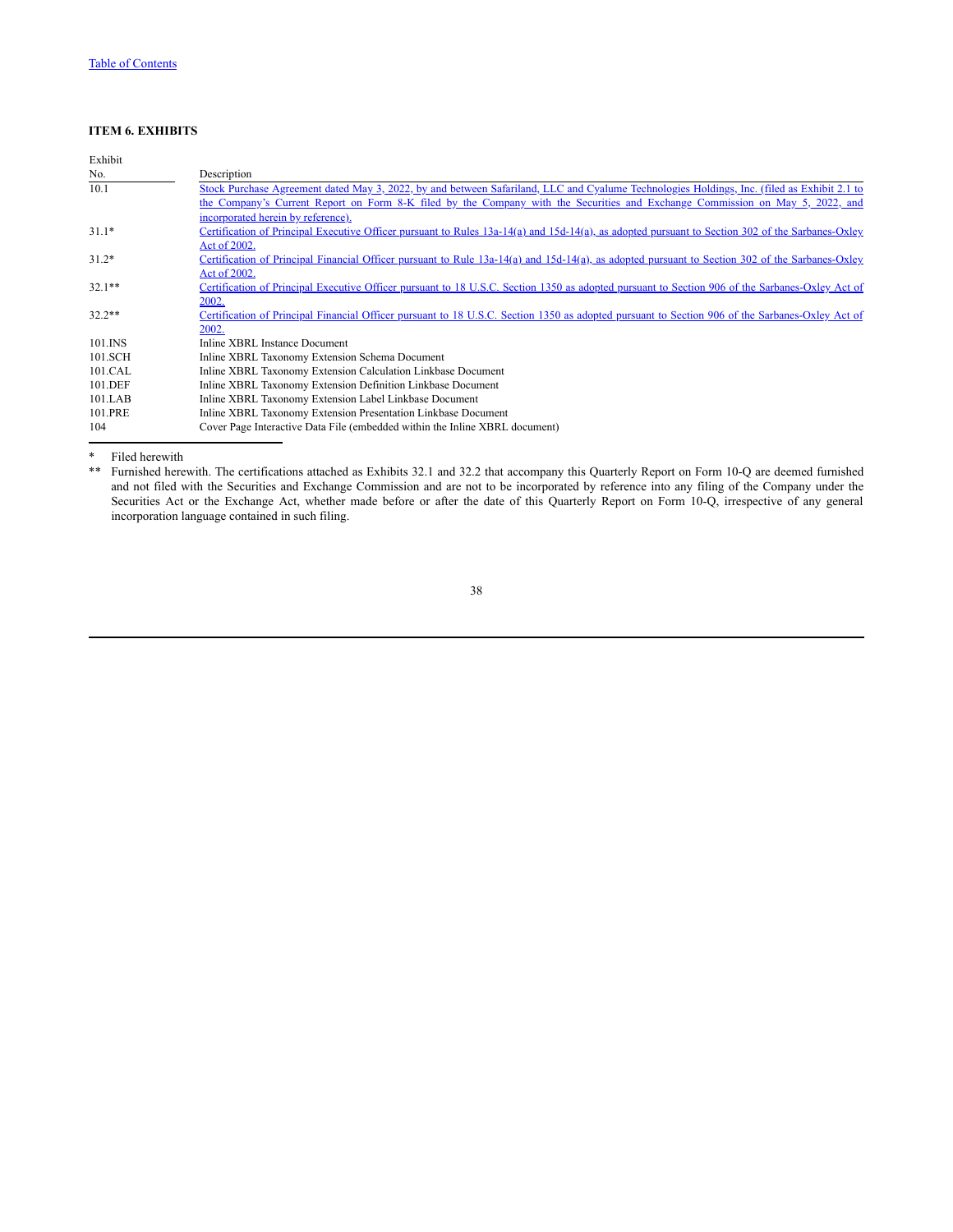# **SIGNATURES**

<span id="page-38-0"></span>Pursuant to the requirements of the Securities and Exchange Act of 1934, as amended, the registrant has duly caused this report to be signed on its behalf by the undersigned thereunto duly authorized.

Date: *May* 16, 2022

Date: May 16, 2022 *Is/ Blaine Browers* **By:** */s/ Blaine Browers* 

# **CADRE HOLDINGS, INC.**

| By:    | /s/ Warren B. Kanders         |
|--------|-------------------------------|
| Name:  | Warren B. Kanders             |
| Title: | Chief Executive Officer       |
|        | (Principal Executive Officer) |
|        |                               |
|        |                               |

| …ν.    | 7 <i>31 Diame Divircis</i>                 |
|--------|--------------------------------------------|
| Name:  | <b>Blaine Brower</b>                       |
| Title: | Chief Financial Officer                    |
|        | (Principal Financial Officer and Principal |
|        | Accounting Officer)                        |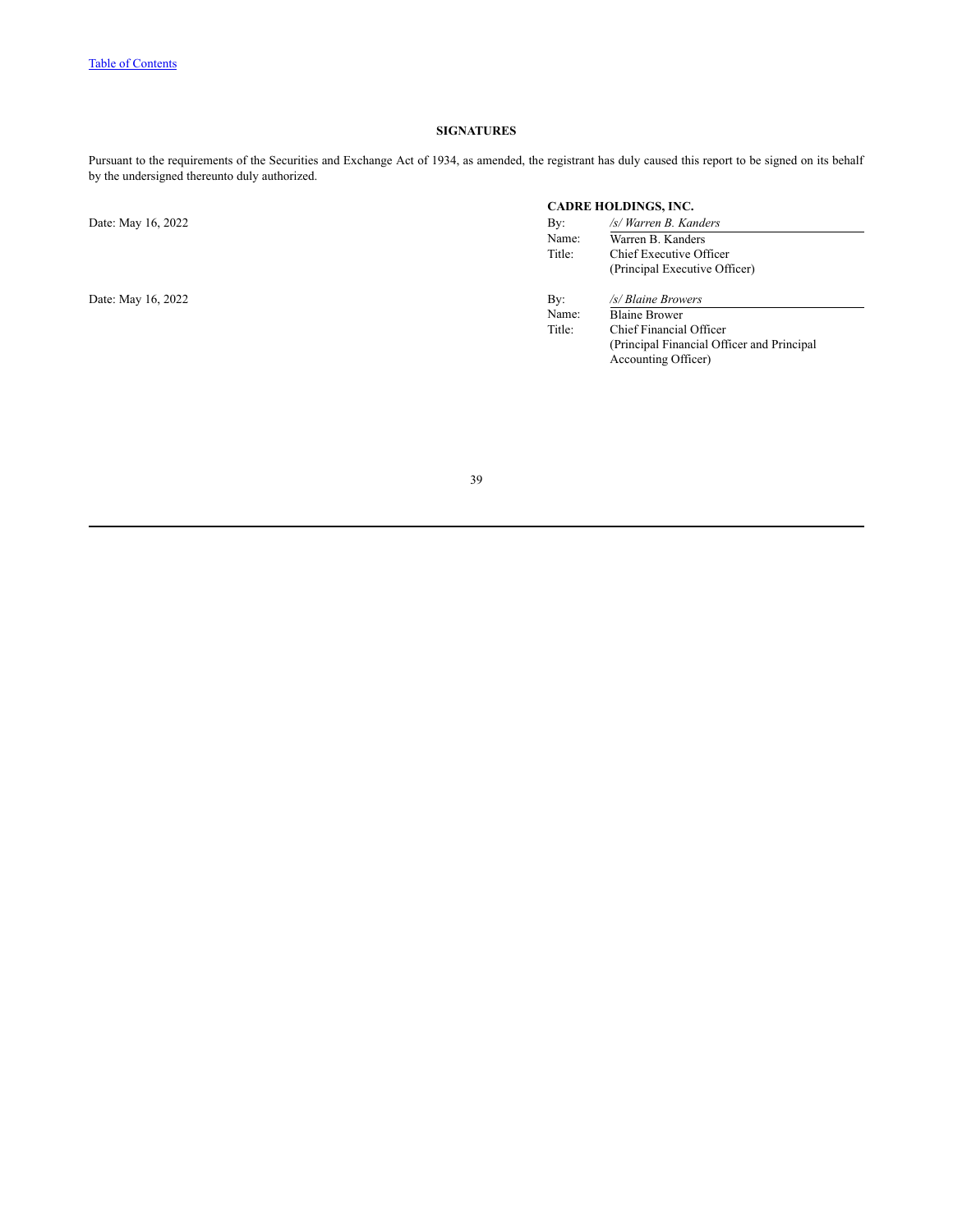## **CERTIFICATION OF PRINCIPAL FINANCIAL OFFICER**

I, Blaine Browers, certify that:

1. I have reviewed this Quarterly Report on Form 10-Q of Cadre Holdings, Inc.;

2. Based on my knowledge, this report does not contain any untrue statement of a material fact or omit to state a material fact necessary to make the statements made, in light of the circumstances under which such statements were made, not misleading with respect to the period covered by this report;

3. Based on my knowledge, the financial statements, and other financial information included in this report, fairly present in all material respects the financial condition, results of operations and cash flows of the registrant as of, and for, the periods presented in this report;

4. The registrant's other certifying officer(s) and I are responsible for establishing and maintaining disclosure controls and procedures (as defined in Exchange Act Rules 13a-15(e) and 15d-15(e)) for the registrant and have:

(a) designed such disclosure controls and procedures, or caused such disclosure controls and procedures to be designed under our supervision, to ensure that material information relating to the registrant, including its consolidated subsidiaries, is made known to us by others within those entities, particularly during the period in which this report is being prepared;

(b) evaluated the effectiveness of the registrant's disclosure controls and procedures and presented in this report our conclusions about the effectiveness of the disclosure controls and procedures, as of the end of the period covered by this report based on such evaluation; and

(c) disclosed in this report any change in the registrant's internal control over financial reporting that occurred during the registrant's most recent fiscal quarter (the registrant's fourth fiscal quarter in the case of an annual report) that has materially affected, or is reasonably likely to materially affect, the registrant's internal control over financial reporting; and

5. The registrant's other certifying officer(s) and I have disclosed, based on our most recent evaluation of internal control over financial reporting, to the registrant's auditors and the audit committee of the registrant's board of directors (or persons performing the equivalent functions):

(a) all significant deficiencies and material weaknesses in the design or operation of internal control over financial reporting which are reasonably likely to adversely affect the registrant's ability to record, process, summarize and report financial information; and

(b) any fraud, whether or not material, that involves management or other employees who have a significant role in the registrant's internal control over financial reporting.

Date: May 16, 2022 By: /s/ Blaine Browers Name: Blaine Browers

Title: Chief Financial Officer (Principal Financial Officer)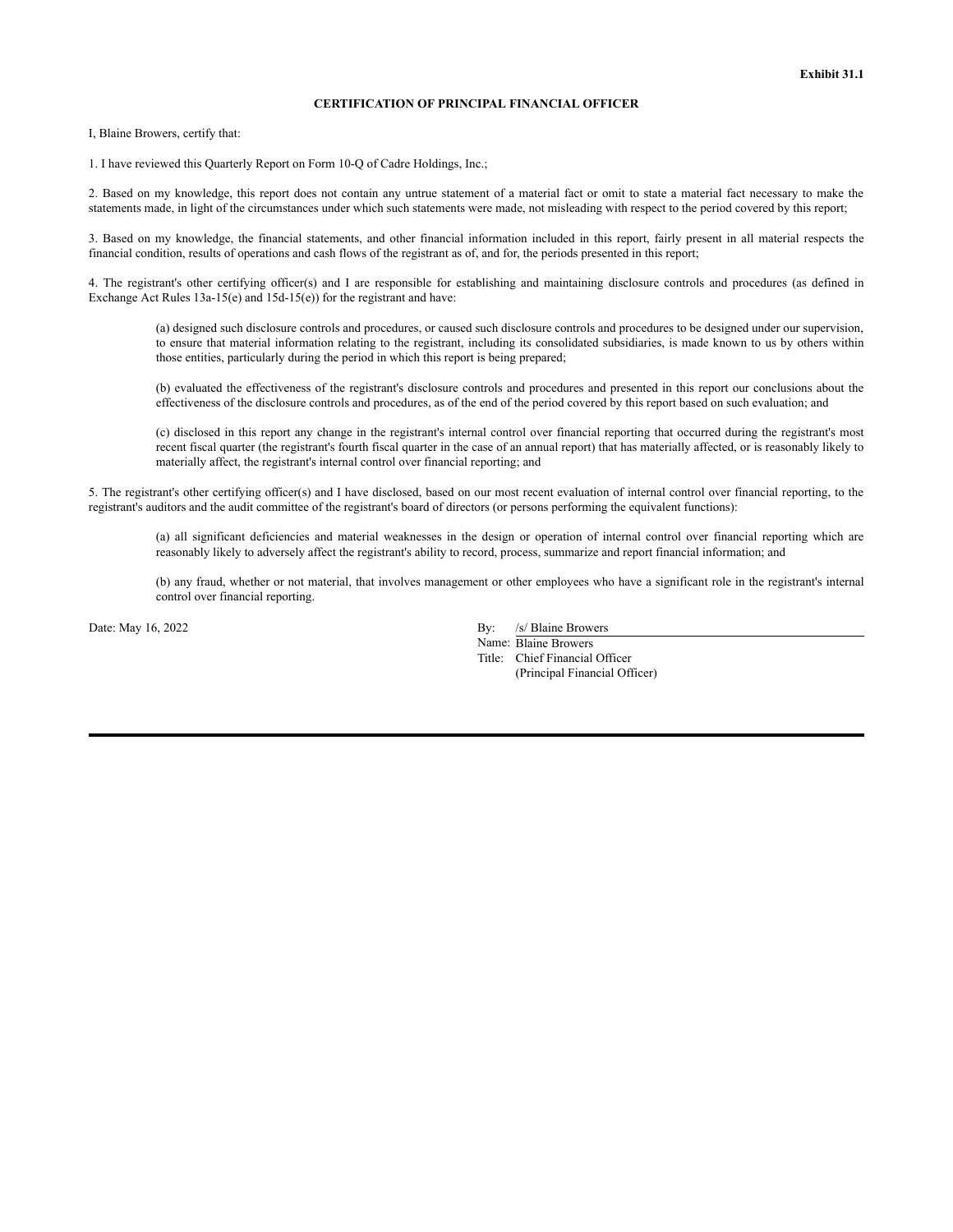## **CERTIFICATION OF PRINCIPAL EXECUTIVE OFFICER**

I, Warren B. Kanders, certify that:

1. I have reviewed this Quarterly Report on Form 10-Q of Cadre Holdings, Inc.;

2. Based on my knowledge, this report does not contain any untrue statement of a material fact or omit to state a material fact necessary to make the statements made, in light of the circumstances under which such statements were made, not misleading with respect to the period covered by this report;

3. Based on my knowledge, the financial statements, and other financial information included in this report, fairly present in all material respects the financial condition, results of operations and cash flows of the registrant as of, and for, the periods presented in this report;

4. The registrant's other certifying officer(s) and I are responsible for establishing and maintaining disclosure controls and procedures (as defined in Exchange Act Rules 13a-15(e) and 15d-15(e)) for the registrant and have:

(a) designed such disclosure controls and procedures, or caused such disclosure controls and procedures to be designed under our supervision, to ensure that material information relating to the registrant, including its consolidated subsidiaries, is made known to us by others within those entities, particularly during the period in which this report is being prepared;

(b) evaluated the effectiveness of the registrant's disclosure controls and procedures and presented in this report our conclusions about the effectiveness of the disclosure controls and procedures, as of the end of the period covered by this report based on such evaluation; and

(c) disclosed in this report any change in the registrant's internal control over financial reporting that occurred during the registrant's most recent fiscal quarter (the registrant's fourth fiscal quarter in the case of an annual report) that has materially affected, or is reasonably likely to materially affect, the registrant's internal control over financial reporting; and

5. The registrant's other certifying officer(s) and I have disclosed, based on our most recent evaluation of internal control over financial reporting, to the registrant's auditors and the audit committee of the registrant's board of directors (or persons performing the equivalent functions):

(a) all significant deficiencies and material weaknesses in the design or operation of internal control over financial reporting which are reasonably likely to adversely affect the registrant's ability to record, process, summarize and report financial information; and

(b) any fraud, whether or not material, that involves management or other employees who have a significant role in the registrant's internal control over financial reporting.

Date: May 16, 2022 By: /s/ Warren B. Kanders Name: Warren B. Kanders

Title: Chief Executive Officer (Principal Executive Officer)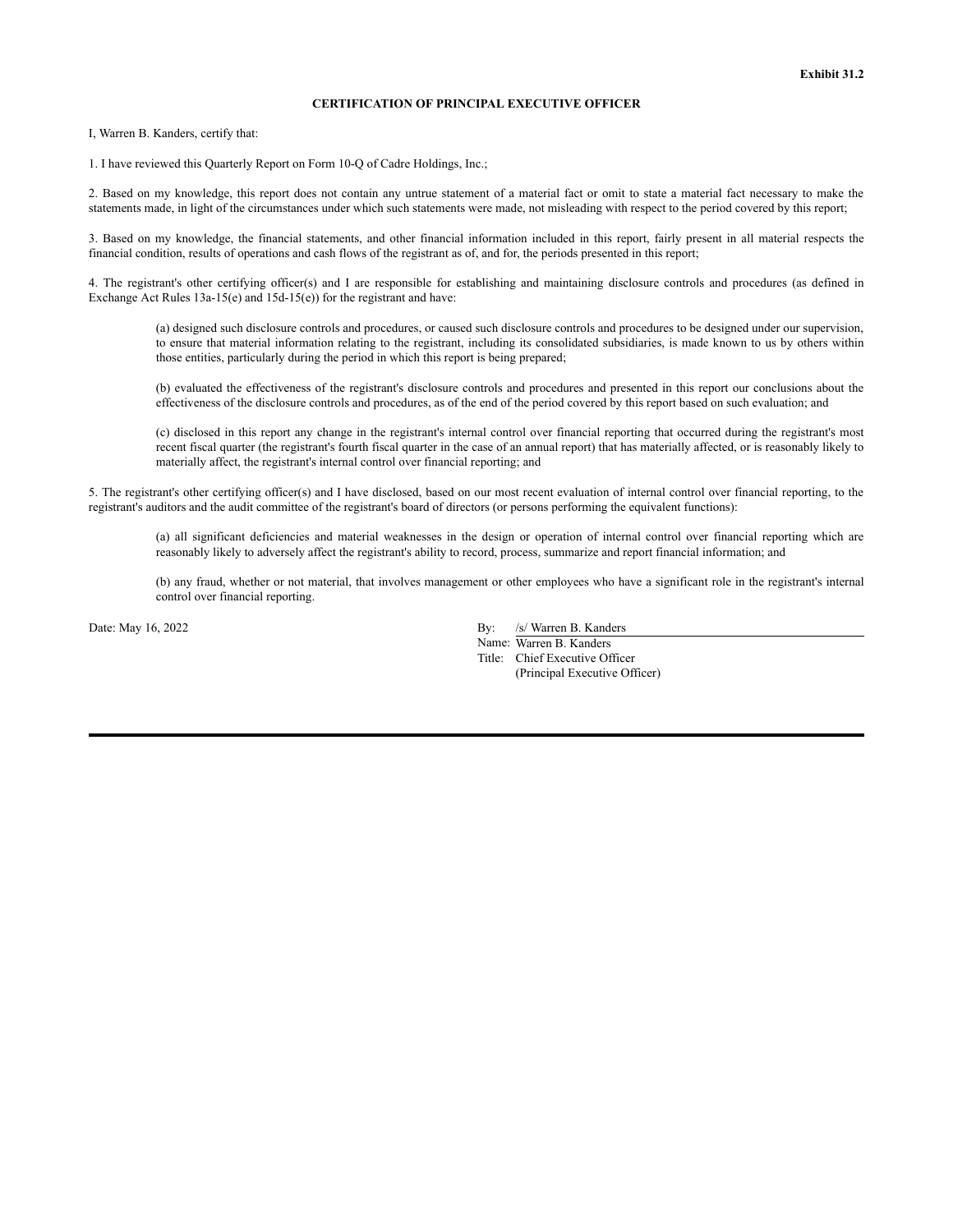## **CERTIFICATION PURSUANT TO 18 U.S.C. SECTION 1350, AS ADOPTED PURSUANT TO SECTION 906 OF THE SARBANES-OXLEY ACT OF 2002**

In connection with the Quarterly Report of Cadre Holdings, Inc. (the "Company") on Form 10-Q for the period ended March 31, 2022 as filed with the Securities and Exchange Commission on the date hereof (the "Report"), I, Blaine Browers, Chief Financial Officer, certify to my knowledge, pursuant to 18 U.S.C. Section 1350, as adopted pursuant to Section 906 of the Sarbanes-Oxley Act of 2002, that:

(1) the Report fully complies with the requirements of Section 13(a) or 15(d) of the Securities Exchange Act of 1934; and

(2) the information contained in the Report fairly presents, in all material respects, the financial condition and results of operations of the Company.

A signed original of this written statement required by Section 906 has been provided to the Company and will be retained by the Company and furnished to the Securities and Exchange Commission or its staff upon request.

Date: May 16, 2022 By: /s/ Blaine Browers

Name: Blaine Browers Title: Chief Financial Officer (Principal Financial Officer)